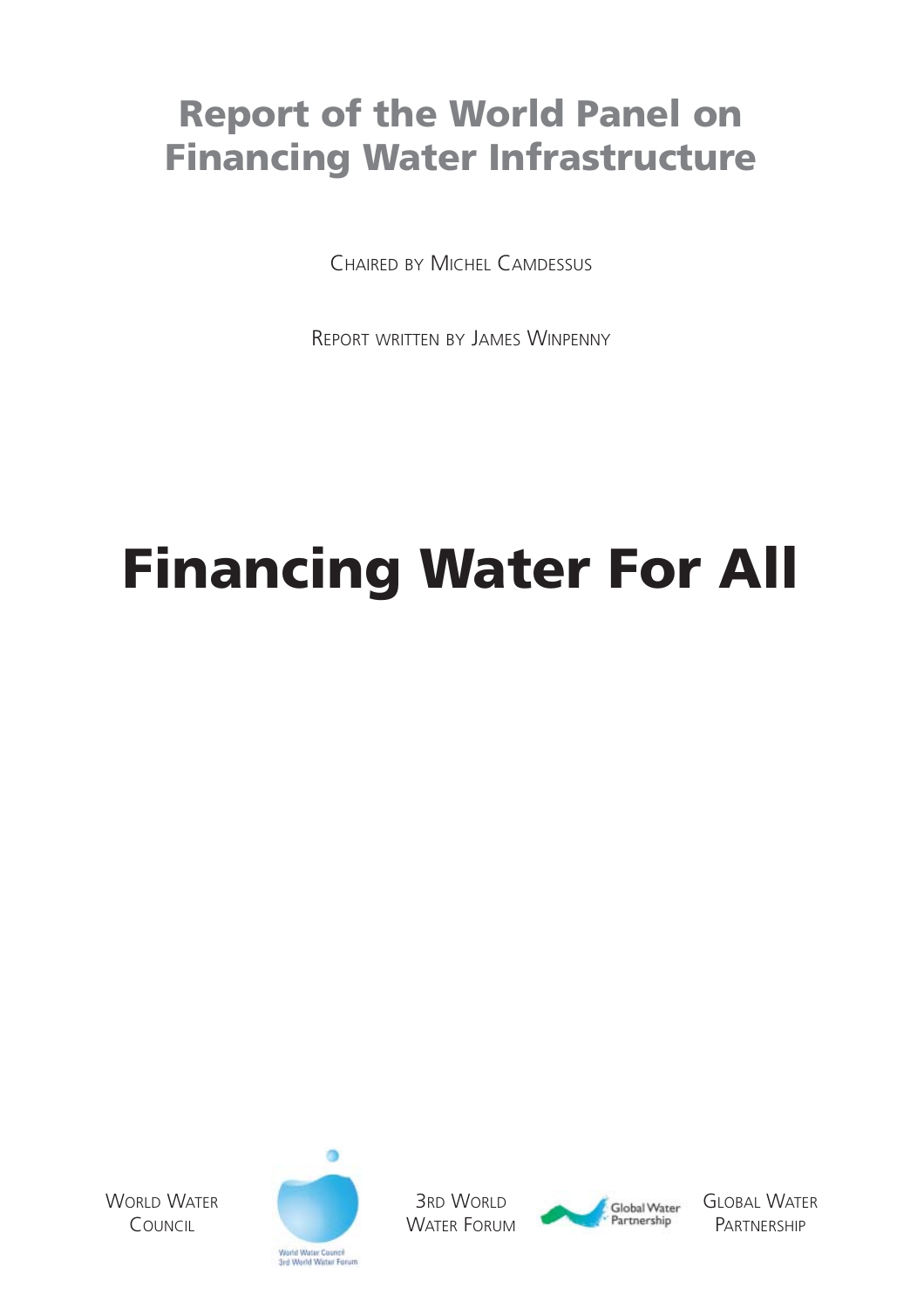As one of the Millennium Development Goals, by 2015 all United Nations Member States have pledged to: **Reduce by half the proportion of people without sustainable access to safe drinking water.**

At the Johannesburg Earth Summit it was further agreed, by 2015, to: **Reduce by half the proportion of people without access to basic sanitation.**

#### **March 2003**

ISBN 92-95017-01-3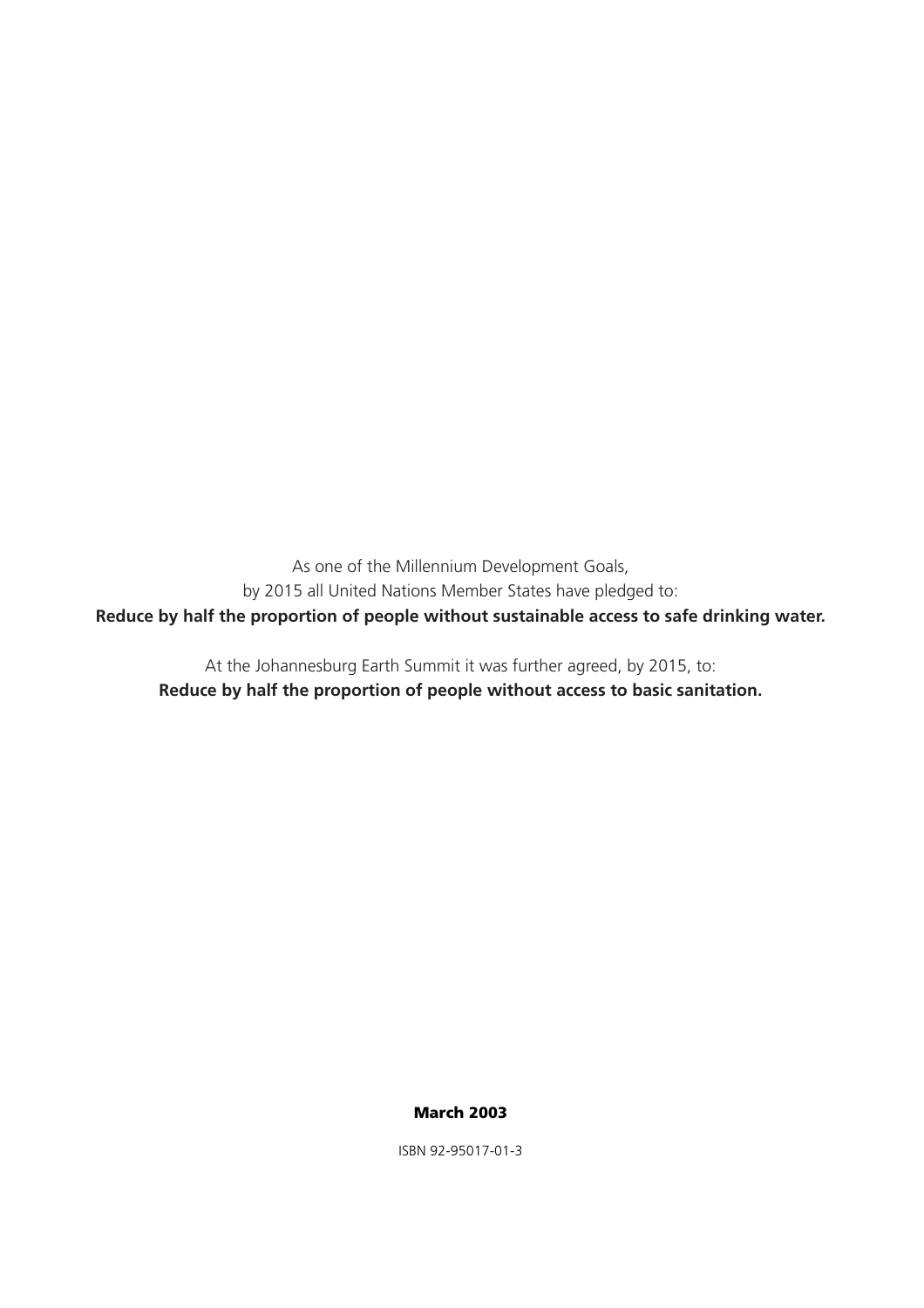# *Table of contents*

#### *Abbreviations and acronyms iv*

*Foreword v*

*Acknowledgements vi*

#### *The panel's mandate, composition and* **modus operandi** *vii*

*List of panel members and others ix*

#### *1. Landmarks in the evolution of a consensus 1*

International targets 2 Financing requirements 2 Financial initiatives 3

#### *2. Brief status report on infrastructure and financing 5*

Trends in funding for investment in water 6 Private or public water operators? 7 A ray of hope 8

#### *3. Roots of the problem 9*

Governance 9 Specific risks of the water sector 10 Country risk and project size 11

#### *4. Proposals 13*

General orientations 13 Water governance and sector reform 14 Financial instruments and facilities 22 Implementing the proposals: a three-phase strategy 35

*5. Conclusions: Priorities, actions and impacts 37* Priorities 37 Actions required from main parties 37 Impacts on the main sub-sectors 38

#### *Annex 1. The Devaluation Liquidity Backstopping Facility 41*

#### *Annex 2. The African Development Bank proposal for a Rural Water Supply and Sanitation Initiative 43*

*Annex 3. Full list of panel proposals 47*

*Endnotes 53*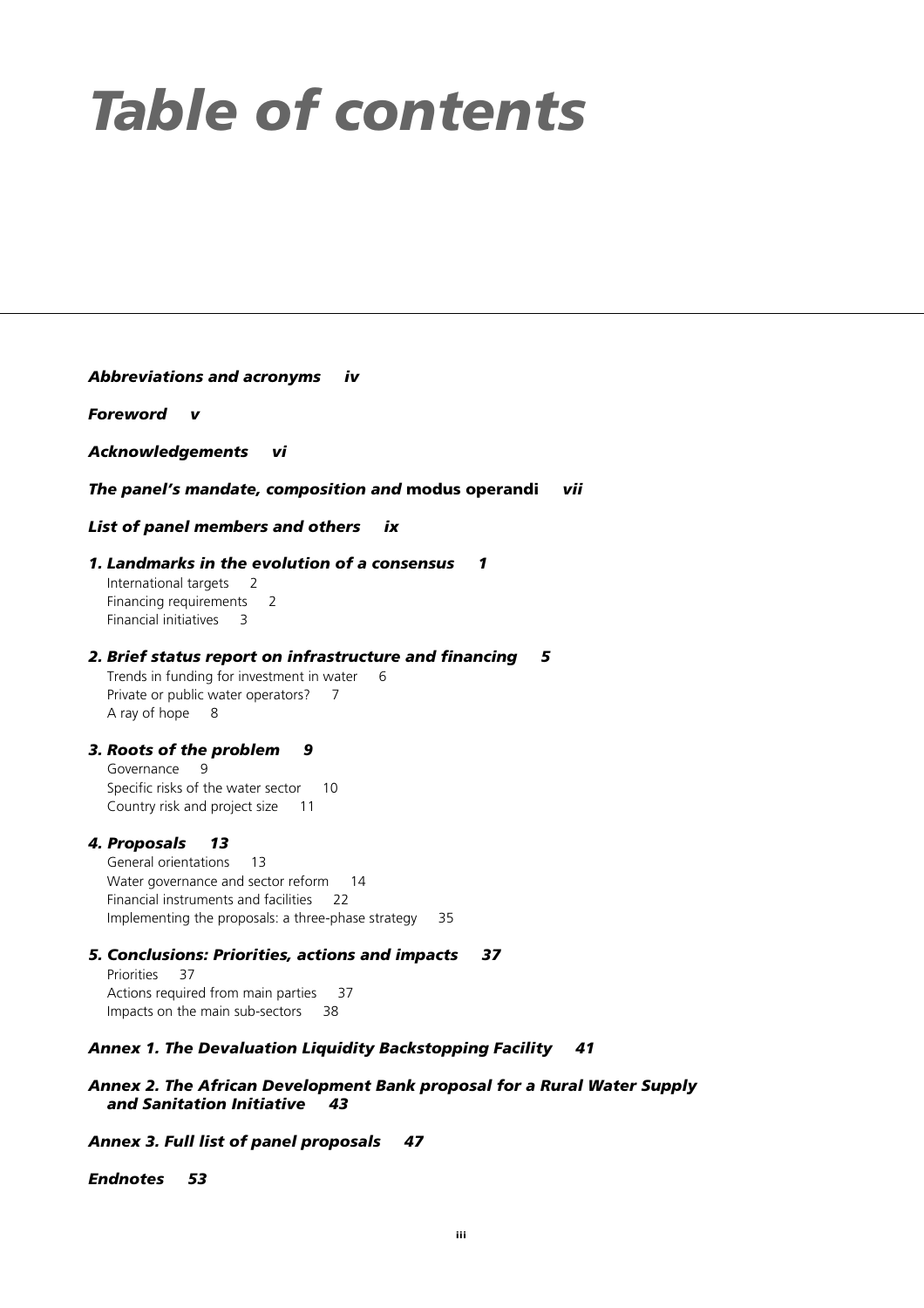# *Abbreviations and acronyms*

| <b>AFD</b>   | Agence Française de Développement                     |
|--------------|-------------------------------------------------------|
| AfDB         | African Development Bank                              |
| AsDB         | Asian Development Bank                                |
| <b>BOO</b>   | Build Own Operate contract                            |
| <b>BOOT</b>  | Build Own Operate Transfer contract                   |
| CDC          | Commonwealth Development Corporation                  |
| <b>DAC</b>   | Development Assistance Committee (of the OECD)        |
| <b>DBFO</b>  | Design Build Finance Operate contract                 |
| EBRD         | European Bank for Reconstruction & Development        |
| EIB          | European Investment Bank                              |
| EU           | European Union                                        |
| <b>FAO</b>   | UN Food and Agriculture Organisation                  |
| <b>GWP</b>   | Global Water Partnership                              |
| <b>IADB</b>  | Inter-American Development Bank                       |
| <b>IFC</b>   | International Finance Corporation                     |
| <b>IWIRM</b> | Integrated Water Resource Management                  |
| <b>JBIC</b>  | Japanese Bank for International Cooperation           |
| KfW          | Kreditanstalt fur Wiederaufbau                        |
| MDG          | Millennium Development Goal                           |
| <b>MFI</b>   | Multilateral financial institution                    |
| <b>MIGA</b>  | Multilateral Investment Guarantee Agency              |
| NGO          | Non-governmental organization                         |
| 0&M          | Operating and maintenence                             |
| <b>OBA</b>   | Output-based aid                                      |
| <b>ODA</b>   | Official development assistance                       |
| <b>OECD</b>  | Organization for Economic Cooperation and Development |
| <b>OPIC</b>  | Overseas Private Investment Corporation               |
| PPP          | Public-Private Partnership                            |
| <b>PSP</b>   | Private Sector Participation                          |
| <b>RDB</b>   | Regional Development Bank                             |
| <b>SCR</b>   | Sustainable cost recovery                             |
| <b>SSPWP</b> | Small-scale private water provider                    |
| <b>WWC</b>   | <b>World Water Council</b>                            |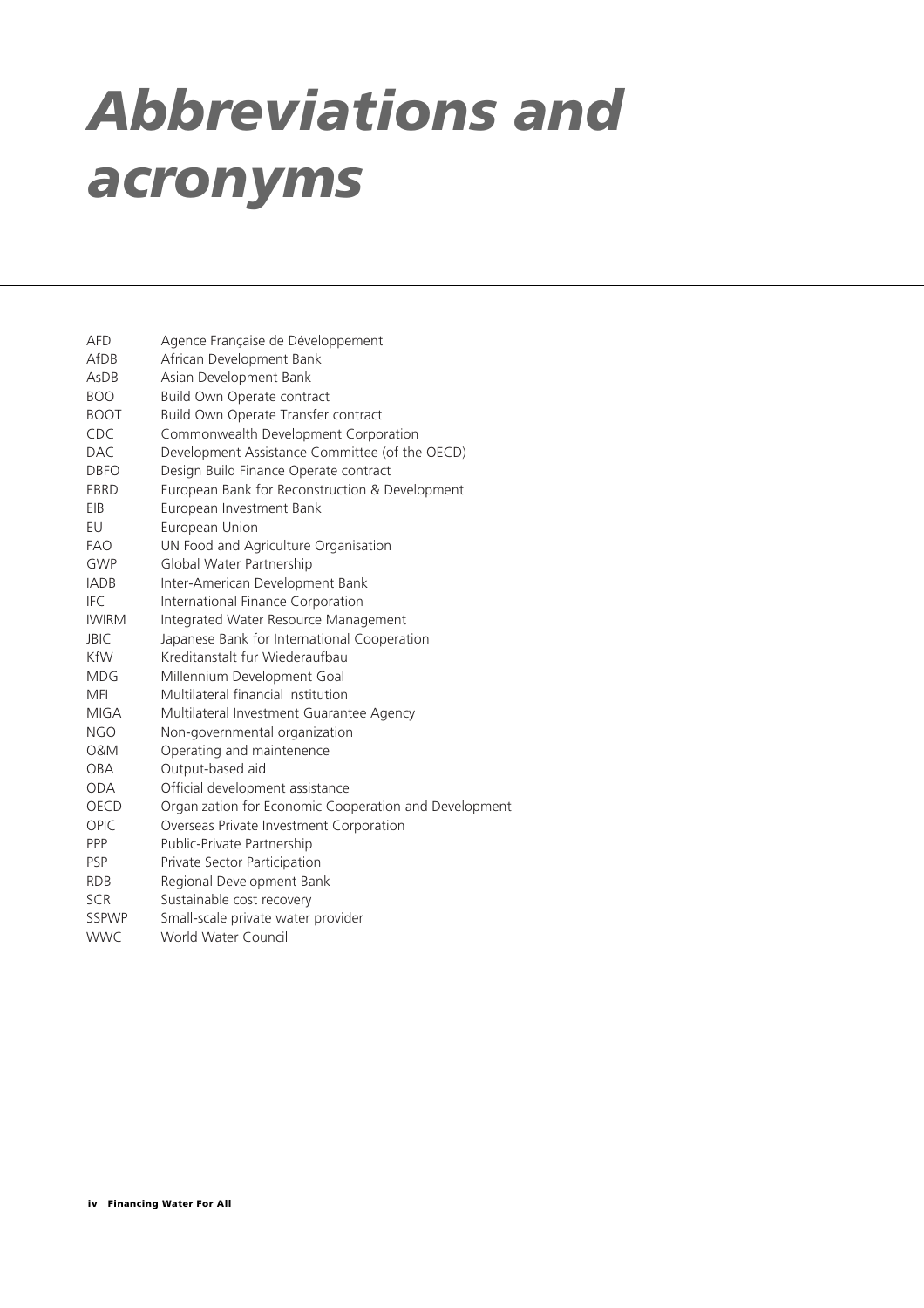## *Foreword*

T THE START OF THE THIRD MILLENNIUM, MORE THAN ONE person in three in the world suffers hardship and indignity from the problem of water. This person is much more often a woman than a man. This iniustice is person in three in the world suffers hardship and indignity from the problem of water. This person is much more often a woman than a man. This injustice is largely unspoken and one of the most difficult to rectify, precisely because it is above all an injustice to women. Its root cause is our negligence and our resignation in the face of inequality. Yet while over the next fifty years more than half of mankind is threatened by "water stress", the dream of pure water for all continues to unite humanity. The group whose report I present here is witness to the remarkable work of the many men and women who are striving to realise this dream.

It was not our task to philosophise about this drama. Rather, coming after all the work done on the technical aspects of the problem, our remit was to explore its financial aspects, seemingly for the first time. Against the background of the Millennium celebrations and the Johannesburg Earth Summit, all the member states of the United Nations are committed, by 2015, to reducing by half the proportion of the world's population without access to water and sanitation. Our main task has been to indicate the financial means for achieving this.

This is the aim of the pages that follow. They are the fruit of the work of a group of men and women from diverse backgrounds. They have put all their resources, commitment, ability and experience into this work. The most difficult thing for them—as it is for me now—has been to draw the work to its end, since time is upon us. Our feeling is that we are far from having plumbed the depths of the problem, and we have had to confine ourselves to exploring what has to be done within the limits of our available resources. We have not been able to call upon any single specialised institution, since amongst international organisations water—this vital good—is surprisingly an orphan. Much of the information needed to define a strategy is still missing.

For all its limitations, the report brings a key message. The dream of pure water for all is within the reach of humanity. It can be attained by continuing for a further ten years the effort to which we are committed from now to 2015. This is the challenging task for the generation of people now running the world!

This effort must involve all parties acting together, since in the past they have too often tended to shift responsibilities to each other. The problem needs tackling at a global level, and can only be solved if all the various parties accept the need to change their approach, in some cases radically. This applies not just to governments in the North and South but also to towns, regions, nongovernmental organisations, communities, civil society, public services, companies, banks, multilateral organisations and others, each of which must redouble its efforts.

Financial flows, our main concern, need to at least double. They will have to come from financial markets, from water authorities themselves through tariffs, from multilateral financial institutions, from governments, and from public development aid, preferably in the form of grants. How could it be otherwise? This is basically a question of giving our brothers and sisters what they need to drink. The Universal Declaration of the Rights of Man, in its first article, sets each person the overriding duty of "acting towards others in a spirit of fraternity".

This doubling, or more, of the volume of finance has not daunted our group. We see it as an indispensable investment if humanity wants to achieve its other aims for health, universal primary education—above all of girls—and reducing absolute poverty by half between now and 2015. The world is capable of this effort. But it will make no sense and will not happen unless there is an equally unprecedented effort to reform the way the entire world tackles its water problem. This concerns those at all levels of responsibility, from village communities up to the United Nations. The first set of our proposals is addressed to these preconditions, which are essentially about good governance, responsibility, the participation of civil society, decentralisation and transparency. Our feeling is that the future of water is linked to a more participatory form of managing society, in which women take their rightful place. Not surprisingly, this inversion in the method of governance will require a corresponding inversion in the financial architecture.

That, briefly, is the core of the three-phase strategy for the next twenty-five years that we are proposing to the international community at the Kyoto Forum.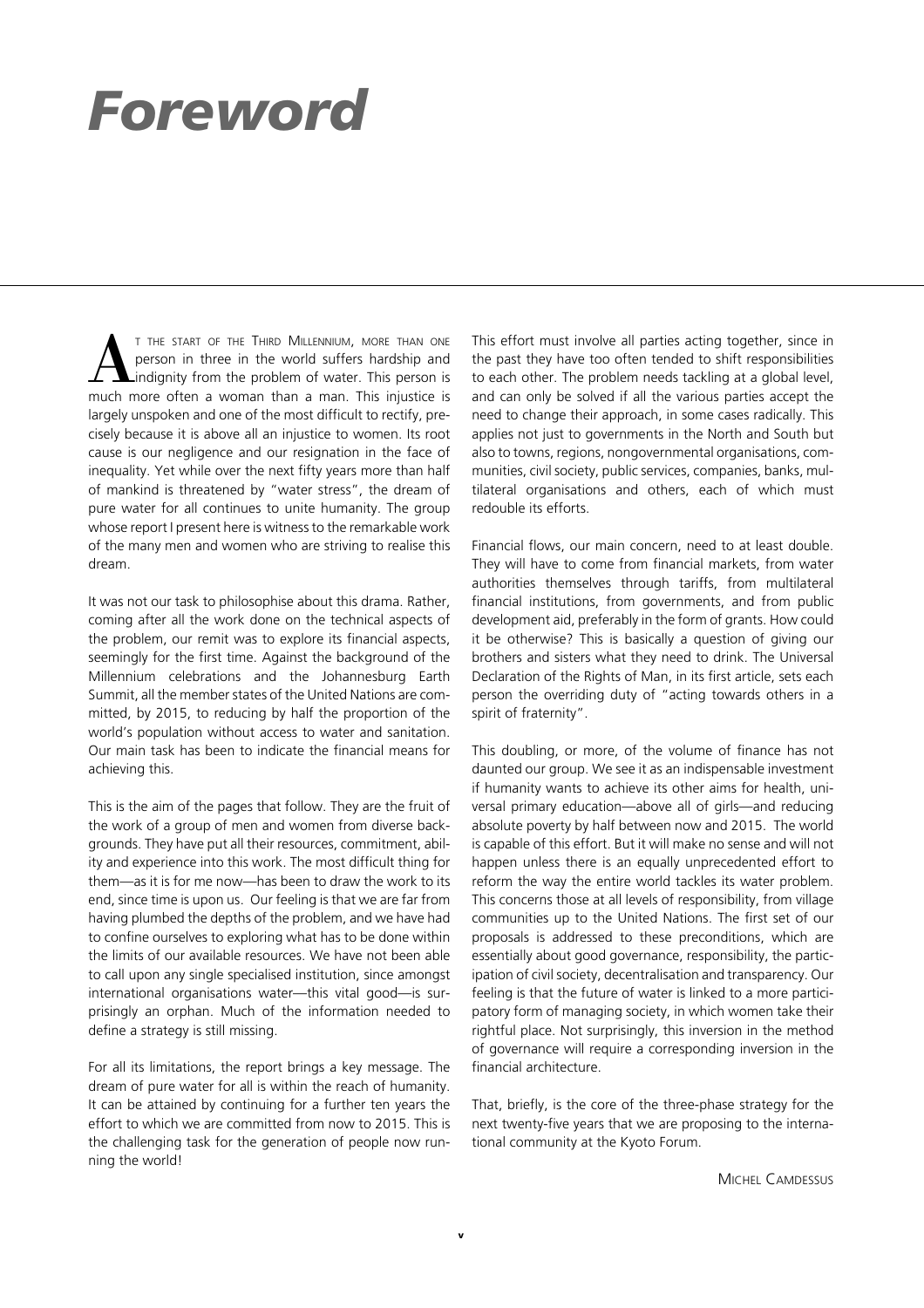# *Acknowledgements*

THE CHAIRMAN AND PANEL MEMBERS ARE DEEPLY INDEBTED TO their sponsors, the Global Water Partnership, World Water Torum for setting up the panel and to donor agencies that gave matetheir sponsors, the Global Water Partnership, World Water Council and the 3rd World Water Forum for setting up the panel and to donor agencies that gave material support. We are grateful to the organisations concerned for releasing senior and busy staff members to take part in panel meetings and business. Several institutions hosted panel meetings or otherwise lent hospitality and support.

Many individuals took time off from working in or funding the global water sector to give presentations and contribute papers to the panel—immeasurably improving this report.

The members of the panel are grateful to all these individuals and organisations. But this report is theirs, and they take full responsibility for it.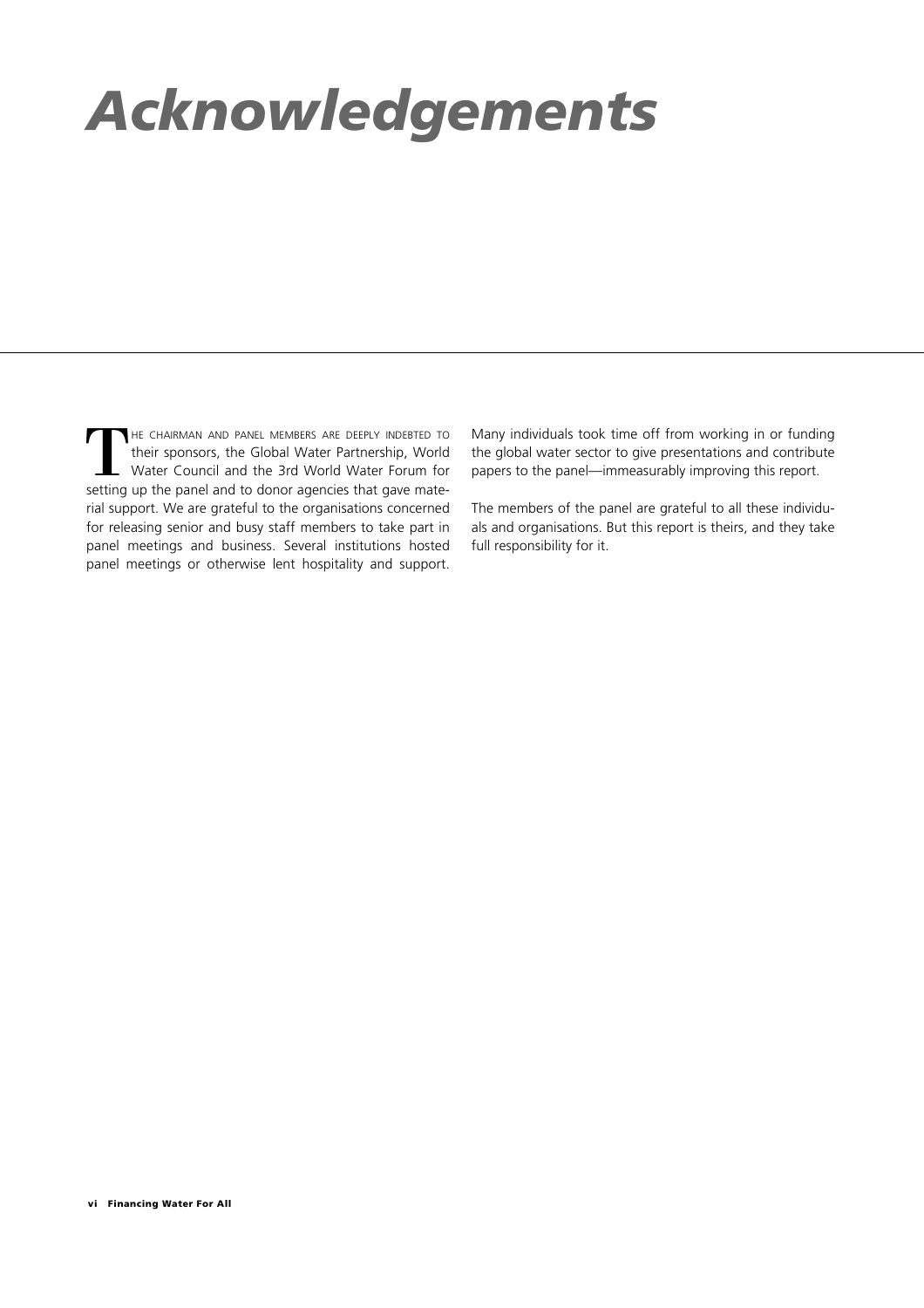## *The panel's mandate, composition and* **modus operandi**

THE PANEL WAS FORMED AS A JOINT INITIATIVE OF THE GLOBAL Water Partnership, the World Water Council, and the 3rd World Water Forum in Kyoto. In their commissioning letter, the sponsors invited the Chairman to form "a panel of financial experts to address the ways and means of attracting new financial resources to the water field." Its report should contain "new proposals on the financial aspects as well as on the enabling environment that has an impact on those flows".

Constituted in late 2001, the panel comprises 20 personalities with top-level experience in government, finance ministries, international development finance agencies, commercial banks and other funding bodies, water companies, non-governmental organisations active in the water sector, plus eminent independent professionals. A number of members appointed colleagues to act as alternates to ensure continuity of representation.

The panel held seven full meetings in 2002 and early 2003, in Paris (twice), Manila, Washington, The Hague, Johannesburg and London. These meetings typically included presentations and evidence from water or financial specialists on local and general topics, as well as internal panel discussions. In addition to the seven full meetings, the chairman and various other panel members and supporters attended other related meetings.

In recent years, there have been many conferences, reports and papers on global water problems, and the panel has not wished to duplicate these—or to go over familiar ground on which there is an international consensus. This report acknowledges some of the key milestones in the development of the prevailing consensus. It sketches in elements of the present situation and its perception of the causes of the current problem, as background to the presentation of its proposals. It takes for granted the conventional views of the sector's global financial needs and does not offer new and original estimates of its own.

The Panel has considered that its central responsibility was to answer the question: how to find the appropriate financial resources for the achievement of the two Millennium Development Goals (MDGs) for water access and sanitation. It is, nevertheless of the view that such targets cannot be separated from the consideration of the financial needs of all the different aspects of the water sector. These include all water uses, such as household water and sanitation, wastewater collection and treatment, irrigation and drainage, industrial water use, hydropower and navigation. The scope also includes *resource management* questions, such as watershed and river basin management, flood control, environmental protection, data gathering and climatic prediction. But the report does not pretend to be comprehensive in its proposals, which have been conditioned by the expertise and time available. The report deal in some depth with the water and sanitation sector, and dwells much less on other areas.

Geographically, the focus of the report is on developing and transitional countries of Latin America, the Caribbean, Africa, the Middle East, Asia, Oceania and Central & Eastern Europe and the former Commonwealth of Independent States. The term "global" in the report refers to these regions.

#### **Why water?**

The formation of the panel, and the proposals contained in the following pages, stem from a belief that water is one of the most important issues in the world today. This is so for a number of reasons.

First, access to water is a right and a basic need. The UN's Committee on Economic, Social and Cultural Rights recently stated<sup>1</sup>:

"The human right to water is indispensable for leading a life in human dignity. It is a prerequisite for the realisation of other human rights"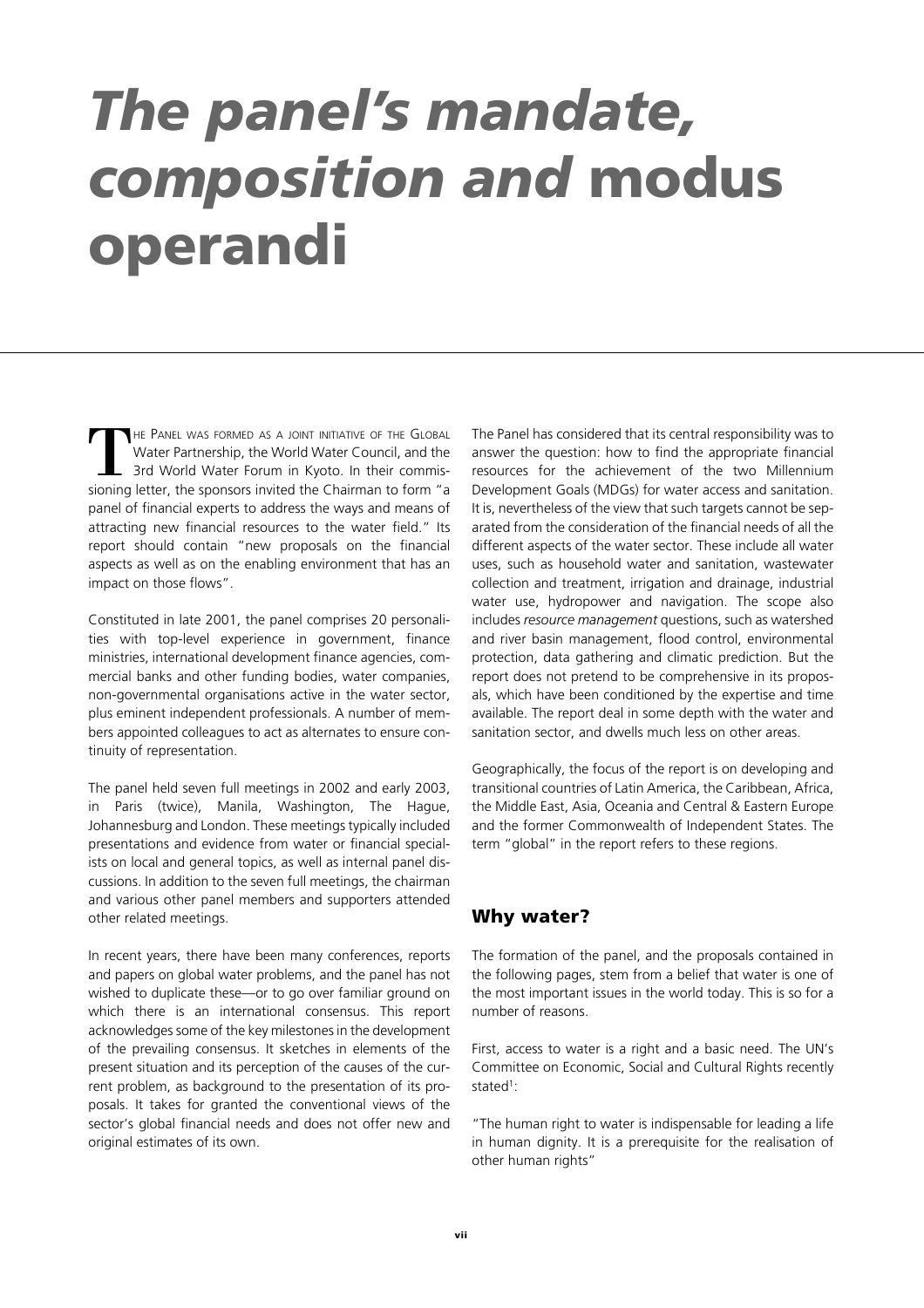Second, although water is the subject of only one of the goals contained in the Millennium Declaration, it is vital to achieving the others, such as poverty, education and gender equality. To take just three examples: providing segregated toilet facilities in schools is in many societies a pre-condition for the further education of girls; the availability of private toilets and water in-house or close by would make a big difference to the lives of millions of women; and irrigation is and will increasingly be a prerequisite to increasing food production to feed the growing world population.

Third, water has been underemphasied and neglected in the past, compared to other sectors. The costs of neglect, which are cumulative, are now better understood than in the past.

Fourth, access to clean water and proper sanitation, and attention to wastewater disposal and treatment, has proven benefits to public health. Poor water and sanitation is an important cause of diseases such as diarrhea (4 bn cases each year, with 2.2 mn deaths), intestinal worms (affecting 10% of the population of the developing world) blindness from trachoma (6 mn cases), cholera (where there have been 90 separate outbreaks since 1996) and schistosomiasis (200 mn people infected).2 Carrying water long distances and waiting at water sources wastes the energy and time particularly of women and children, at the expense of family activities, education and productive work.

Fifth, effective water resources development and management are basic to sustainable growth and poverty reduction, in several ways. Broad-based water resources interventions such as major infrastructure provide national, regional, and local benefits from which all people, including the poor, can gain. Because it is usually the poor who live in degraded landscapes, interventions aimed at improving catchment quality and provide livelihoods for the poor are of major importance. Broad-based water service interventions (aimed at improving the performance of water supply and energy utilities, user associations and irrigation departments) benefit everyone, including the poor. Finally, water service interventions (such as water and sanitation and irrigation services for the unserved poor) play a major role in reaching some of the MDGs.

The inclusion of water as a target under the UN Millennium Development Goals, and the addition of sanitation, in the 2002 Earth Summit, are potentially fundamental steps for human life and dignity. It is the remit of the panel and the aim of this report to identify the policies and resources needed to make them real.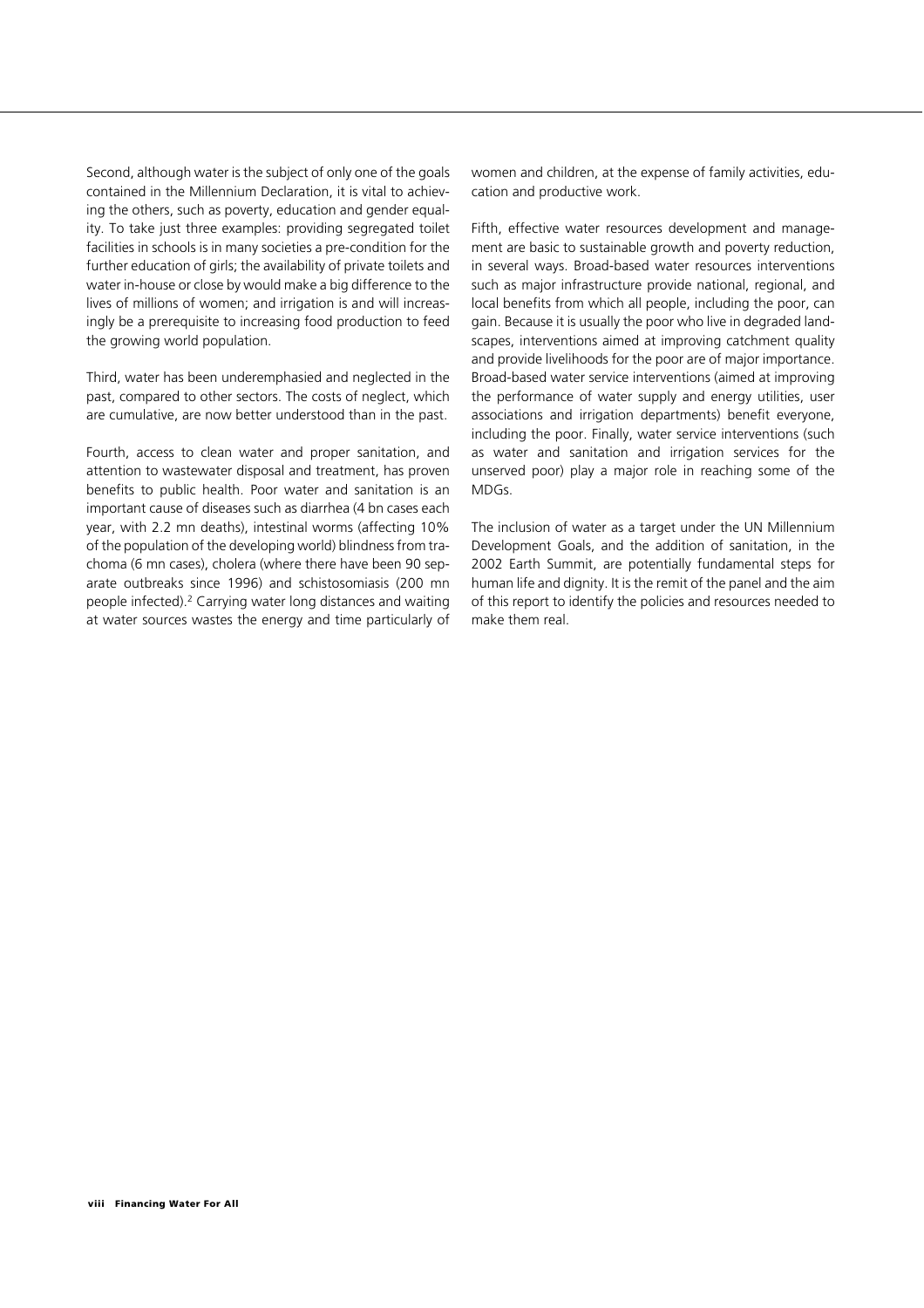## *List of panel members and others*

#### **Members**

**M. Michel Camdessus,** Honorary Governor of the Banque de France, former Managing Director of the International Monetary Fund (Chairman)

**Sr. Enrique Iglesias,** President of the Inter-American Development Bank *Alternate:* Sr. Antonio Vives

**M. Omar Kabbaj,** President of the African Development Bank *Alternate:* Mr Kordje Bedoumra

**Mr Tadao Chino,** President of the Asian Development Bank *Alternate:* Mr Alfredo Pascual (replacing Mr Wouter Lincklaen Arriens)

**M. Jean Lemierre,** President of the European Bank for Reconstruction and Development *Alternate:* Mr Riccardo Puliti

**Mr Peter Woicke,** Executive Vice-President of the International Finance Corporation and Managing Director of the World Bank *Alternate:* Mr Declan Duff

**M. Alassane Ouattara,** former Prime Minister of Ivory Coast, President of Institut International pour l'Afrique.

**Mr Onno Ruding,** Vice-Chairman of Citibank *Alternate:* Mr Robert Welford

**Mr Moeen Qureshi,** Chairman, Emerging Markets Corporation, former Prime Minister of Pakistan

**Sr. Angel Gurria,** Consejero, Recoletos, former Finance Minister of Mexico

**Prof. Makoto Utsumi,** Japan Center for International Finance

**Mr William Alexander,** Group Chief Executive, Thames Water *Alternate:* Ms Linda Kemeny

**M. Gerard Payen,** Senior Executive-Vice-President at Suez, former Chairman & CEO of Ondeo

**M. Bertrand Badré,** Director, Lazard Frères & Co, now Représentant personnel adjoint du Président de la République pour l'Afrique

**Mr Peter Eigen,** Chairman of International Secretariat of Transparency International *Alternate:* Mr Hansjorg Elshorst

**M. Raymond Jost,** Secretary General, International Secretariat for Water

**Mr Ravi Narayanan,** Director, Water Aid

**Mr James Harmon,** Chairman, Harmon & Co, former Chairman US Ex-Im Bank

**Mr Ismael Serageldin,** President of Alexandria Library, former Chairman of World Water Committee, former Vice-President of World Bank.

**Prof. Abdulaziz Suliman Al-Turbak,** Dean of Engineering Faculty, University of King Saud, Riyadh

#### **Sponsors' representatives**

**Mrs Margaret Catley-Carlson,** Chair, Global Water Partnership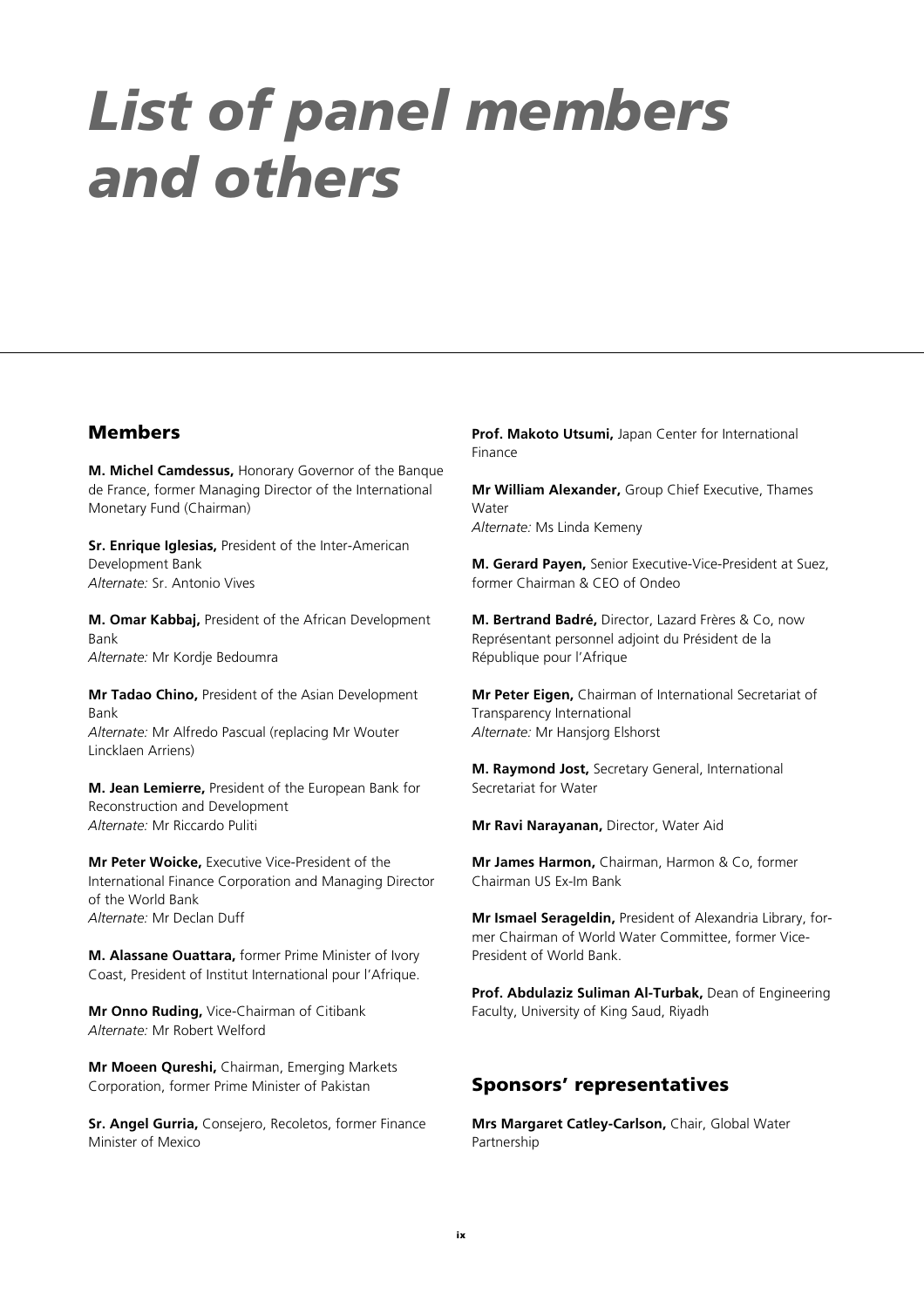**Mr William Cosgrove,** Vice-President, World Water Council

**Mr Hideaki Oda,** Secretary-General, 3rd World Water Forum

#### **Advisers, secretariat and administration**

**M. Ivan Cheret** (Adviser)

**M. Pierre-Frederic Teniere-Buchot** (Adviser)

**Mr James Winpenny** (Secretary & Rapporteur)

**Mme Geraldine Jacob** (Assistant to M. Camdessus)

**Mme Cecile Collas** (UN Office for Project Services)

#### **Co-opted specialists**

**M. Michel Wormser,** World Bank

- **M. Jean-Pierre Djian,** Consultant
- **Mr Christopher Clement-Davies,** Vinson & Elkins
- **M. Jean-Paul Minette,** Suez Environnement
- **M. Christian Deseglise,** HSBC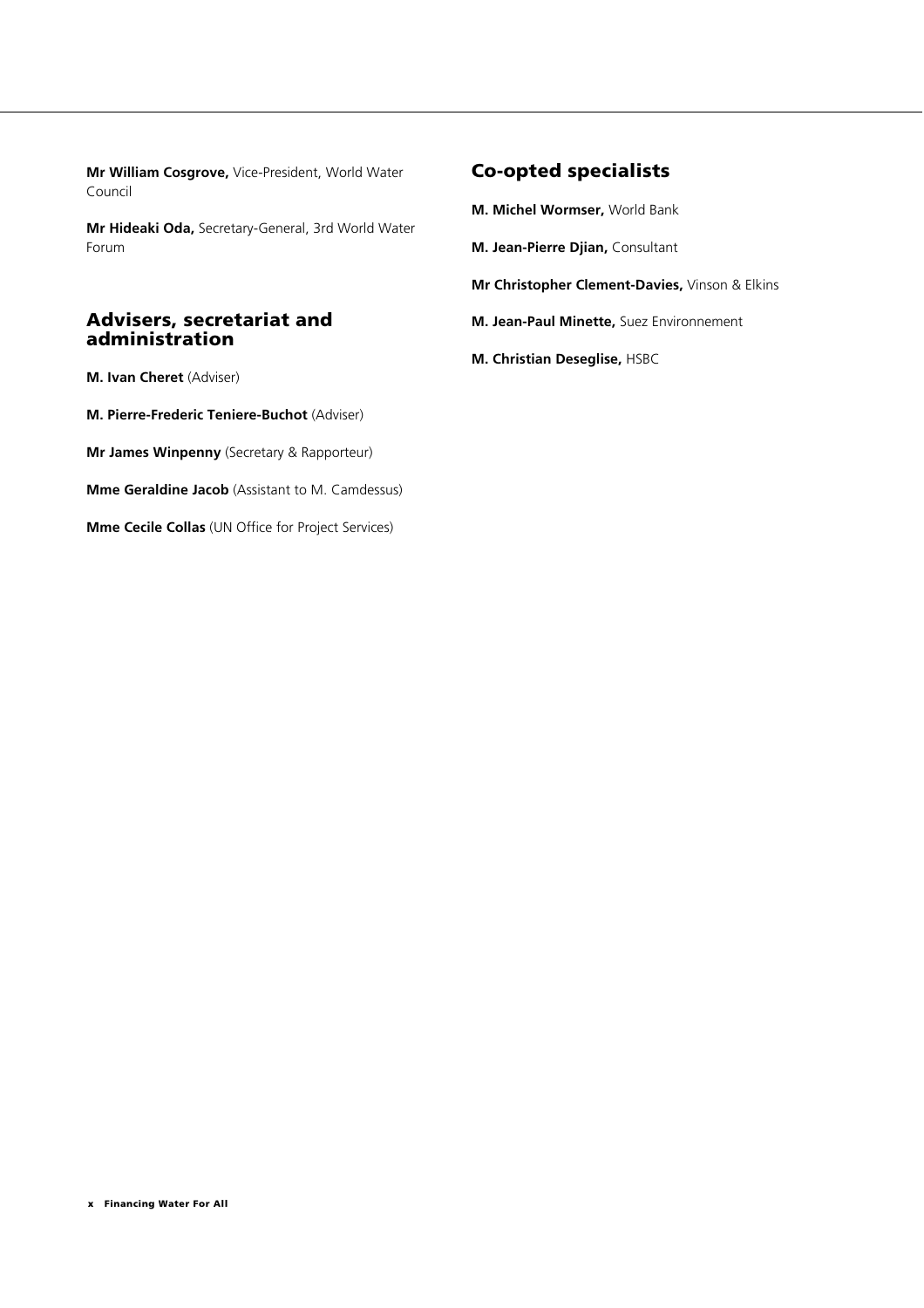# *Landmarks in*  **the evolution of** a consensus

VER THE PAST 10 YEARS OR SO THERE HAS BEEN GREAT PROGRESS in international understanding of global water problems, culminating in international commitments to tackle the worst deficits. So the panel does not start from scratch: there is substantial agreement on many important issues, with targets set for policymakers to attain. Some of the landmarks particularly relevant to financing are discussed here (Panel 1.1).<sup>3</sup>

|                                                          | <b>Panel 1.1 Landmarks</b>                                                |  |  |
|----------------------------------------------------------|---------------------------------------------------------------------------|--|--|
|                                                          | 1992 UN Conference on Environment and Development, Rio de<br>Janeiro      |  |  |
|                                                          | 1992 International Conference on Water and the Environment,<br>Dublin     |  |  |
|                                                          | 1996 Formation of the Global Water Partnership and World Water<br>Council |  |  |
|                                                          | 1997 1st First World Water Forum, Marrakech                               |  |  |
| 1997 Formation of World Commission for Water in the 21st |                                                                           |  |  |
|                                                          | Century                                                                   |  |  |
|                                                          | 2000 2nd World Water Forum, The Hague                                     |  |  |
|                                                          | 2001 International Conference on Freshwater, Bonn                         |  |  |
|                                                          | 2001 UN Millennium Declaration                                            |  |  |
|                                                          | 2001 New Partnership for African Development (NEPAD)                      |  |  |
|                                                          | 2002 UN Conference on the Finance of Development, Monterrey               |  |  |
|                                                          | 2002 UN World Summit on Sustainable Development,                          |  |  |
|                                                          | Johannesburg                                                              |  |  |
|                                                          | 2003 3rd World Water Forum, Kyoto                                         |  |  |
|                                                          |                                                                           |  |  |

In Rio de Janeiro in 1992 the UN Conference on Environment and Development set the stage and much of the agenda for subsequent discussions of water as an environmental resource, agent and victim. The Conference adopted Agenda 21, a catalogue of issues and measures, with Chapter 18 devoted to water.

Also in 1992 the International Conference on Water and the Environment in Dublin issued four guiding principles, one of which was that "water has an economic value in all its competing uses and should be recognised as an economic good." Everyone should have access to water and sanitation at an affordable price. But the failure to place a price on water that reflects its economic value in its various alternative uses encourages wasteful and environmentally damaging use and results in its misallocation. Since Dublin there has been

greater willingness to accept pricing and other market mechanisms in managing water, recognising that these are merely tools (the market is a good servant but a bad master). There has also been considerable debate about how pricing can be reconciled with affordability, especially for poor consumers.

Another Dublin principle, that water should be managed in a "holistic" manner, has been taken up by the Global Water Partnership, formed in 1996, with Integrated Water Resource Management (IWRM) as a policy framework for managing the sector.4 One basic aspect of IWRM is a distinction between water values and water charges. Its values in different uses should be recognised and used to guide allocation between different sectors. Its charges should be applied where appropriate to provide the right incentives for users' behaviour. In IWRM, pricing has the dual aspect of a management tool and as a means for cost recovery.

The World Water Council, formed in 1996 as a think tank on international water policy issues, had as one of its first tasks organising the First World Water Forum in Marrakech in 1997. The Forum gave the WWC a mandate to conduct a three-year study of global water, including its financial aspects. The World Commission for Water in the 21st Century was formed to oversee the work, and its report, "A water secure world," was presented and debated at the Second World Water Forum in The Hague in 2000.

That report, and its background papers,<sup>5</sup> indicated that additional annual investment of about \$100 billion was required in all branches of the water sector. Its other messages: More should be done at the country and basin level to identify financial resources and investment needs and to provide the incentives to encourage this finance. New investment should be mobilised from the international private sector, with more recognition aroused in the international ethical investment community. Locally, development banks and microcredit mechanisms needed to be used more fully.

The consensus gained impetus through two key conferences in 2000 and 2001. The Second World Water Forum in The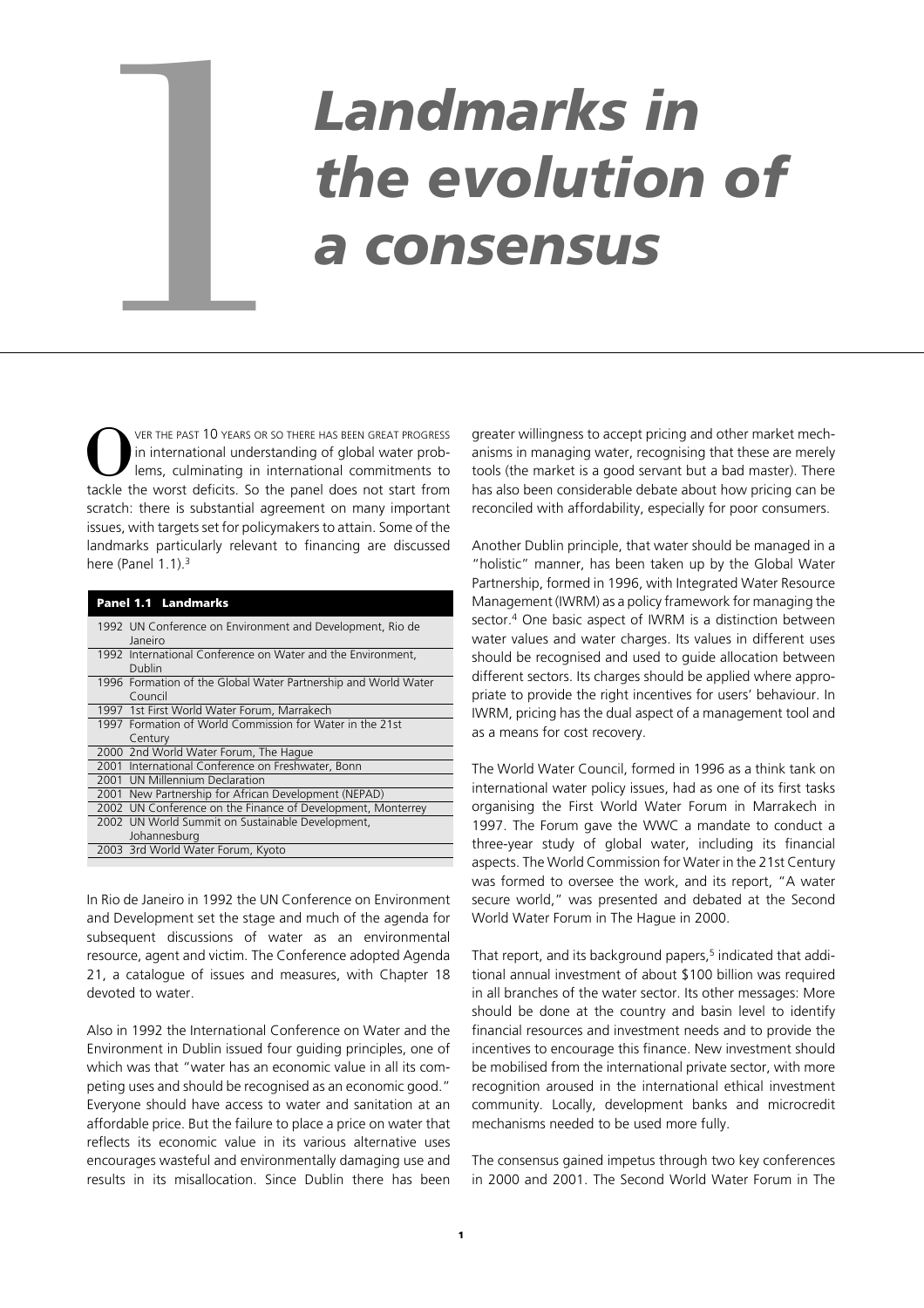Hague in 2000 issued seven challenges, one to value water in all its uses. An implication is pricing water services to reflect their cost of provision, taking into account equity and the basic needs of the poor.

The Ministerial Declaration of the International Conference on Freshwater in Bonn, 2001 stressed the urgency of using existing resources more efficiently and attracting extra financing from all sources. The Bonn Recommendations for Action noted that public budgets were likely to remain the biggest source of investment—hence the importance of measures to strengthen public finances and, where public funds were scarce, to target them to the basic needs of the poor. National capital markets should be tapped, for instance through the issue of bonds. Water service providers should aim for financial sustainability through improved cost efficiency. But the affordability of their services should be assured by various means, including transparent public subsidies to the social target groups and cross-subsidies from other users.

It was recognised at Bonn that public funding for water needed to be augmented by private capital. This could take the form of public-private partnerships, which did not imply private ownership of water resources and assets. In any case, such partnerships were not to be imposed by donors as a condition of funding. They were to make water a more attractive investment opportunity, requiring good regulation and legal systems, transparent contracting procedures, reliable cost recovery and public acceptance. For this, local self-help efforts should be promoted to reduce external financial needs, including help for NGOs. Development aid should be increased to conform to UN targets, to leverage other sources and, given its scarcity, to target the needs of the poor.

#### *International targets*

The targets of halving service deficits in global water and sanitation started to appear in reports and conference declarations in the late 1990s, such as the World Water Vision presented at The Hague in 2000. They were given even more powerful expression in the Millennium Declaration of 2000 and the conclusions of the Earth Summit in 2002.

In its Millennium Declaration, the United Nations set a target for 2015 of reducing by half the proportion of people without sustainable access to adequate quantities of affordable and safe water.6 The UN World Summit on Sustainable Development, in Johannesburg, explicitly extended the target to include sanitation.

These targets, for 2015, should be viewed as stepping stones on the path to full global service coverage and other aspects of global water security by 2025, the perspective of the GWP in its Framework for Action. $7$  It should be recalled that the 2025 targets include irrigation, industrial effluent, wastewater treatment, water resource and environmental management, while the 2015 target is concerned only with household water and sanitation.

In 2000 an estimated 1.1 billion people lacked access to safe water supply and 2.4 billion to improve sanitation. Allowing for the expected growth in population, reaching the UN targets would entail providing water to an additional 1.5 billion people (1.0 billion urban, 0.5 billion rural) and basic sanitation to an extra 2 billion (1.0 billion urban, 1.0 billion rural) by 2015. In the years before 2015, attaining the targets would mean *daily* global connection rates of several hundred thousand for both water and sanitation, depending on the source of the estimate.

#### *Financing requirements*

Discussions of finance tend to be dominated by *investment* needs. But it is equally important to provide for *recurring* expenditure on administrative overheads, operations, maintenance, routine repairs and periodic replacements. A common assumption is that these are covered by the normal revenues of water utilities. But this is often not the case, and shortfalls on repairs and maintenance lead to a need for higher investment in due course. Up to a point, adequate budgeting for recurrent spending items, backed by good cost recovery, can minimise future investment needs.

Estimates of the current annual resources financing new infrastructure in the water sectors of developing and transitional countries are very broad, as are its future requirements. The GWP in its Framework for Action, produced the figures in table 1.1, generally accepted as the right orders of magnitude:

Nearly all the extra financing for household services should be for sanitation. However, the current annual flow of investment in drinking water supply has just been sufficient in the past decade to maintain at 1.1 billion the number of people without adequate access to drinking water. $8$  The estimate of the above table regarding drinking water is therefore significantly underestimated.<sup>9</sup> By far the largest increase in funds will be required for the treatment of wastewater from both households and industry, now grossly underprovided. The item "environmental protection" includes flood control and water resources management in its various forms. Estimates for both drinking water and sanitation depend on the level of service and the technical option chosen, on which the GWP takes a pragmatic stance.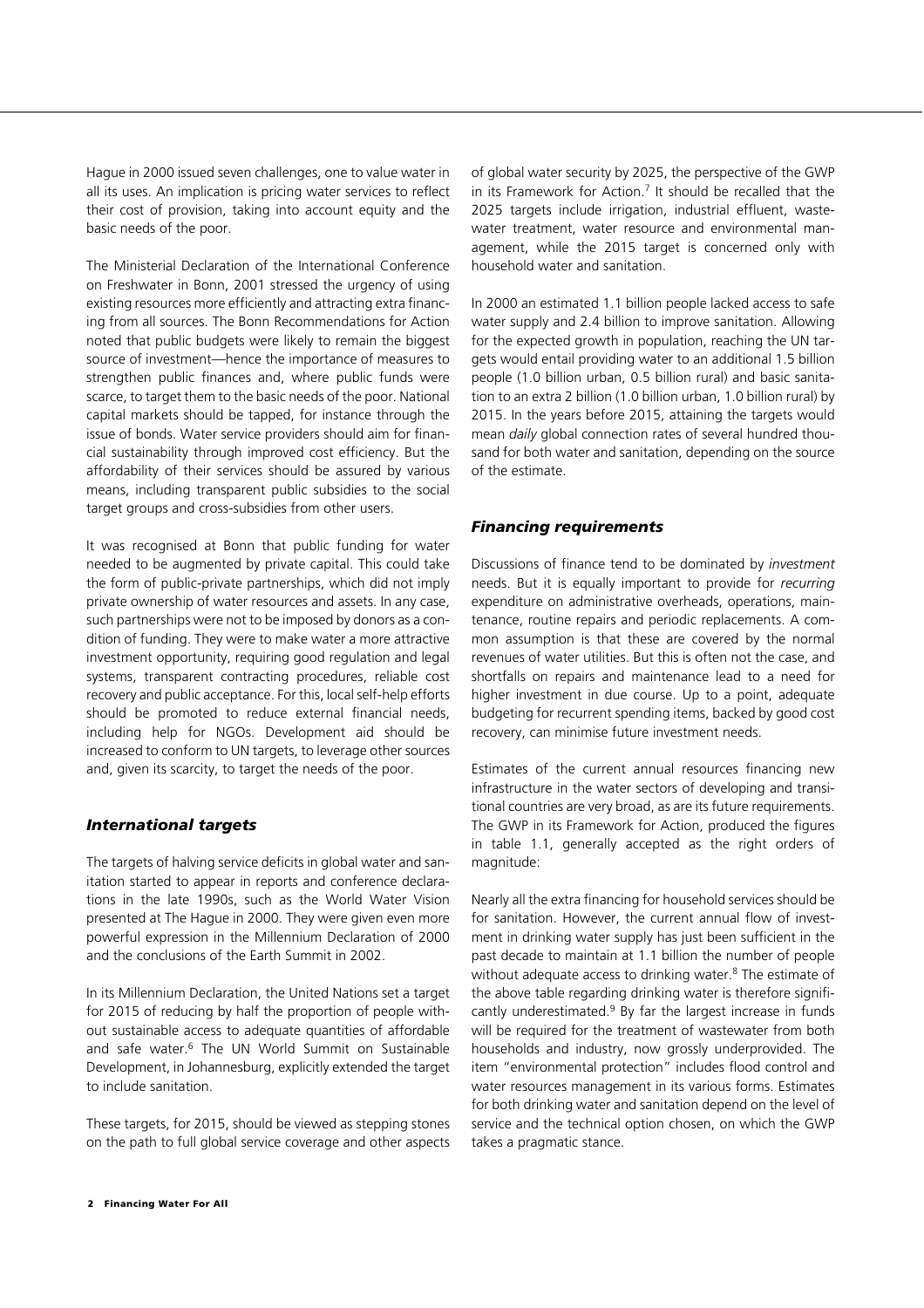| Table 1.1 Indicative annual investment in water<br>services for developing countries |                     |                                 |  |  |
|--------------------------------------------------------------------------------------|---------------------|---------------------------------|--|--|
|                                                                                      | <b>Annual costs</b> |                                 |  |  |
|                                                                                      | Today               | 2002-2025<br>(billions of US\$) |  |  |
| Drinking water                                                                       | 13                  | $13+$                           |  |  |
| Sanitation and hygiene                                                               |                     | 17                              |  |  |
| Municipal wastewater treatment                                                       | 14                  | 70                              |  |  |
| Industrial effluent                                                                  |                     | 30                              |  |  |
| Agriculture                                                                          | 32.5                | 40                              |  |  |
| Environmental protection                                                             | 7.5                 | 10                              |  |  |
| Total                                                                                | 75                  | 180                             |  |  |

*Source:* GWP, "Towards Water Security: a Framework for Action", and John Briscoe, "The financing of hydropower, irrigation, and water supply infrastructure in developing countries," in *Water Resources Development,* (Vol. 15, no. 4, 1999. Figures include 15% allowance for O&M.

*Note:* Investment in hydropower (about \$15 billion) is not separately identified. Because larger schemes are usually multipurpose, some of this cost would be included in the Agriculture and Environmental Protection categories, and the remainder would be attributed to the power sector.

The costs of meeting the 2015 targets also depend crucially on assumptions about the type and level of service. This is in turn affected by the strategy to reduce the service deficit—the countries, the urban-rural balance of the target group, and the half of the unserved population addressed first. Using the most basic standards of service and technology, the 2015 goals could be attained at an extra annual investment cost of about \$10 billion<sup>10</sup> But providing full water and sewerage connections and primary wastewater treatment to the urban populations would raise the annual cost of the 2015 goal to \$17 billion for water and \$32 billion for sanitation and sewerage.<sup>11</sup>

The broad ranges of the above estimates are of course due to the scarcity of reliable data in many countries in a sector on which public attention has not so far concentrated. The Panel had to acknowledge that we still lack the solid information basis on which to build a global strategy. The need to avail ourselves with more precise quantification, before suggesting detailed steps, lies behind the three-stage strategy this report recommends.

#### *Financial initiatives*

Africa is at the forefront of international water concerns, and in 2001 the New Partnership for Africa's Development (NEPAD) was launched. It was to be thereafter endorsed by the African Union, spotlighting African ownership and leadership in tackling the continent's problems. NEPAD supports public-private partnerships as a means of attracting extra finance for such sectors as water. The African Development Bank has been given a particular but shared responsibility for infrastructure, and is closely associated with the development of proposals for an African Water Facility as an investment support vehicle and aid to capacity building.

The UN Conference on Financing for Development, at Monterrey in 2002, signified a potentially major change of trend in international aid for development, including water. Governments and agencies committed themselves to increasing their aid by 25%, which would raise an extra \$12 or so billion a year. If realised, this would set aid for water on a new trajectory: in 1999–2001 annual average commitments of aid to water supply and sanitation from all sources had fallen to \$3.1 billion, down from \$3.5 billion in 1996–98.12

Apart from the formal inclusion of sanitation in the 2015 target, the Johannesburg Summit was notable in other respects. It was the occasion for announcements of pledges and programmes by the United States, the EU and other bilateral and multilateral donors, and extra resources for various UN programmes. There was recognition of the need for water storage and hydropower development, including dams of all sizes, which signified an important change of mood.<sup>13</sup> The business sector, in the Business Action for Sustainable Development, played a prominent and constructive role, stressing the need for an enabling environment, using aid for capacity building, involving all water stakeholders and consulting users, and moving to full cost recovery.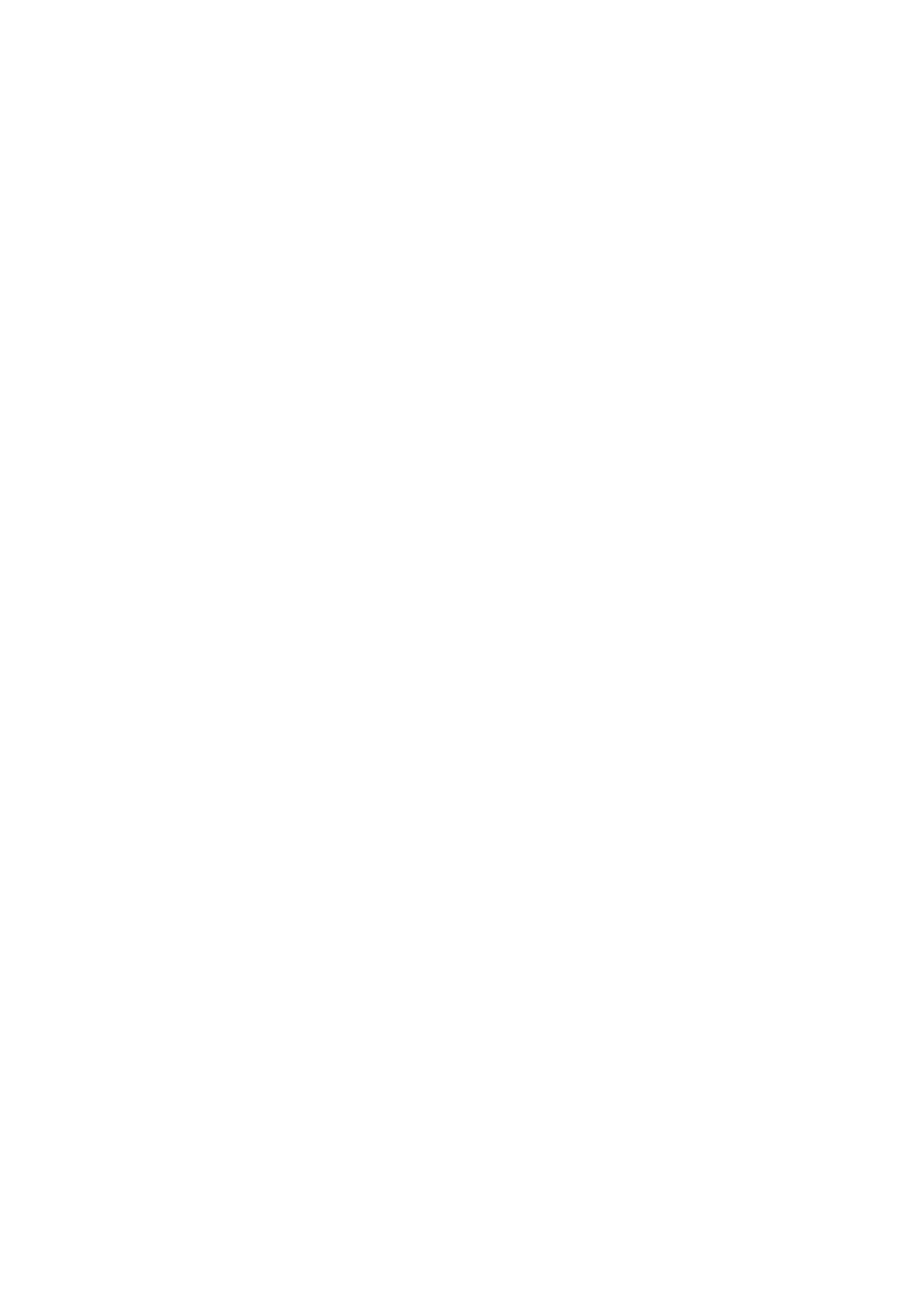# *Brief status report* **but in the Superior Serief status report**<br>and financing

HE "WATER SECTOR" HAS MANY FACETS, BUT THE MOST BASIC distinction is between water as a *resource* to be developed and managed for the benefit of all its functions and users, and water as a *service*, to be provided to its many users after abstraction from the resource. Both aspects need financing, and both are currently deficient.

Start with water as a resource. All countries need adequate water infrastructure, but those with dry or highly variable climates need more than others. Around the world, countries vary greatly in their stock of hydraulic infrastructure. The western United States, Australia and Ethiopia have similar climates, but the United States and Australia have around 5,000 m<sup>3</sup> of water storage capacity per person, while Ethiopia has only 50 m<sup>3</sup>—Africa and the Middle East only 1000 m<sup>3</sup>.<sup>14</sup> The need for more storage is likely to become even more acute with global climate change.

Another measure of grossly unequal endowments is the development of the hydropower potential in different regions. In Europe and North America more than 70% of hydro-potential has been developed, in South America 40%, in Asia about 30% and in China 20%. Many dams are multipurpose, important for flood protection as in China.

Africa is particularly disadvantaged. Its available water resources are grossly underused. Only 3% of its renewable water is withdrawn annually for domestic, agricultural and industrial use, in a continent where 40% of the population has inadequate access to water and sanitation. Only 6% of Africa's cultivated land is irrigated, and less than 5% of its hydropower potential is used.15

Not all the cost of water resource management consists of physical infrastructure. Other aspects include data collection, weather forecasting, afforestation, land use regulation, conjunctive use of surface and ground water, conservation measures, ecosystem management and pollution control. Most have to be funded from local government recurrent budgets, but there has been widespread underfunding of these essential services, with flood control as a problem in many regions,

requiring a mixture of infrastructure and management measures.

The second facet of the water sector is the provision of services, and here again there are large global deficits. Africa has 38% of its population unserved by safe water and 40% by sanitation Asia has 19% without safe water, 52% without sanitation. Latin America and Caribbean 15% without water and 22% without sanitation. Although a huge number of additional people obtained access to services in the 1990s (800 million to water and 750 million to sanitation) population growth meant that the coverage for urban water actually decreased, while the absolute number of people without access to water and sanitation remained the same. Looking ahead to the next 25 years, the urban populations in Africa and Asia will almost double, and that in Latin America and the Caribbean will increase by 50%.

Sewerage and wastewater treatment are even less developed. Although comprehensive estimates are not available, a large part of the sewage in most developing cities is not collected, but instead disposed of in unsanitary ways that endanger public health. Moreover, much sewage that is collected is released untreated, or treated to an unsatisfactory standard. At any time, many wastewater treatment plants are not operating at all, or not working properly, because of financial and technical problems.

Industrial effluent—untreated, or not treated to proper standards—is a serious pollutant of rivers and coastal waters, causing environmental damage harmful to both humans and wildlife. Enterprises, both private and public, in developing and transitional countries, have very large backlogs of investment in effluent treatment.

Water services to agriculture, deficient in serious respects, will be even more severely challenged in coming decades. In developing countries irrigated agriculture accounts for 40% of all crop production and 60% of cereals. Over the next 30 years it is estimated that arable irrigated land would need to increase by 22%, and water withdrawals by 14%, to meet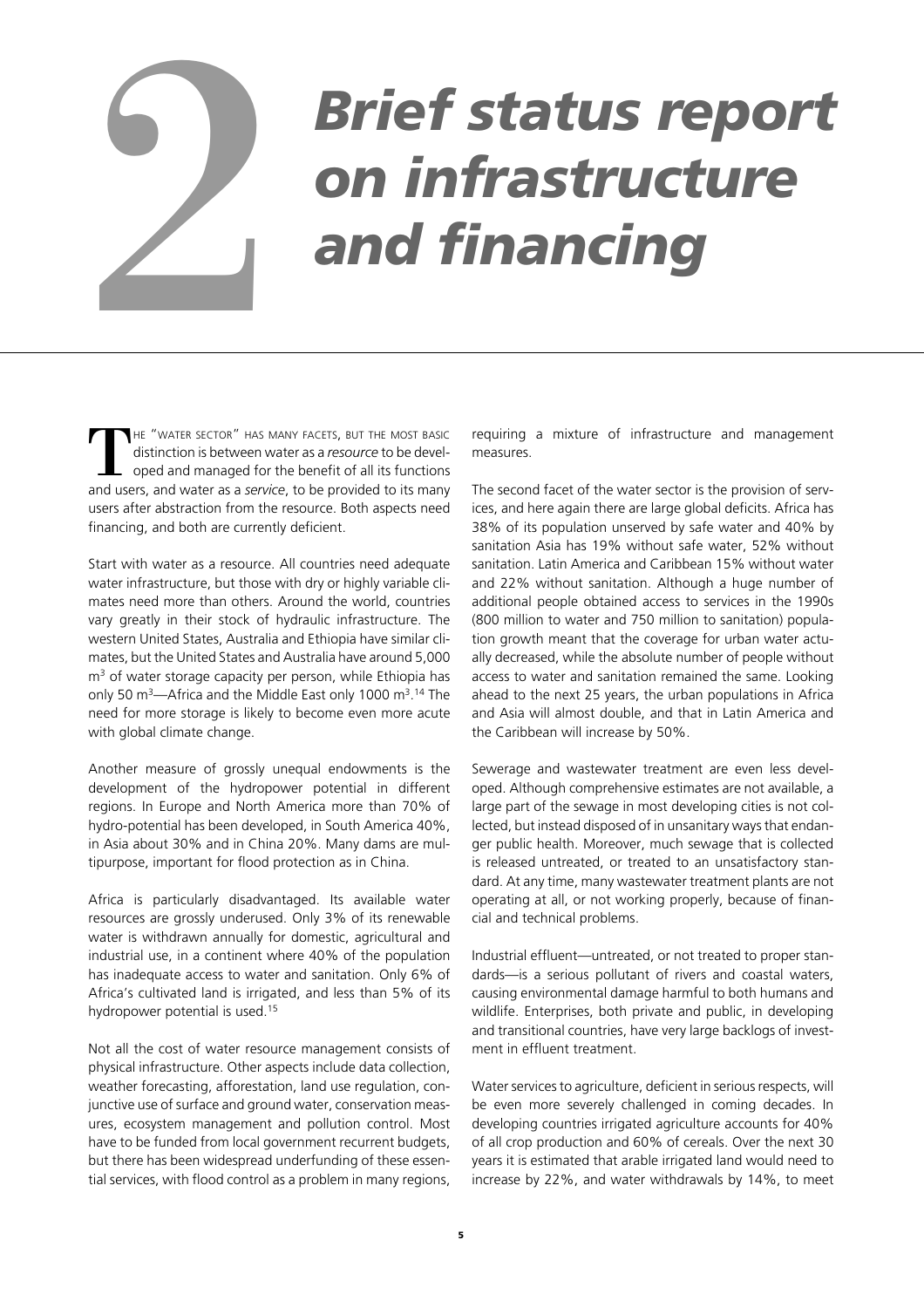the demands of a larger world population.<sup>16</sup> These data imply major efforts to improve the productivity of land and efficient use of water. Major reforms will be required to reduce the incidence of famines and ongoing malnutrition (recall that the Millennium Development Goals include the target of halving by 2015 the proportion of people who suffer from hunger). Agriculture will compete with other sectors for a limited water resource. Yet irrigation service providers are often inefficient and underfunded, with badly maintained systems, and large areas of land degraded by water-logging and salinisation.17

#### *Trends in funding for investment in water*

Water infrastructure is ultimately paid for by one of three parties: water users, through their own outlays or through water bills paid to official water service providers; taxpayers, though various local or national fiscal flows; or aid donors, including private voluntary contributions (box 2.1).

Financing water infrastructure means spending cash to finance long-term physical assets. This is financed by the present cash flow or reserves of the water undertaking, or by taking on loans or equity, which have to be reimbursed over time by water users or fiscal transfers. Such financing sources are only feasible if long term reimbursement by users, taxpayers or donors is possible.

The largest funding sources are local, such as governments, local banks and users, all difficult to quantify in global terms. In contrast, the contributions of international aid, foreign banks and private companies are much more, easily seen, though less important. The balance between sources varies according to which part of the water sector is being discussed:

*Water and sanitation.*<sup>18</sup> In the mid-1990s the breakdown of financial sources was estimated to be: domestic public sector 65–70%, domestic private sector 5%, international donors 10–15% and international private companies 10–15%.

*Irrigation and drainage.* There are no reliable estimates of global investment in irrigation. Large public sector schemes are funded mainly by local public agencies and international aid, with smaller schemes and on-farm investments mainly privately financed by farmers, informal credit, and banks.19

*Hydropower.* Private finance has covered less than 10% of annual investment, mainly for small run-of-the-river schemes and rehabilitation projects. For various reasons, governments, aid donors and international development agencies finance the great bulk of this sector, though in some cases this supports private lending through guarantees. In recent years, donors and MFIs have reduced their support to this sector.20

Public funding obviously remains important, but it is a hostage to the fiscal position of developing countries. More governments have delegated financial responsibilities to local authorities and are interested in public-private offers. Without firmer evidence, it is reasonable to conclude that public funding of the water sector has at best been stationary.

#### **Box 2.1 Where the funds for water come from**

- **Water users,** such as households, farmers and businesses. Householders, particularly in rural areas and in poorer urban districts, invest their cash, labor and materials in wells, pipes, basic sanitation and other facilities. Farmers invest large sums in tubewells, pumps and surface irrigation systems, either on their own or as members of associations and user groups. In some regions, farmers with surplus water from their own sources invest in distribution systems to dispose of their surplus to others. Industrial and commercial firms often develop their own water supplies and effluent treatment facilities. Some large firms even supply the general population. Users also cross-subsidise each other through paying different tariffs.
- **Informal suppliers.** In cities where growth has outstripped the public network, local entrepreneurs, often acting outside the law, fill the vacuum by selling water in bulk from tankers—or in containers and bottles.
- **Public water authorities and utilities,** which fund recurrent spending and some new investment from revenues provided by user charges (gross operating cash flow), loans and sometimes public subsidies.
- **Private companies,** either local or foreign, providing funds from sources similar to public utilities, plus equity injection.
- **Non-governmental organisations and local communities,** raising funds from voluntary private contributions or grants from international agencies.
- **Local banks and other financial institutions,** offering short-term or medium-term loans at market rates.
- **International banks and export credit agencies,** providing larger volumes of finance than local sources, against corporate guarantees or project cash flow
- **International aid from multilateral and bilateral sources,** available as loans on concessional terms or grants
- **Multilateral financial institutions:** Loans on near-market terms
- **Environmental and water funds**
- **National central and local governments,** providing subsidies, guarantees of loans, and proceeds of bond issues.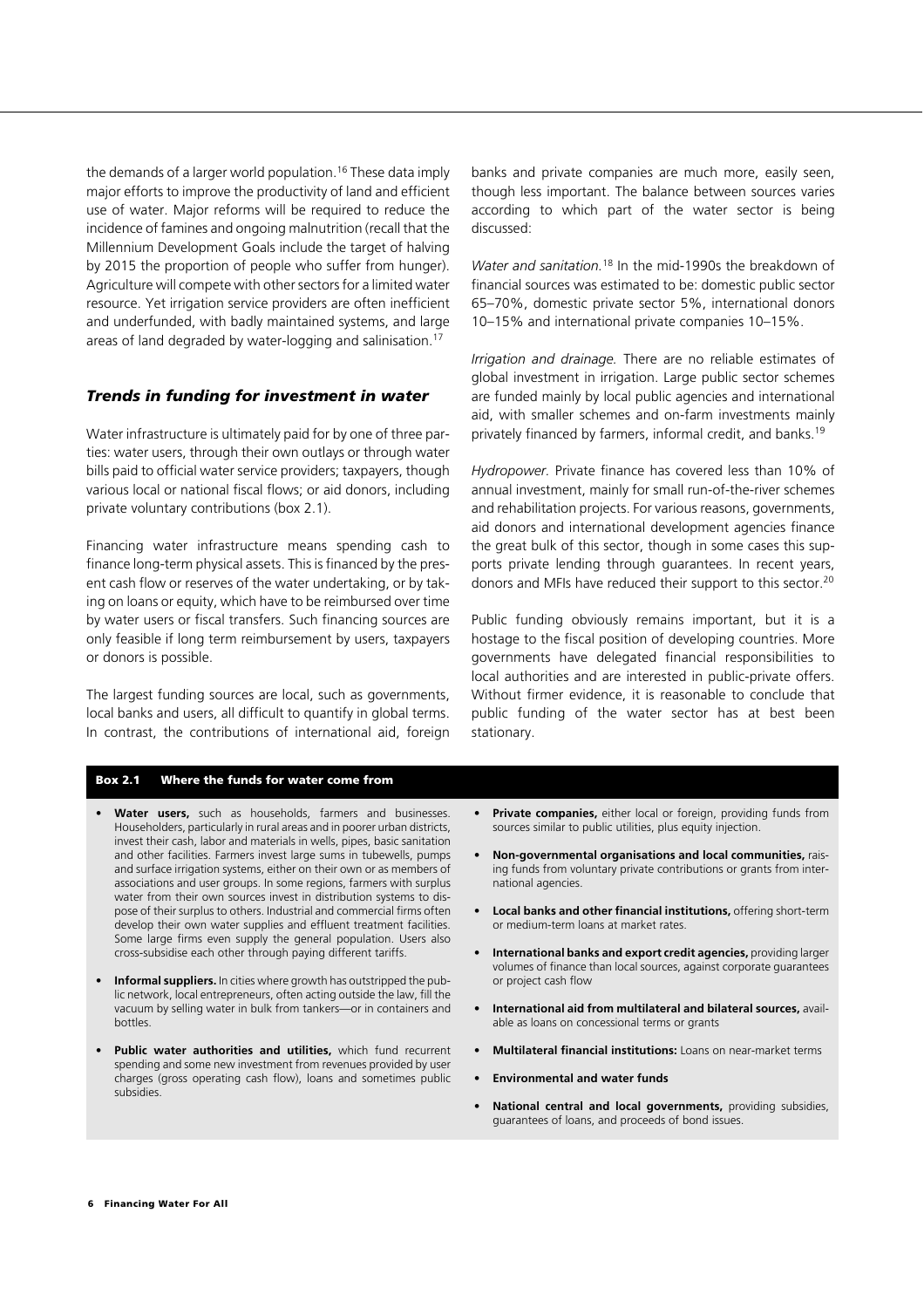The water sector's funding of investment from its own cash flow has shown little change. In a major review of its projects in the water and sanitation, the World Bank concludes that "financial sustainability of the service providers and resource mobilisation for sector development...remain elusive goals."21 In fact, the measure of financial sustainability used by the Bank's OED was slightly worse in 1999 than in 1990<sup>22</sup>.

International aid for water and sanitation has fallen in the last few years—(at \$3.1 billion a year in 1999–2001, compared with \$3.5 billion in 1996–98). Loans from the main MFIs to the water sector have shown a varied trend. World Bank annual lending approvals for water and sanitation averaged \$1.1 billion in 1999–2001, slightly down from (\$1.25 billion) in 1990–98 but with great year-to-year variation. IADB lending for water and sanitation was clearly lower in 1996–2001 (\$400 million a year) than in 1991–95 (\$640 million a year). The AsDB's lending has been rising, though with year to year fluctuations (\$275 million a year in 1996–2000, compared with \$200 million a year in 1990–95). Lending by the AfDB has been rising, though at a lower level than those above.

Aid for irrigation and drainage, and for hydropower, has declined substantially in the last decade. The World Bank and IADB have practically ceased lending to large new water storage projects in response to the current hostility to such schemes, though the decline is less marked, from a much lower base, for the AfDB and AsDB.

International private investment and commercial bank lending, never large, have suffered from the general decline in private flows since their peak in 1996–97. Water and sewerage projects received only 5.4% of all private commitments to infrastructure in the 1990s. Year to year the figures fluctuate widely—\$2 billion in 1998, \$7 billion in 1999, \$4.5 billion in 2000.<sup>23</sup> However available figures do not accurately reflect the contribution of the private sector to funding water infrastructure since they include commitments made to governments (e.g. the cost of buying existing assets), and do not assess year by year the creation of new physical assets.

Commercial banks are now much more cautious in lending to emerging markets than before 1996. The pool of private companies with the resources and willingness to invest in overseas water projects has also shrunk, leaving the ones that remain more risk-averse. Nevertheless, these companies remain an invaluable source of know-how and of potential for innovation. In the framework of well designed Private Sector Participation (PSP) schemes they could be essential actors in responding to the needs of a rapidly urbanising world.

#### *Private or public water operators?*

The ownership of the water industry generates passionate debate. The panel, by contrast, takes a pragmatic view of the issue based on its observations of past experience, the current situation, and future requirements. For the 40 years after 1950, aid and MFI lending for water went entirely to public authorities with large sums disbursed. The central areas and affluent suburbs of big cities were served, but by the late 1980s in rural areas and poor suburbs the situation remained unsatisfactory. Too many utilities were poorly managed—and poorly supervised by the regulatory authorities.

By 1980 private operations in water were limited essentially to France, some small areas of Great Britain, the utility-owned distribution schemes in the United States, some cities in Spain, and parts of francophone Africa. The divestiture of the UK water infrastructure to the private sector in 1989 created great international interest. People who witnessed for decades the difficulties public utilities were facing in their attempts to reform themselves to be more efficient, less prone to corruption, more open to their clients and to the public became interested in what the private sector could offer in a range of emerging economies. The contractual agreements made in other countries were of various kinds, but they rarely followed the British model of full divestiture. The various other models of public-private partnership leave the ownership of the infrastructure and the overall control of the policy environment and the resource with governments, while private operators are contracted to perform certain tasks in operations and expansion of infrastructure.

The experience of the past 15 years can be summarised as follows. The introduction of private operators in a country that has no experience in this matter is a long and difficult process. Compared with other types of infrastructure, the water sector has been the least attractive to private investors, and the sums involved have been the smallest. Only 3% of the population of poor or emerging countries is now served by operators that are fully or partially private. The 1.1 billion people without access to potable water and 2.4 without basic sanitation are in regions still served by public authorities and public utilities.

Most private operations have achieved real progress in efficiency and, when required by the authorities and as part of their contracts, affordably served poor suburbs.<sup>24</sup> Some cases have failed, mostly due to insufficient preparation. The trend of private operation has come to a virtual standstill since the economic crisis in Argentina and elsewhere, and the brutal devaluations.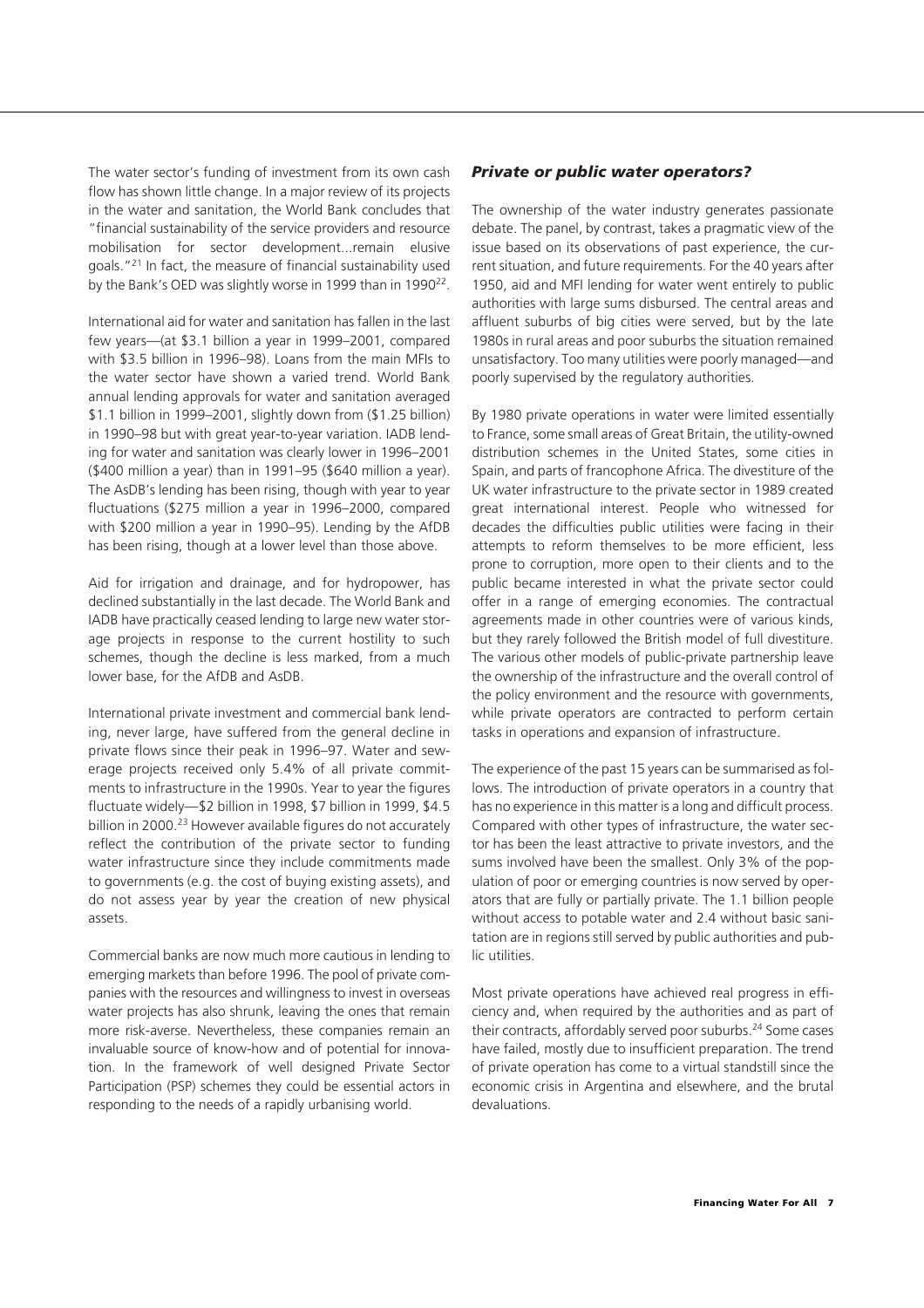#### *A ray of hope*

It is impossible to escape the conclusion that the global water sector in its many forms is in disastrous condition. Water is not being sufficiently developed and conserved. Physical infrastructure is lagging behind need. Sector management is deficient, services are deteriorating, and deficits growing. Allied to this is a shortage of financial resources going into the sector. Indeed, the financial situation has been getting worse in the last few years, and the sector shows no sign of generating the funds to meet future service targets.

A rapid overview of this kind inevitably oversimplifies and fails to do justice to the many governments, municipalities, villages, companies, and user associations, which are rising to the challenges they confront.<sup>25</sup> Even the global rate of water connections in the 1990s is impressive in absolute terms and in relation to the scale of previous efforts. But it has been outpaced by the growth in population. Generally speaking, the technology is well-known and straightforward, and the widespread demand for the service is backed by a willingness to pay. The need for policy and institutional reform to make sustainable changes has also emerged as a global consensus and the reforms and institutions required are becoming better understood and already exist in different places. The challenge is to generalise these successes—and to bring the many up to the standards of the few.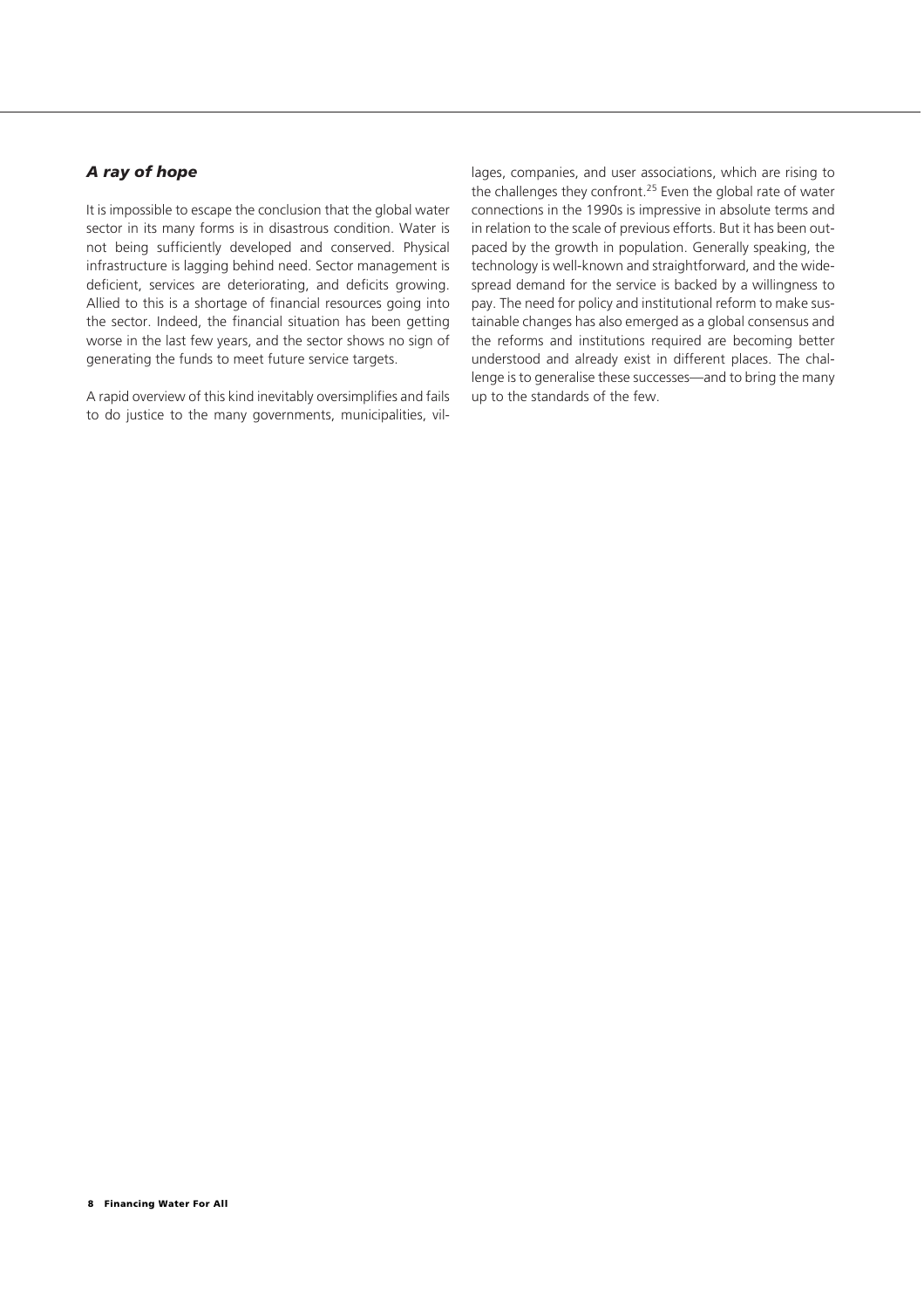# *Roots of the* **Problem**

LL THE EVIDENCE PRESENTED TO THE PANEL GIVES A CONSISTENT picture. Serious defects in the "governance" of the global water sector hamper its ability to generate and attract finance. But even if these deficits were overcome, inherent features in this sector would pose risks to potential operators, lenders and investors. This chapter deals first with governance issues, then turns to the specific risks of the water sector in its main branches. It concludes with the interaction of country risk and project size on financing options.

#### **Governance**

The following issues seem to be important:

- The apparent low priority that central governments give to water sector issues.
- Confusion of social, environmental and commercial aims.
- Political interference.
- Poor management structures and imprecise objectives for water undertakings.
- An inadequate general legal framework.
- Lack of transparency in the award of contracts.
- Non-existent, or weak and inexperienced regulators.
- Resistance to cost-recovering tariffs.

All governments, agreeing on the importance of water, subscribe to internationally inspired commitments and undertakings. But their spending performance is at odds with their rhetoric: in most countries the water sector is given a disproportionately small share in the budget. Part of the explanation is that water tends to be a local responsibility, and local and national priorities differ. There is also a tradition, especially in poorer countries, of reliance on foreign aid for new water investments. It is also true that some aspects of this sector are unglamorous, practically invisible in electoral terms.<sup>26</sup> With the mass of people not serviced politically weak or disempowered, it is tempting to postpone spending on maintenance and periodic replacements, likewise on investments with a long gestation period. Nor is water a priority in the use of resources saved from debt relief. Few Poverty Reduction Strategy Papers give priority to water, and some omit it completely.

Because water is a basic resource serving many functions, it is often expected to pursue conflicting aims. The social and public health benefits of providing adequate clean water and sanitation to all may be incompatible with full cost recovery and financial self-sufficiency. Wastewater treatment to fulfill environmental responsibilities to downstream users and neighbouring states may not be financially feasible. Providing cheap or free irrigation water as a contribution to a national cheap-food policy is likely to deprive the irrigation agency of funds to maintain its system. Many irrigation agencies and water departments are grossly over-manned, in a misguided attempt to create employment. As a general rule, it is preferable to make a distinction between the various policy aims to which water contributes, and, so far as possible, to arrange funding for each in an explicit manner.

In different countries, there are many different ways of organising the water sector, reflecting local political, cultural and administrative traditions. In many cases water is still operated from a local government department, or as a nationalised industry, or as part of a ministry. In some cases, it is an autonomous agency, and there are now many examples of privatisation in its various forms. Although each case has pros and cons, and no model for reform is universally valid, it is important to be able to hold the sector organisations to account for their own performance. This normally implies having separate accounts, some managerial, commercial and financial autonomy, and clear and consistent objectives set by governments, municipalities or users. These principles are valid whether water is operated in the private or public sec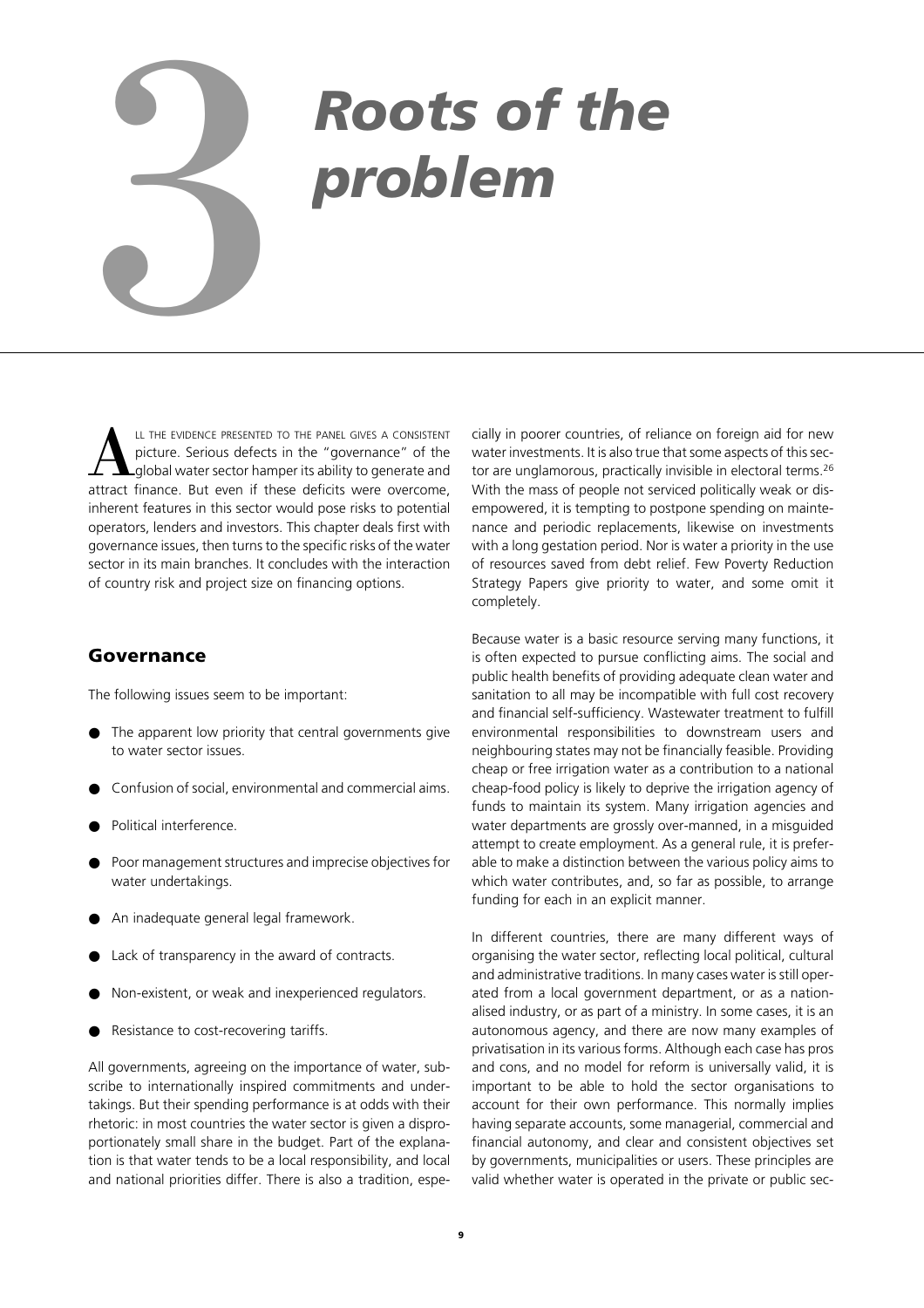tor. In reality, the failure to follow these principles means that there is widespread inefficiency and waste in this sector, coupled with arbitrary political interference.

Attracting finance into the water sector, particularly of a novel type, presupposes a supportive legal framework, containing such features as: corporate laws permitting the structure of corporate vehicles; the concept of freedom of contract for a project and the enforceability of commercial contracts; adequate investment protection laws; clear authority for the public sector to enter in public-private partnerships; lenders able to obtain effective security; supportive banking laws; sectorspecific legislation; confidence in the impartiality and competence of the judiciary, if local enforcement is necessary. The absence of such legal foundations makes attracting finance more difficult.

The water sector is prone to corruption, like any other, in societies where this is endemic. The willingness of companies, or pressure on them, to make bribes or other favours in order to win business has insidious effects, raising the cost of the deal, increasing its debt burden, distorting the shape of the project and demoralising staff in the agency being bribed. Corruption can be a factor whether the sector is privately or publicly operated. Such behaviour is now becoming riskier as it is exposed by international pressure. But until all parties subscribe to the same rules and standards of ethical behaviour, the more principled companies will be discouraged from seeking business in these cases.

Regulation is a necessary part of placing water agencies at arms' length from governments and making their behaviour accountable to the public. Although regulation is usually seen as a precondition of private sector involvement, it has an essential role in the public sector too, wherever an agency is accountable for its performance. Unfortunately, there are very few examples of good, experienced regulators in the water sector in developing countries. Most are recent, weak and subject to government interference, struggling to cope with the impact of macroeconomic events on major concessions. Where regulation is absent or weak, neither companies, governments nor the general public have confidence in the processes concerned, and investment suffers.

Most water undertakings do not cover their full costs—operations, maintenance and capital items—and hence rely on public subsidies.27 This precarious existence makes them the victims of periodic budgetary crises. There is little political will to raise tariffs, even to cover O & M expenses, despite the possibility of designing tariff structures that cushion the water bills of the poorest and the use of the social security budget to subsidise deserving cases. Many utilities are trapped in a vicious spiral of weak finances, underspending on essential maintenance, declining service quality and resistance to pay more for a poor service. This process is particularly evident in public irrigation agencies, where cost recovery nearly everywhere very low, partly related to the depressing effect on prices from farm subsidies in the OECD countries.

#### **Specific risks of the water sector**

The panel received evidence from a number of sources, which were unanimous about the importance of the following specific risks, which apply to the commercial funding of water, from both private and public sources. Some of them are not unique to water, but they all apply with particular force to this sector:

The typical *project profile* comprises a high investment in the initial years with a large negative cash flow, eventually turning into a modest positive cash flow due to revenue increases, which continues into the long term.<sup>28</sup>

- Project profile: capital intensity with high initial investment and long payback period
- Low sector rate of return
- Foreign exchange risk: mismatch between local currency earnings and foreign currency funding
- Sub-sovereign risk: responsibility with local entities lacking financial powers, resources & credit standing
- Risk of political pressure on contracts and tariffs and absent, weak and/or inconsistent regulation
- Contractual risk: projects of long duration entered into with poor initial information

Water, wastewater and hydro projects are among the most capital-intensive of infrastructure investments. In the United States, for instance, the ratio of capital investment to revenues is twice as high in water as in natural gas, and 70% higher than in electricity and telecommunications<sup>29</sup>. The assets created are typically unusable for any other purpose and cannot be removed, so the investor depends totally on future revenue to obtain the desired return. When investment is completed, the investor is totally at the mercy of the host authorities (hence the importance of a strong and independent regulator).

Hydropower projects also have features that discourage private finance—high front-end costs, high construction risk,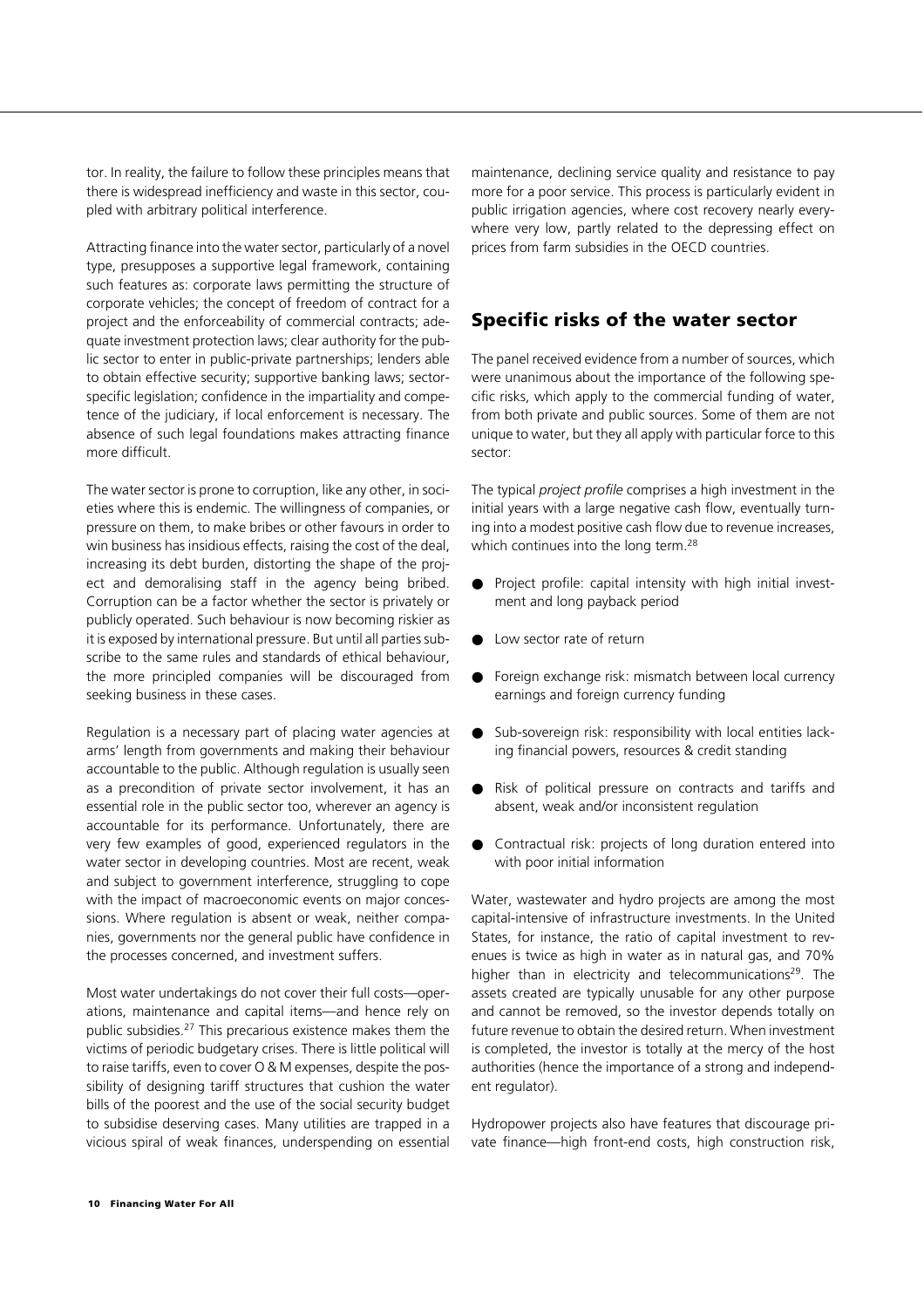environmental sensitivity, high capital intensity, heavy local costs and long payback periods. In practice, only a small proportion of hydro projects are privately financed, and they tend to be small, run-of-the-river projects producing for base load.30 Major public irrigation projects share some of the same features, with the additional problem of poor cost recovery, but there has been a high level of private investment into smaller schemes, especially those based on groundwater. Much recent investment has also been in rehabilitation projects, avoiding sunk costs.

Partly due to the delayed returns, coupled with resistance to tariff increases, financial *rates of return* in the water sector are among the lowest of any sectors.<sup>31</sup> Contrary to the situation in developed countries, where water is considered a very safe investment, the risk-adjusted return on water in developing countries may be even lower than its nominal *ex ante* level, for reasons set out below. It should be noted, however, that the last generation of irrigation projects has turned in a good average *ex post* economic rate of return (15%, or 25% if weighted by area)32 though the *financial* rates of return are probably less.

Practically all revenues from water projects are in local currencies. This implies that borrowings or investments that have to be serviced, repaid or reimbursed in foreign currencies carry a *foreign exchange risk.* In practice over the last decade, most large private concessions and joint ventures have been affected by devaluations in their host countries, some disastrously. It is effectively impossible to insure against foreign exchange risk. A common way of dealing with devaluation contractually is to allow tariffs to increase according to a formula that includes foreign exchange movements, but in the case of massive changes such formulae are usually sidelined because the implied tariff increases would be unrealistic.

The *sub-sovereign risk* in water was repeatedly stressed to the panel. During the last two decades central governments have devolved the responsibility for providing water services to sub-sovereign bodies, such as municipalities or regional agencies. But these entities have not been given equivalent powers to raise finance. Cities that are larger and financially stronger may have no difficulty raising bonds and loans on their own account, but most depend on a central government guarantee or other support, which is usually given sparingly since it represents a contingency liability on the central budget. Central government often bars sub-sovereigns from raising money themselves. Municipalities also tend to lack expertise in raising outside finance, and their financial management is weak. Some international financial agencies are barred from lending at this level.

Because water is so important in people's lives it is often exploited for political reasons. *Political risk* arises when there is a likelihood of politicians intervening to override the terms of agreed contracts, or to exploit ambiguities in them. This is particularly likely at the completion of an investment programme, when tariff increases are due. A good system of regulation would contain such abuses, but where this is not present, *regulatory risk* arises—investors and operators cannot rely on a stable and impartial regime to govern their activities.

*Contractual risk* is present to a high degree, for two main reasons. First, contracts in the water sector tend to have a long life—typically 25–30 years. Over such a period the operating environment is likely to change, because of changes in national policy or water standards. Second, contracts are bid for and accepted without the bidder having full information about the extent and condition of the network (much of which is underground) and its installations. Contracts may not be flexible enough to accommodate subsequent adjustments. Even where contracts contain dispute resolution clauses, they may not deliver timely results, nor are they always cost-effective.

#### **Country risk and project size**

Country risk is a generic issue, not specific to water. The ability of governments, municipalities or water utilities to raise funds either internally or externally is crucially affected by the ratings given by one or other of the ratings agencies. Agencies use different criteria for Local Currency and Foreign Currency Ratings (the latter refers to the issuer's overall capacity to meet its foreign currency obligations).<sup>33</sup> Anything less than BBB (on the Standard & Poors scale) is not considered "investment grade." Few emerging markets have investment grade ratings, and this obviously limits lenders' willingness (or, for some institutions, their legal ability) to take up bonds or syndications.

Water projects tend to fall in an awkward category from the viewpoint of financing, too small to bear the overhead costs of project finance, but too large to be funded from aid. The relationship between country risk and project size, and the implications for financing options, is illustrated in Figure 3.1.

Project finance is generally available subject to a *'de minimis'* size, which depends on the bank(s) and the project. A typical minimum project size is \$50–100 million. Below that level, returns to scale generally tend to make project financing uneconomic, and projects will have to be addressed by the corporate sector. For project finance to be a viable option,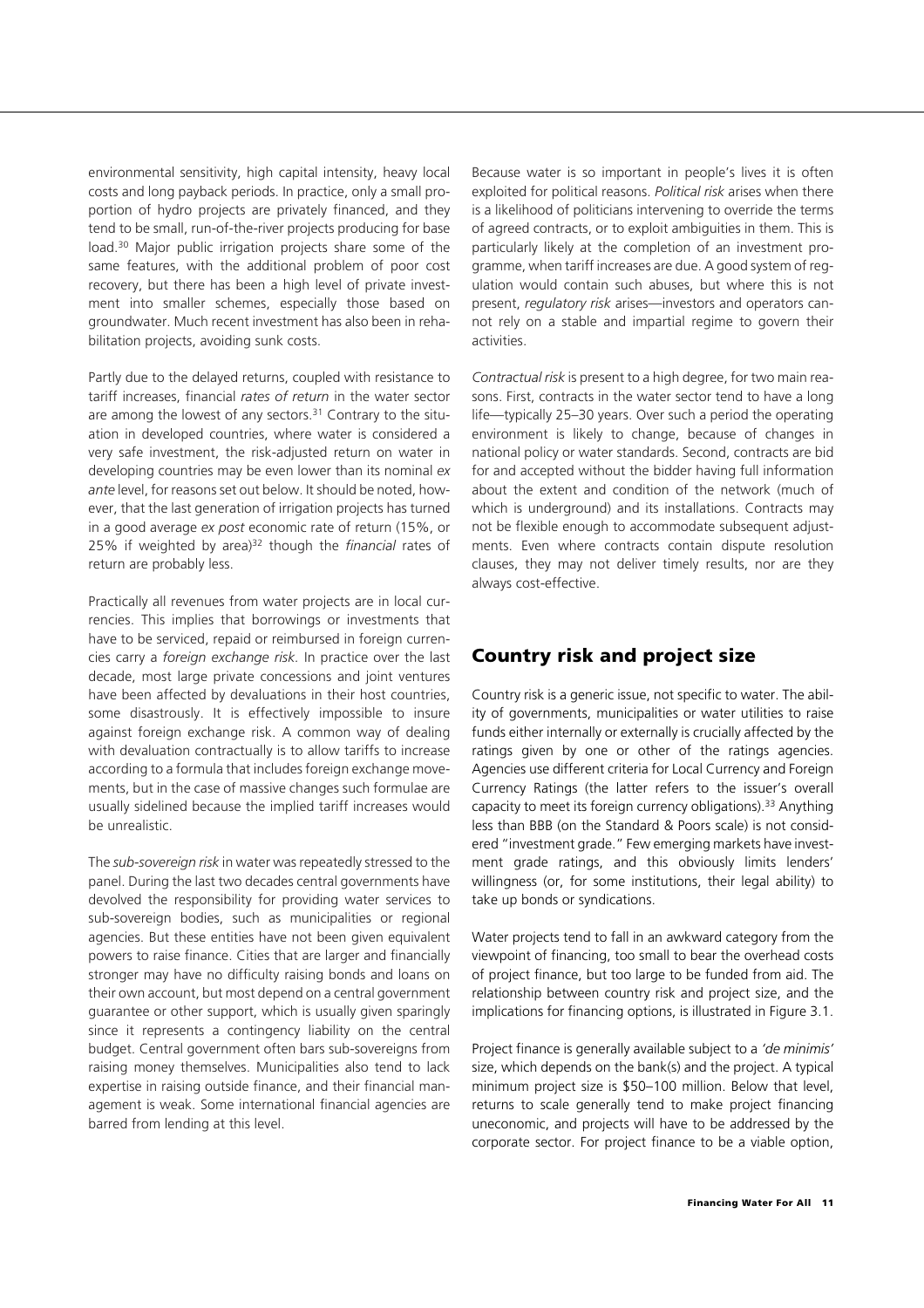

project revenues and returns to equity must be acceptable, though this does not preclude the use of aid to reduce the debt or equity burden of the project.

As the creditworthiness of the host country/municipality worsens, eventually a credit standing is reached where the project will not be financeable without some political insurance/guarantee. Then, as country creditworthiness worsens further, projects will not be financeable under any circumstances because of the country rating and/or the lack of political cover available. In Figure 3.1, there are projects of greater

than \$50 million that will not be done because of the lack of political cover. Similarly for sub-investment grade locations (rated BB+ and below), there is a project size (\$ 10,000 to \$ 100,000) too small for the corporate sector and too large for aid or micro loans.

The area where projects will not get financed is described as the Exposed Segment (coloured white). (Note that the diagram has a logarithmic scale.) The Exposed Segment probably contains the majority of prospective projects—the range \$10 million to \$50 million is a common size for water projects.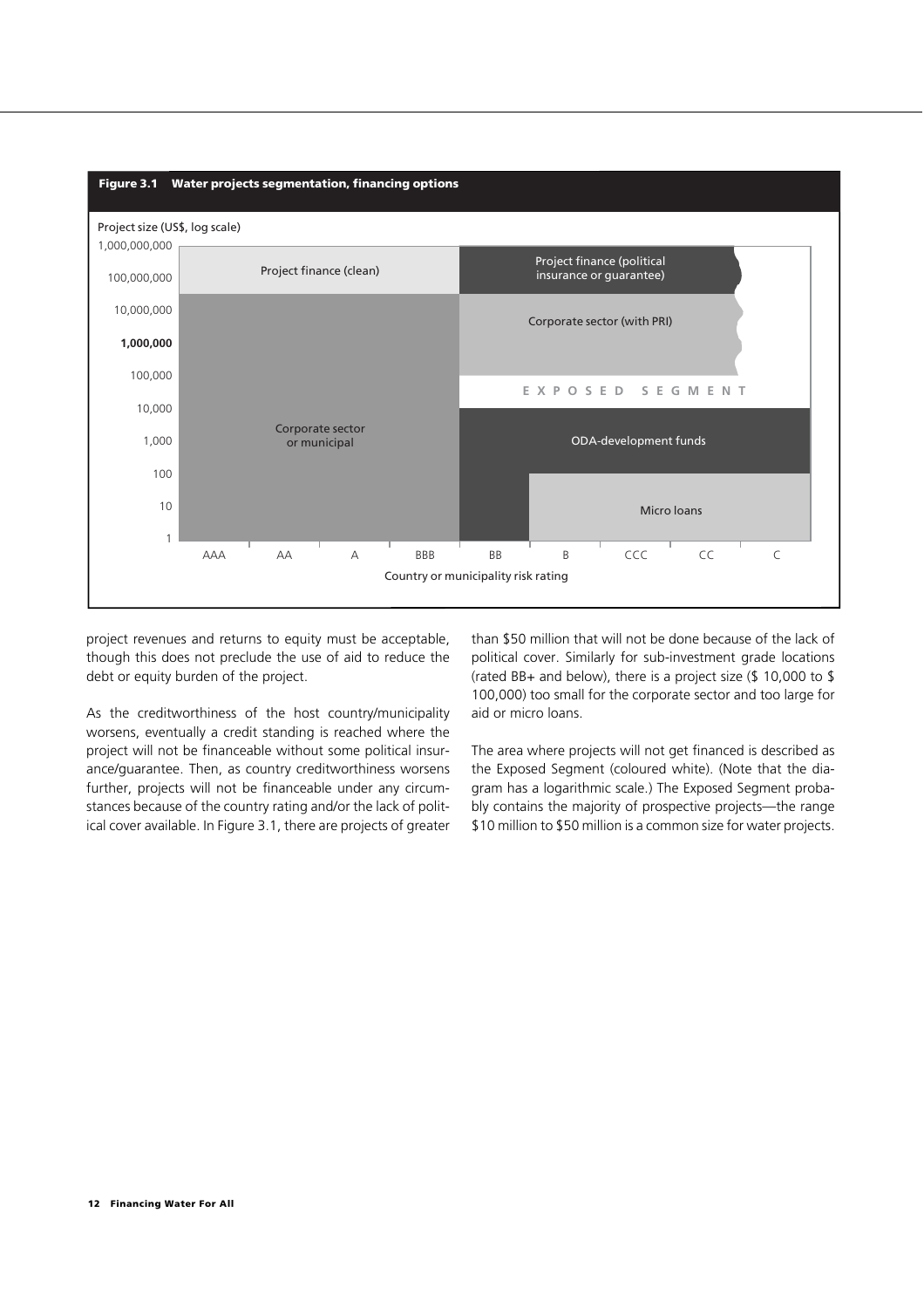# *Proposals*<br>
<sup>4</sup>

#### **General orientations**

The panel has come to the following general conclusions, which lie behind its proposals:

- Based on the various authoritative estimates of investment requirements to meet targets both for 2015 and 2025, there is clearly going to be a large gap between current financial flows and the investment estimates. The annual funds going into the sector as a whole would need to roughly double. This is the benchmark to be kept permanently in mind.
- No single source will be large enough to fill this gap alone. There are various sources of funding for water, and the sector will need them all. In practice, governments, ODA donors and MFIs are currently the major funders of investment. Cash flow from water revenues provides only part most of recurrent costs (operation, maintenance, repairs) and only rarely contributes to funding investment.
- Global financial flows into water, after a slight increase in the 1990s, have recently fallen to a very low point.
- Many central governments have not, in practice, been giving high priority to the water sector, and need to decide on a clear policy towards this sector. But as the problem of water access and sanitation essentially lies at grass-roots level, decentralisation of policies will be crucial.
- The water sector badly needs reforming as a condition of generating and absorbing increased funding from all sources. This should be accompanied by a major effort at building managerial and technical capacity, with help from national and international peers. This should be a priority for the use of donor and MFI funding. Without reforms and capacity building, it will be a case of New Wine into Old Bottles.
- Sustainable financing for water systems will require greatly improved cost recovery from their users and increased management efficiency. In many cases revenues scarcely cover recurrent costs at present, and make no contribution to investment. The situation is even worse in public irrigation systems. Tariffs will need to rise in many cases, but the flexible and imaginative use of targeted subsidies to the truly poor will be called for to make cost recovery acceptable, affordable, and so, sustainable.
- On a positive note, the climate for official aid (ODA) is now better than for some years, and with the new commitments by a number of major donors, we can look forward to a reversal of the recent downward trend. Donors should be pressed to uphold their pledges and MFIs are likewise urged to increase their lending. Even so, ODA and MFI lending are not going to fill more than a minor part of the funding gap, though it is most important for the poorest countries. Aid flows need to be more carefully allocated to countries and target groups, and combined with other types of finance to induce a larger total flow from all sources. We are aware that this implies a significant departure from prevailing methods in a number of donor cities.
- International commercial lending and equity investment for emerging markets in general, and to water in particular, have been falling in recent years, and the prospects remain poor. New ways of mitigating the risks of lending and investment in the sector are urgently needed, and existing facilities need to be used more fully.
- Private international investment in infrastructure has been very selective, oriented far more towards energy, transport and telecommunications than to water. Many projects in the water sector, though initially successful, have been beset by difficulties, especially currency crises in such key countries as Indonesia, Philippines and Argentina. In response to these and other problems, the pool of potential international operators has shrunk and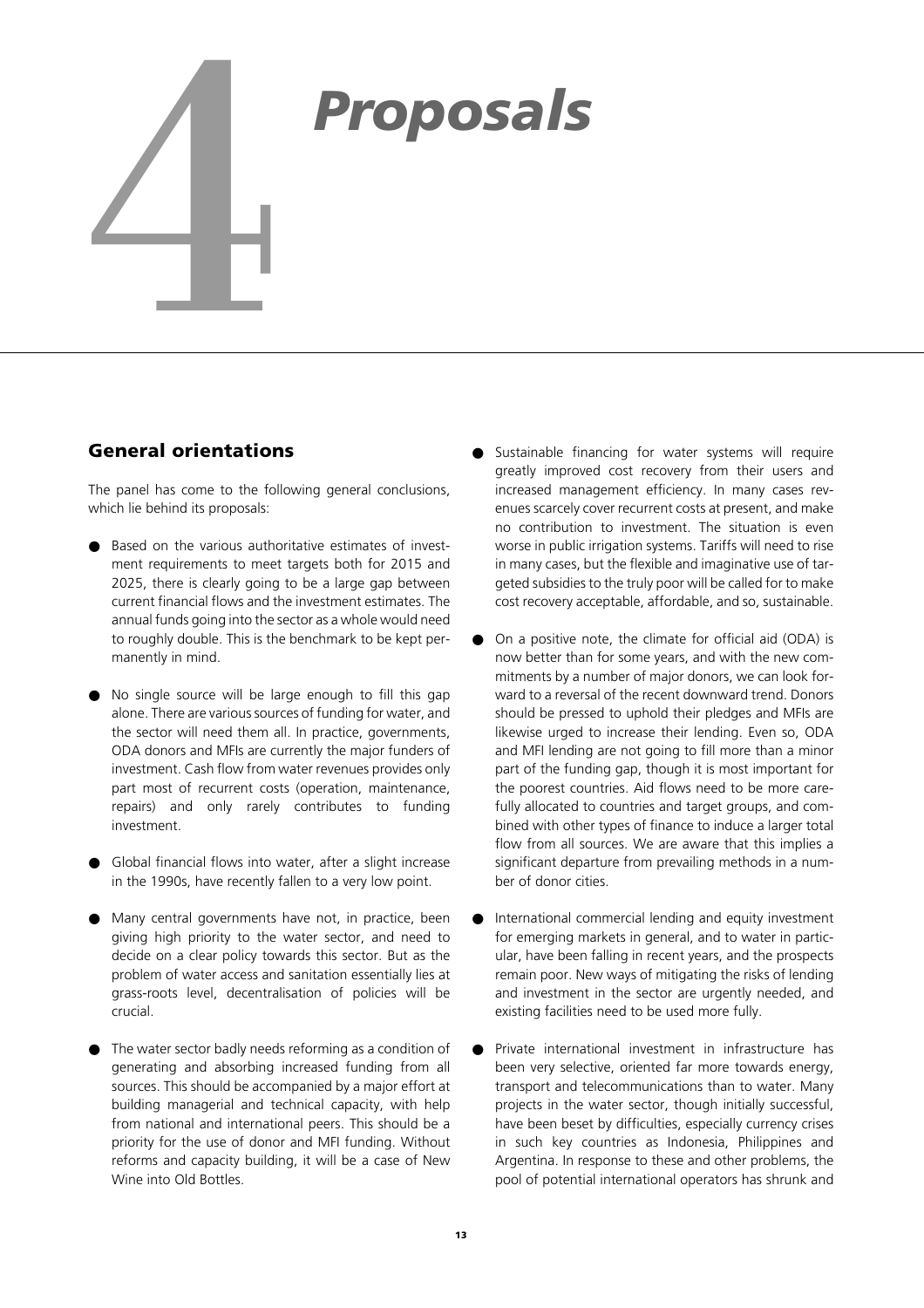is now very small. The panel is convinced of the vital importance of private sector disciplines, know-how and management skills in the reform and further development of the water sector. But it takes a pragmatic view of the costs and benefits of private participation in each case. It is aware that there are many different kinds of private involvement. Whatever the form chosen, risks need to be better allocated between the various parties and mitigated, using both existing and new methods.

- With revenues in the water sector almost entirely in local currencies, it is sensible to finance the sector as far as possible using locally denominated funds, to minimise exposure to currency changes. This calls for active measures to develop local capital markets and funding sources. It also implies that central governments should exercise special restraint in order to avoid crowding out other borrowers in the long-term credit markets.
- Much investment in water is made, and much more is needed, at the grass-roots level, where the involvement of individual users, small producers, community organisations and NGOs is essential. These parties need to have better access to finance. In many countries, local businesses are already involved as contractors and service providers. Already tapping into local funding sources, they would benefit from the further development of local capital markets.
- There is clear evidence that so far water has suffered from a lack of financing, particularly at grass-roots and local level, and a lack of monitoring at national and global level. This calls, to a degree, for a "reversed financial architecture," though we should guard against the illusion that it is possible to solve the problem by the creation of a global world water fund. At this level, nevertheless, a "global control tower" is needed, to provide information to a group of independent observers to prompt adequate and timely reactions.

The remainder of this chapter applies this philosophy to make proposals for increasing funding for the water sector. There are broadly two kinds of measures: governance and sector reform, which are mainly within the powers of host governments and which create the right environment for attracting more finance; actions the providers of funds and their counterparts in the host countries can take. This section includes specific financing proposals, which necessarily differ according to the sector to which they apply (e.g. urban or rural).

#### **Water governance and sector reform**

This section starts by addressing what central governments need to do to raise water higher on their policy agenda. It dwells at greater length on the crucial role of "sub-sovereign" entities as players in this sector and has numerous suggestions for making them more powerful and effective. It urges the importance of creating larger and more efficient local capital markets and financial intermediaries. It also discusses key cross-cutting issues—corruption, managerial capacity sustainable cost recovery and legal and contractual aspects.

#### *Central governments*

Central governments in developing countries need to take a grip on the water sector by producing national strategies for implementing the MDG targets and other water sector commitments—and by inscribing water clearly in their PRSPs to capture the benefits of debt reduction for this sector. The PRSP is used increasingly by countries and their donors as a centrepiece of poverty-reduction policies and as a vehicle for targeting the local proceeds from coordinated international debt reduction. So far, the water sector has not had the priority it deserves in these Papers, and in some cases does not even feature.

Governments that rise to the challenge and genuinely give water the priority it deserves should get financial bonuses from the international community. Aid and multilateral lending should reward the countries that are "first off the block."

- Each country should produce a national water policy and plan, including specific programmes to meet the Millennium targets and beyond. This would be detailed in an action programme embedded in the national document that countries committed themselves to produce at the Johannesburg Earth Summit, and would be part of an agreement for additional ODA for water.
- Countries should state indicators by which their efforts should be judged.
- Each country should provide predictable revenue frameworks to their water service providers, either public or private.
- Each country should monitor and report annually their achievements towards the WMDGs.
- For the Highly Indebted Poor Countries, water should be explicitly included in national Poverty Reduction Strategy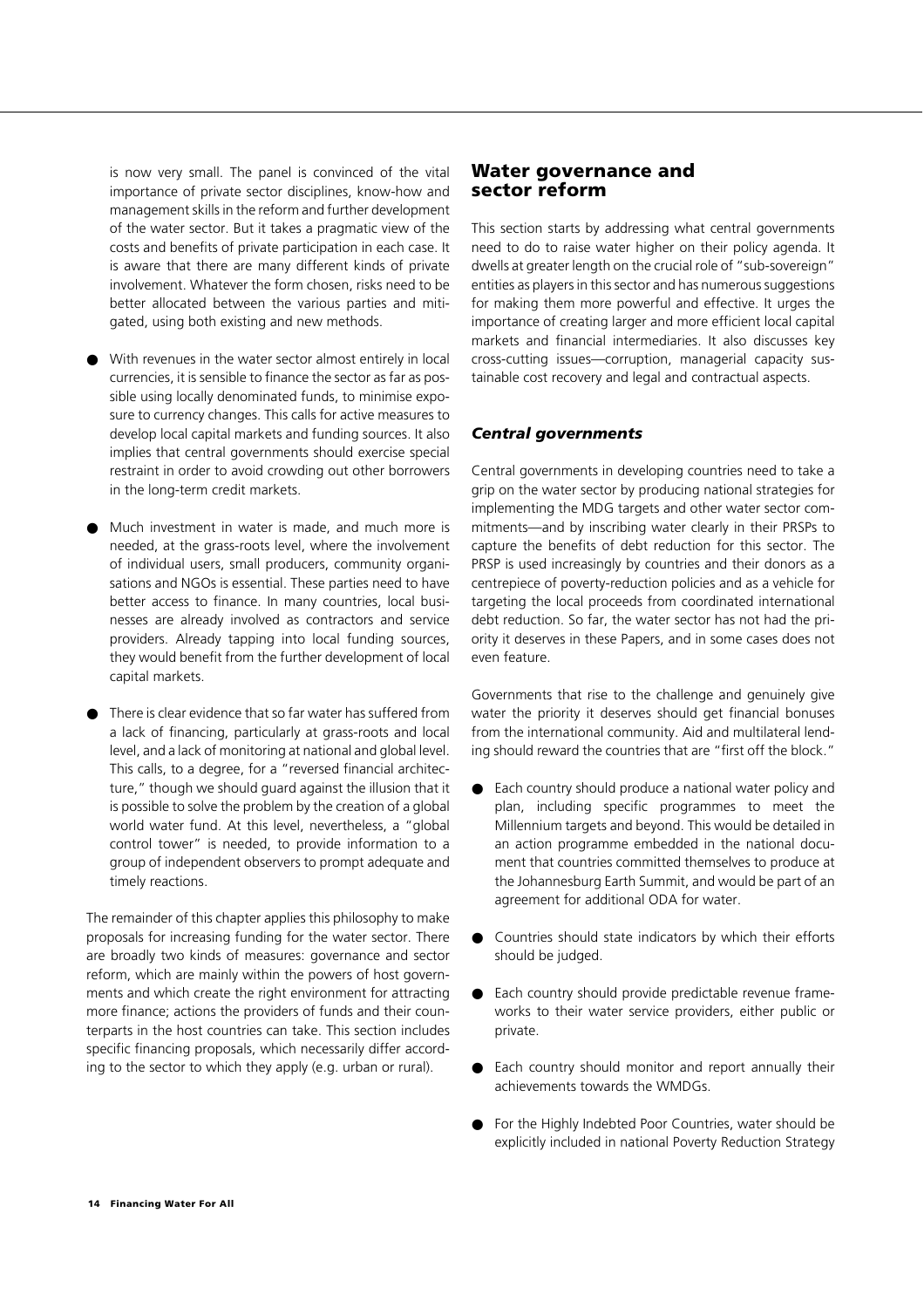Papers, to give higher priority in national budgets and capture some of the benefits of debt relief for this sector.

- Donors should keep funds available for rewarding countries that make early progress on implementation of water programmes in meeting the MDGs.
- Governments should create an enabling environment for the participation of the private sector in the delivery of infrastructure services.
- Governments should adopt integrated water resources management policies.
- Governments should encourage municipalities in large and middle size cities to start working on projects for water supply and sanitation with the aim of responding rationally to the pressure of urbanisation.
- Governments should engage in active regional and international policies to address the problems of trans-boundary rivers and basins.

#### *Sub-sovereign entities*

The sub-sovereign level of government has the greatest potential to raise the quantity and quality of water services. In most countries, local governments—or their public local water authorities—are responsible for providing collective water services. Where provision is inadequate, sub-sovereign bodies can best identify local solutions, organise their implementation and manage distribution. There is a better chance of good choices being made over the technology and level of service being provided if the decisions are taken at a decentralised level. Mistakes made over these crucial choices can kill any hope of financial sustainability for the water service providers concerned.

Sub-sovereign bodies can allow local participation, have a thorough understanding of local problems and issues and enable quick decisionmaking at the local level. An inclusive government can energise local participation in building solutions. The sub-sovereign can also handle a wide range of project sizes, including the very small. But one of the main blocks to progress in water is the sub-sovereigns' lack of access to money and lack of good management skills.

First, sub-sovereigns must demonstrate the required breadth of expertise in managerial and financial matters, and in budgetary and treasury management.

- Governments should be encouraged to procure training and help for their sub-sovereigns in these areas.
- Central governments should set national minimum standards for the provision of water sector services by their sub-sovereigns.
- Governments, with sub-sovereigns as a group, should define what technical and financial assistance sub-sovereigns require to meet these standards.
- In order to optimize local investment capacities local governments and water authorities should maximize their operating efficiency and report about their performance in meeting these standards.
- The development of close contacts, including partnerships and associations, should be promoted between sub-sovereigns, both nationally and regionally, to allow exchanges of experience and best practice. This would extend to the preparation of toolkits and possibly preparation of standardised documentation.
- Contracts for Private Sector Participation (PSP) should be standardised and promoted, whereby sub-sovereigns can employ private companies under incentive-driven contracts to raise efficiency and performance.

Apart from good management, the creditworthiness of subsovereign entities depends on tax revenues, flows from central government, cash generation from the tariffs for existing services, the income generated by new projects, capital and operating expenditures and the levels of debt. Active municipal financiers give high credence to the concept of essentiality. If taxpayers believe a project is necessary, they will be much more willing to pay taxes and bear other financial burdens, than if the project is considered inessential or even frivolous.

Current problems include the inadequacies of the financial statements prepared by sub-sovereigns, the secrecy of available numbers, poor auditing and poor oversight. A vicious circle exists in which sub-sovereigns are unwilling to prepare or to open their books without seeing money on the table, and lenders are unwilling to make any move before the information is provided.

Budgetary support from central government is often a key determinant of sub-sovereigns financial strength. Yet it is common to find that the fiscal relationship between the central government and its sub-sovereigns is ill-defined or opaque. To the extent that this fiscal relationship is unclear,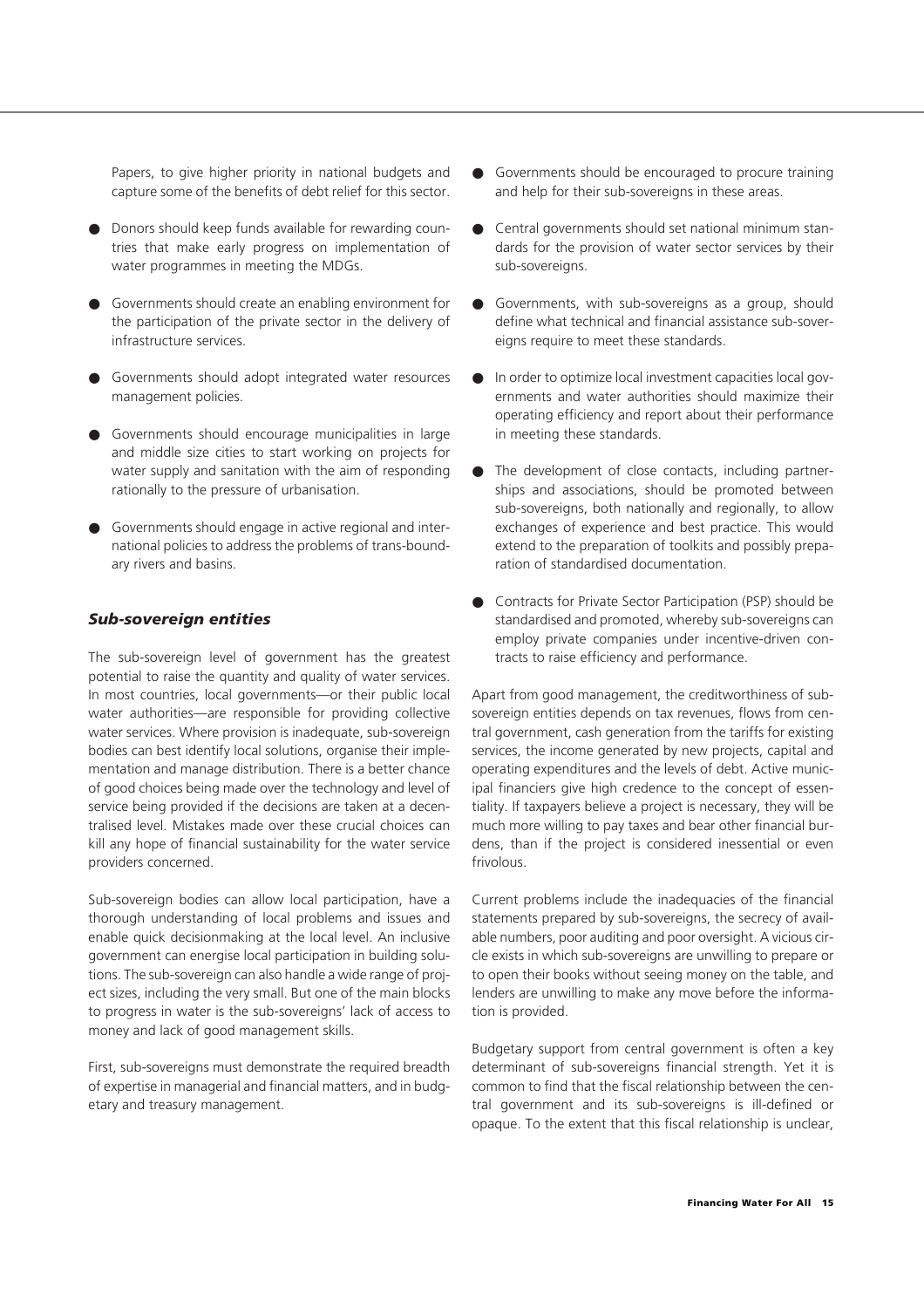potential lenders will discount the uncertainty fully, leading to higher costs and possibly withholding finance.

The panel recommends:

- Encourage central governments to provide incentives for good reporting by their sub-sovereigns—say by relating some central transfers to the quality of reporting.
- Promote a central agency to collect, publish and compare sub-sovereigns' financial and management information (including benchmarking of key operating parameters). The agency should encourage civil society to monitor whether the services received by the community are consistent with the reports received. The panel recommends that a small group of donors support such an agency, using public and private sector expertise in administrative, legal and financial areas.
- Encourage governments to define clearly their fiscal relationship with sub-sovereigns.

The short time horizon of some sub-sovereign officials (in some countries mayors are elected for three years) increases the likelihood of irresponsible behavior towards obligations taken on by predecessors. It is important to build transparency and to create incentives for good governance and disincentives for bad.

- Governments, with the help of donors, should be asked to promote the rating of sub-sovereigns, partly to enable transparency and tracking behavior.
- Governments should make the activities of sub-sovereigns more transparent, for instance by giving representatives of civil society a voice and a role in such reporting.

In many countries there are restrictive limits on borrowing by sub-sovereigns. Moreover many existing financial institutions are either constrained in, or prevented from, lending to subsovereigns. In many jurisdictions the legal basis for sub-sovereign financing is weak or even hostile.

It is entirely justifiable for a central government to set limits on the borrowing by sub-sovereigns, both in local currency and certainly in foreign currencies, for such borrowing needs to be within the sub-sovereigns' and the national carrying capacity. But in most domains this is taken to excess, and the limits are set not in the general interest but with a tendency to concentrate financial resources in the hands of the central government. Because central governments are borrowers themselves and tend to dominate domestic markets, they view sub-sovereigns as competitors rather than partners.

While responsibility for infrastructure service provision has been devolved to sub-sovereigns, corresponding access to long-term credit markets has not.

This crowding out in domestic credit markets is achieved by a range of rules and requirements, the most common being instructions to banks, insurers and pension plans to hold a high proportion of their reserves in treasury bonds. But it is also supported by the way the laws are written. It is not going to be easy to persuade governments to make way for more sub-sovereign borrowing for water, when those governments are competing for the same funds. It will be essential to use effective persuasion to show governments the benefits of opening doors, even partially, for more sub-sovereign financing.

The position in domestic markets is mirrored by international institutional arrangements. Several MFIs, though not all, are constrained by their articles, or by the customary interpretation of their articles, from lending at the sub-sovereign level. Moreover most export credit agencies also have severe restrictions on the credit they can grant against sub-sovereign risk. These practices should be re-examined: it is vital to remove the impediments to international lending institutions financing sub-sovereigns. In addition it would be helpful to focus the extra marginal funds obtained from donors for water to this specific area. It should, of course, be recognised that the spread of more sub-sovereign lending will have implications for the pricing of loans, which would need to reflect the credit standing of the borrowers.

In principle, national development banks have a potentially important role as intermediaries between foreign lenders, central governments and sub-sovereign entities. A single national organisation would be able to deal with foreign MFIs and donors, and with local central government, given the potentially large number of sub-sovereign bodies wishing to borrow. The development banks would, over time, build up experience and intelligence about borrowers in a way that is not feasible for an external agency. If it worked on an appropriate scale, it could build up sector expertise and become an important technical partner and mentor for water projects. The bank would need to have the powers to recover loans in the event of difficulties. But it would be in a position to pool its risks from different borrowers. And investors, donors and MFIs would be able to deal with a single "window" in each country.

Despite these potential advantages, in practice the performance of many national development banks has been poor, due to inexperience and imprudent lending for political reasons. Many have had to be refinanced by national governments and central banks, drastically reformed, or even closed down. Nevertheless, they are obvious types of intermediaries for sub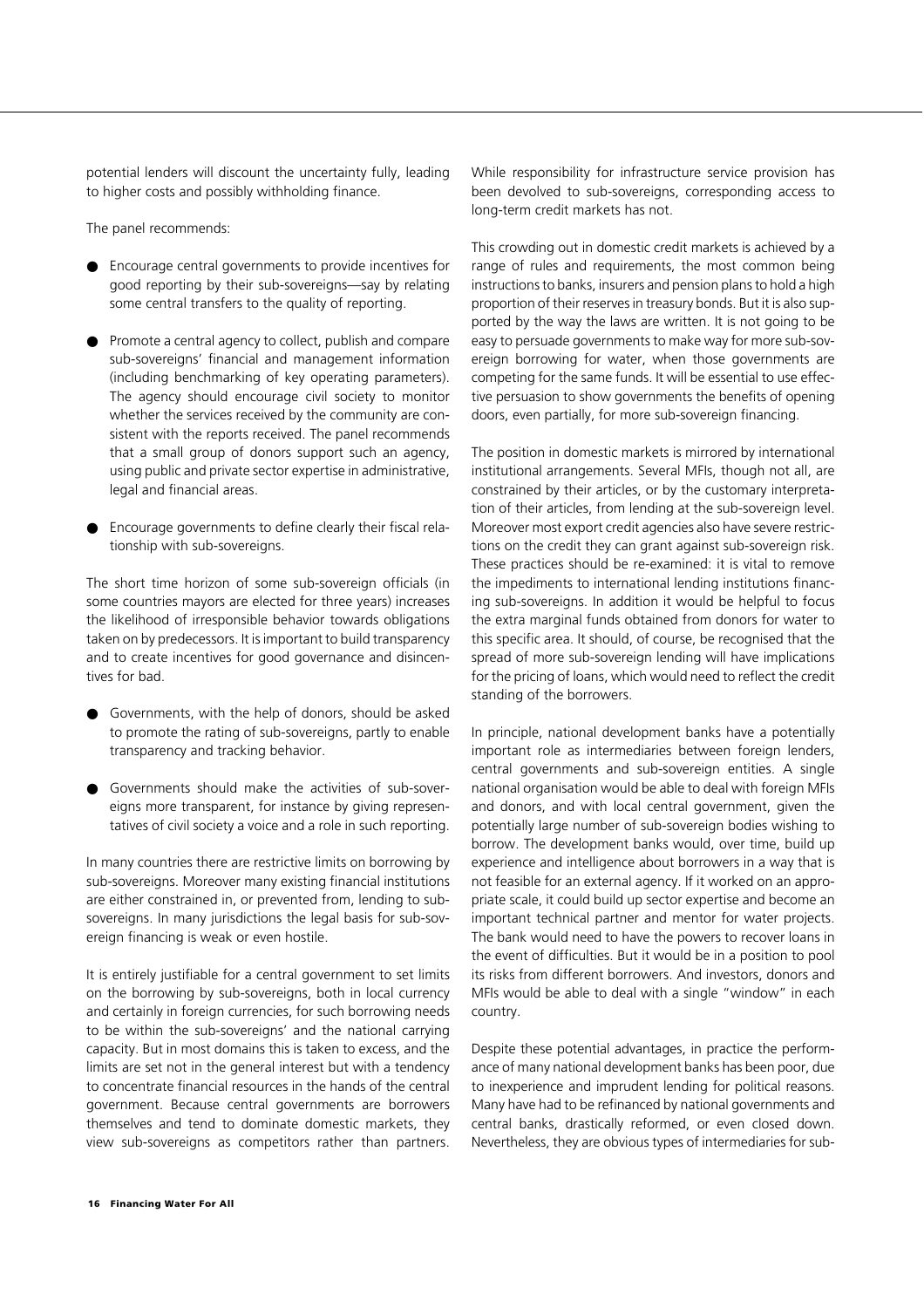sovereign lending, and should be seriously considered, taking full account of the lessons of previous experience.

- Governments should consider taking steps to permit the prudent development of domestic borrowing markets for sub-sovereigns. These groups would also promulgate success stories in this area.
- Governments should encourage and facilitate the entry of rating agencies and bond insurance/ financial guarantee companies to their domestic capital markets.
- In the light of lessons learned from previous experience, and with appropriately reforms made, national development banks or specialised financial institutions should be considered as intermediaries channeling external and central government funds, and funds raised in local markets, to sub-sovereign bodies operating in the water sector.
- Governments should encourage the creation of credit pools for sub-sovereigns, with an option of joint and several liability.34 This would give the sub-sovereigns themselves an interest in their peers' self-governance.
- Governments should be encouraged to allow and facilitate limited intercepts into fiscal transfers to give lenders to sub-sovereigns partial security.

Many water projects have long payback periods and high externalities, so that it may be entirely appropriate to subsidise them. In addition constraints on tariffs, such as those paid by poor communities, may also provide economic and as social justification for subsidies. Sub-sovereigns are ill equipped to analyse and design such projects—and are badly placed to obtain funds from international sources, which mainly work through central governments.

- Donors should provide technical assistance to sub-sovereigns for analyzing and designing water projects.
- Donors should channel aid to sub-sovereigns requiring funding on concessional terms for water projects.
- Sub-sovereign entities should consider the option of retaining assets in public ownership, with continued public responsibility for investment finance, and with operations privately financed and managed.

The foregoing steps will expand the availability of finance, partly by stimulating a response from private markets. But it will be productive to set up a fund or a limited number of regional funds to channel resources to sub-sovereigns. Since sub-sovereign requirements for water are mainly in local currency, such funds should concentrate on partial guarantees, bond insurance or other enhancements that could be used to improve the credit quality of local currency instruments.

The need for subsidies also suggests that a fund may be required. Some of the needs can be met by direct subsidies from the sub-sovereign, central government, or aid donors, or by appropriate public-private partnerships where risks and costs are shared by the public sector. But it would also be highly productive to form a subsidized fund, whereby finance could be channeled to sub-sovereigns, for water sector projects, at costs below market (see below).

#### *Promoting local capital markets and savings*

Revenues of the water sector are nearly always in local currency, so funds raised abroad, serviced and repayable in foreign currencies, expose the borrower or investor to a foreign exchange risk. The panel was repeatedly told that this risk is a serious disincentive to the entry of foreign loans or equity to the water sector in emerging and developing countries.

Some larger countries (e.g. India, China, Brazil and South Africa, among others) have well established local capital markets, able to satisfy a good proportion of local borrowing needs. These markets typically offer short-term loans, and need to evolve a fuller range of long-term instruments to be able to satisfy the needs of the water sector. But a high proportion of their total debt is denominated in local currency and immune to devaluation risk. However, access to local funding sometimes remains difficult for instance in China, local funding being prohibited by law from financing acquisitions.

In the majority of countries, however, domestic banks and other financial intermediaries are unable to satisfy the local demand for secure savings outlets and sources of loans. Water, as an infrastructure sector with a long repayment horizon, has specific problems in attracting local capital, though banks will take part in well-structured schemes, in which other parties can provide the required overall length of maturity.

Active *local development banks* could attract local capital as participants or investment partners. There is also a specific value in using guarantees that effectively lengthen the term of loans. In most countries, very few lenders are willing to go beyond a term of a few years, too short for major water projects. But using a *partial credit guarantee* covering some of the later repayments effectively stretches the loan term to make it more appealing to borrowers. The *partial risk guarantee* can complement this by covering other repayment risks. The two guarantees can lengthen the term and reduce the interest spread on loans and bonds raised in local and for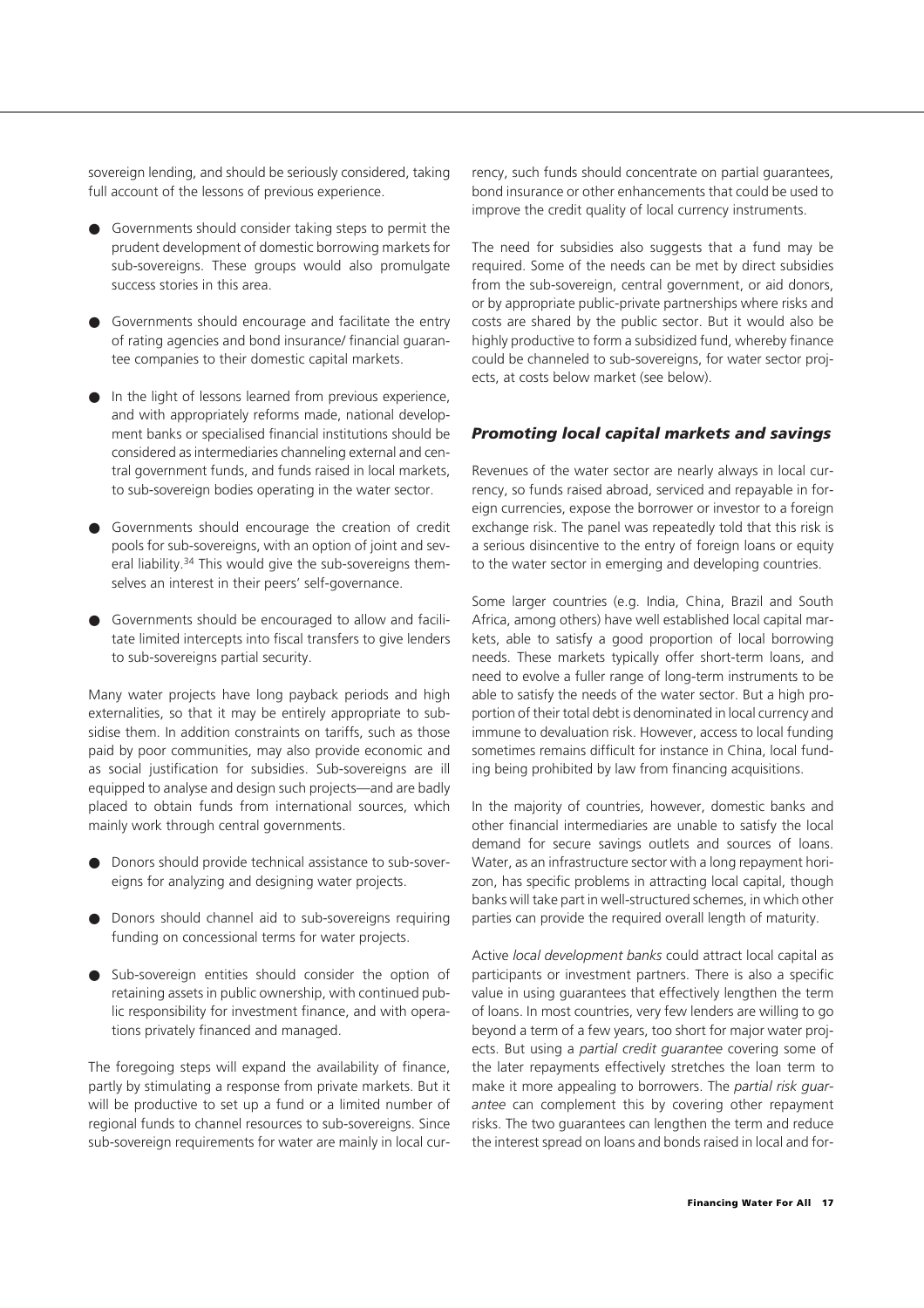eign markets. A number of international financial institutions and bilateral agencies offer these products, but the conditions for their implementation are not always met in a specific project, due to the lack of a proper legal framework or clear sharing of responsibilities between Central and Local Authorities.

Local *pension funds* and other *institutional investors* such as mutual funds are potentially large sources of funding for water projects.<sup>35</sup> In a number of emerging markets pension funds are likely to grow, starting from a modest base, and are well placed to provide local currency funding, if the right savings instruments and security are available. Pension funds can take a long view, and have a natural interest in long-term savings instruments, including those offering stable returns. Because of their strong fiduciary commitment, pension funds are limited in the risks they can take. But many of them would be attracted to "socially responsible" investment outlets.<sup>36</sup> Moreover, water has a reliable and consistent earnings stream over the long term.

- For these reasons, the panel believes there is potential in the MFIs' use of instruments such as Partial Credit Guarantees and their efforts to raise more bonds in local currency. These activities encourage the growth of local currency markets, increase the supply of funds for the water sector and strengthen balance sheets of the pension funds through building a better currency and asset/liability match for the local savings. Some MFIs are also now offering long term fixed interest rate local currency loans, and local currency swaps. These initiatives should also be encouraged and expanded.
- Governments and central banks should put in place measures to promote local capital markets and address problems caused by their own actions in 'crowding out' other borrowers.

International financial institutions and other agencies extend their use of partial credit and partial risk guarantees to promote local capital markets and encourage the use of local pension funds in the water sector—and urgently address statutory and managerial obstacles to their further use for this purpose.

#### *Sustainable cost recovery*

Increasing the resource mobilisation for water must start with closing the revenue cycle. Only operators or water authorities that generate sufficient cash can operate and maintain present systems and attract investments for expanding services and improving management. Water services and management are always paid for by someone—inevitably consumers (through user tariffs) or taxpayers (from fiscal resources) or to a much smaller extent by bilateral and multilateral assistance. Closing the revenue cycle depends on both reducing costs and increasing revenues.

At present, it is common for the revenue from water tariffs to cover only part of the recurrent costs of urban household water services. It is rare for tariff revenues to contribute to capital expenses in municipal schemes. As long as this situation persists, water authorities depend on subsidies to cover part of their recurrent costs and virtually all their capital spending on expansion and modernisation. Budgetary constraints are a chronic brake on the sector, and water authorities slip into an attitude of dependency on central government and aid funding. They cannot develop long-term plans. It is also wrong to think that tax revenues are a more obvious source than tariffs, in poor countries with weak fiscal systems and many other urgent claims on the public purse.

For water supply and sanitation, the panel believes that full cost recovery from users is the ideal long-term aim. However, it recognises that there are situations where full cost recovery is not feasible, or even desirable, in the foreseeable future. The situation of large, affluent cities is clearly different from that of scattered and poor rural settlements. Families already in the cash economy are better placed to pay than those still outside it. People coming into a public system for the first time may need special encouragement through subsidies. The device of cross-subsidies to households from other sectors, or from more affluent consumers, is not available in systems where the majority of users are poor. Some countries have chosen to supply each consumer with a free basic quota of water. In these and other cases, public subsidies may continue to be part of the financing solution.

The panel therefore proposes the concept of *sustainable cost recovery* as a way of giving the water sector the financial assurance it needs, while acknowledging affordability problems and the case for subsidies in certain cases. It proposes that the aim of water service providers should be sustainable cost recovery, which means that:

- Service providers should aim for revenues sufficient to cover their recurrent costs, and they should develop sustainable long-term cost recovery policies, anticipating all future cash flow needs. Sustainable cost recovery includes operating and financing costs as well as the cost of renewing existing infrastructure.
- Revenues arising from charges should be covered by users as a group. Under sustainable cost recovery, not all users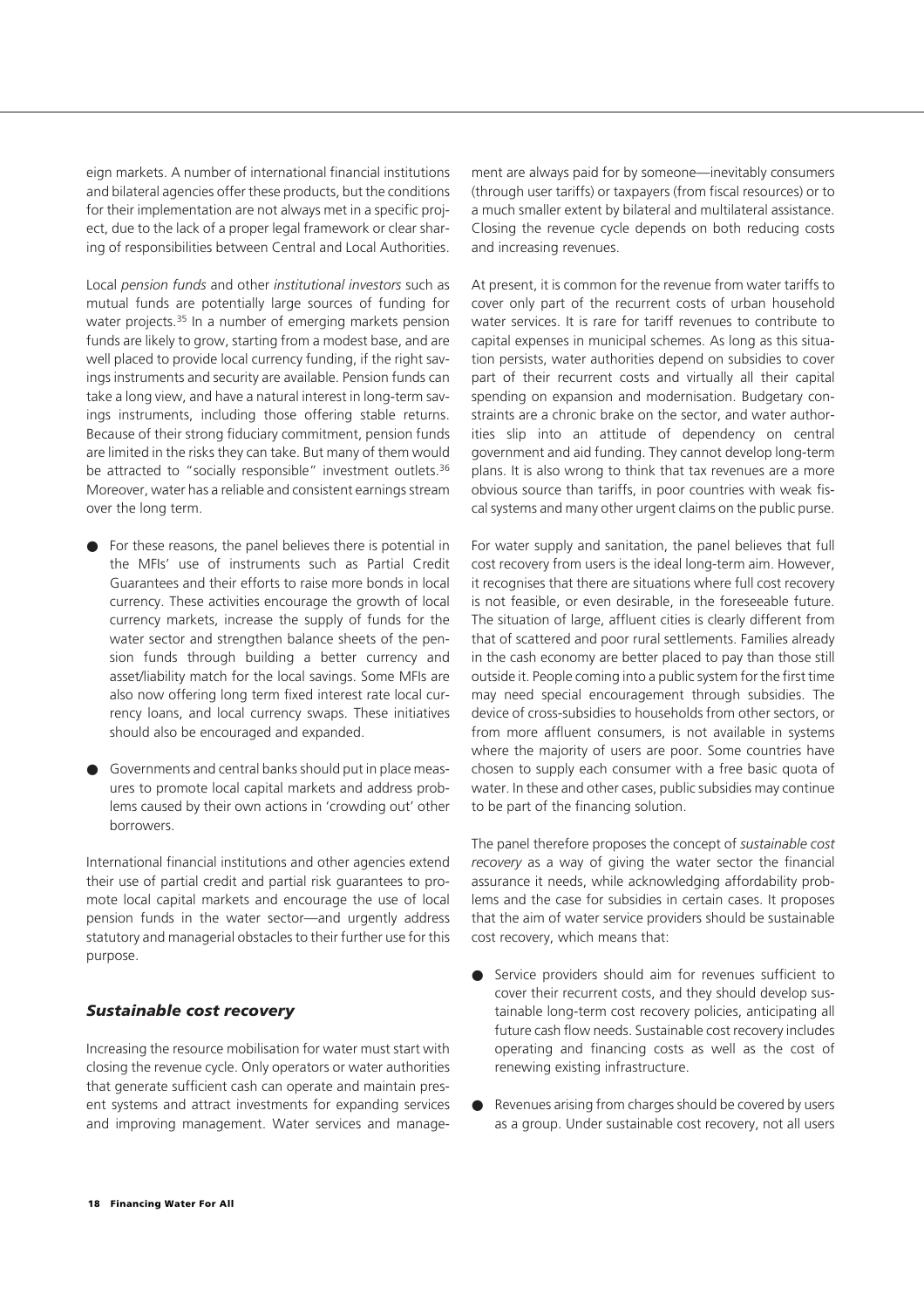need pay the same price. Individual affordability of water charges should be ensured by appropriate tariff structures including local cross-subsidisation (for example, by setting a rising block tariff structure) and/or by individually targeted and transparent pro-poor policies.

The part of recurrent revenues provided by taxpayers from public budgets should be secured by agreeing well in advance to the allocation of sufficient fiscal transfers.

From experience of tariff reforms, raising revenue creates a "virtuous circle" leading to improvements in service, expansion of the system creating further revenues, attraction of external funding and investment, and releasing public funds for those purposes that genuinely need subsidising. The panel has been repeatedly told that even poor urban people are willing to pay for water, though politicians are often reluctant to charge them higher tariffs. Affordability, and ways of achieving it, are the keys to charging adequate tariffs.

One rule of thumb that is useful in some cases (e.g. planning water supply in Asian cities) is that urban households are able to afford to pay up to 5% of their incomes on water services.37 Intelligent tariff design is fundamental. It is well known that poor people, without their own connections, buy from vendors or neighbours at many times the price per unit that is paid by those with connections. But this is usually for small quantities of water, and, once connected, poor families may need relief from paying the full tariffs. Realistically, there will be systems (in poor, isolated or rural communities) where affordability is a distant prospect and some subsidy inevitable, at least in the short term.

Sustainable cost recovery must therefore allow for wide variations in payment capacity. It is useful to distinguish urban, peri-urban and rural consumers. Many urban utilities offer the promise of complete cost recovery for water supply systems but most peri-urban often require their investment costs to be subsidised. When they are served by a large utility, cross-subsidies are feasible and will not threaten the utility's financial sustainability. Many rural water supply and sanitation systems are unlikely to recover more than a portion of investment costs, in addition to paying for operations and maintenance costs, which is a minimum for ensuring sustainability of operations.

There are various ways of using subsidies, but the general principles are that they should be *affordable* (general budgets are adequate to support them), *targeted* to the groups intended to benefit, and *transparent* (visible to the public and identifiable in public accounts).

Where they are available, social security payments can subsidise the water bills of poor families and other deserving cases (this is the system operated to good effect in Chile). Cross-subsidy is another option, using higher rates paid by consumers in other sectors (such as industry) to lower rates paid by the poor. A common device is to use a stepped (progressive) tariff, with the initial amounts free or cheap, followed by higher unit tariffs for larger amounts of consumption (though this would not help large families). In some countries, a free basic ration is provided, underwritten in the last resort by the government. A highly efficient way of subsidising the poor is to give them connections at a subsidised cost that they can afford. Where subsidies are used to cover the transition to full cost-recovering tariffs, they should be *tapering*.

● Where subsidies are used they should be targeted, transparent and, where they are intended to ease the transition to higher tariffs, tapering.

Where public subsidies form an important part of water revenues, they should be agreed to far enough in advance to give the water authorities the assurance they need to plan their future operations and investment plans (water projects often take many years in gestation). Many governments cannot give such assurances for future years, and in such cases it is wise for the water sector to be as financially self-reliant as possible. It is an obvious point that governments that decide to subsidise water need to have credible fiscal policies.

#### *Increasing managerial capacity*

Many of the water sector's problems originate in its weak organisations, which often reflect the wider political, administrative and financial problems of the societies in which they operate. Waiting to solve these problems, and making good governance a precondition of further international support to the water sector, would make the Millennium timetable unattainable and abandon many of its intended beneficiaries to their fate. The panel's proposals on strengthening sub-sovereign bodies, helping local communities, developing contractual capacity and the like will all help the cause of capacity building. But they do not satisfy the need for better performance of government in its core responsibilities, the urgency of which was repeatedly brought home to the panel.

The report has called for national water strategies to be produced, as the means of defining and implementing a water policy. It cites competent and independent regulators and supervisors as necessary when delegating to sub-sovereigns and semi-public bodies, and when considering private participation. Technical assistance for capacity-building in public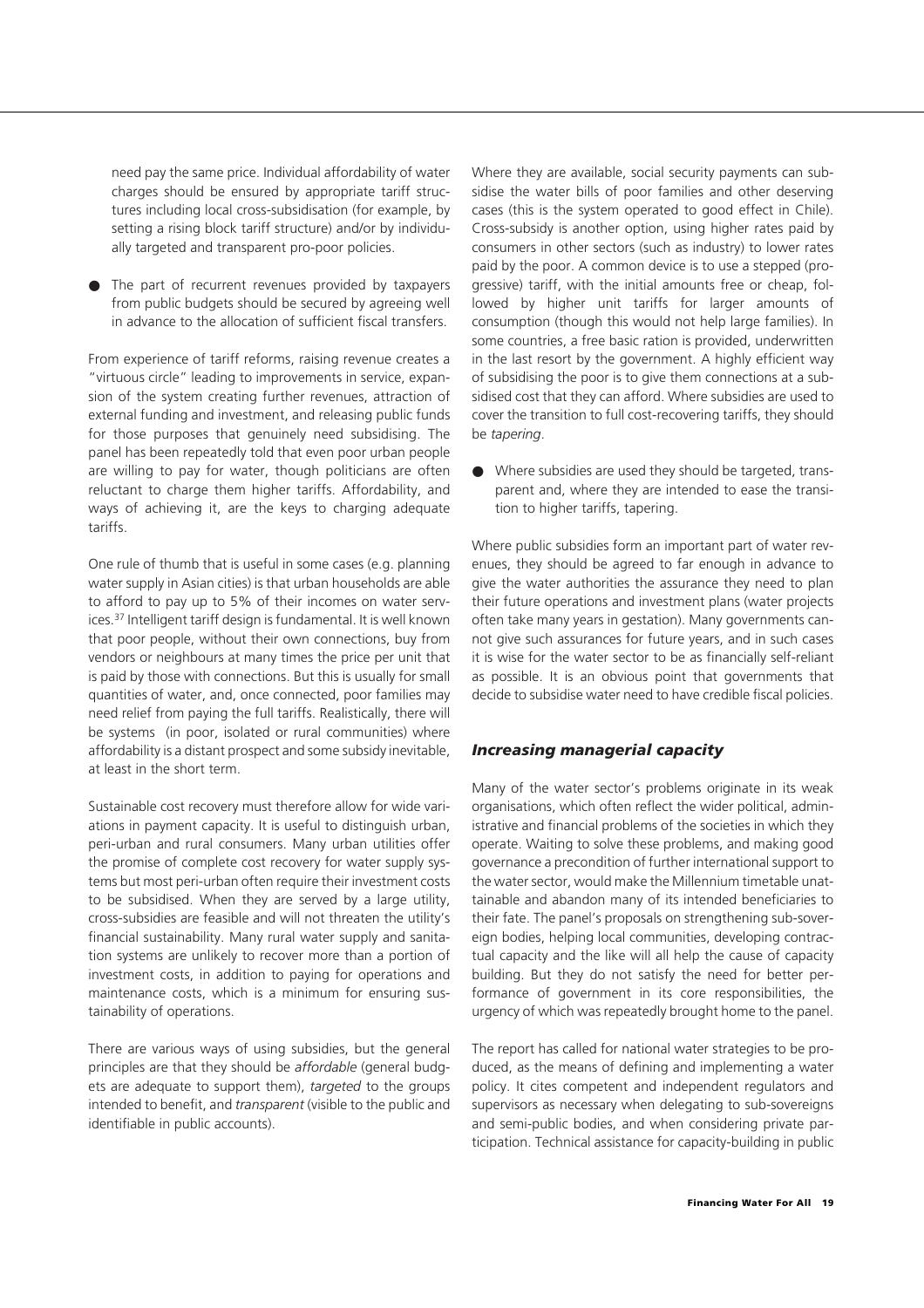administrations has a long history—of not being particularly effective. Nor is it very popular with donors, who find it difficult to attach a clear national identity (a "flag") to this type of aid. It is much easier to raise large sums of ODA for capital investments than to raise tiny sums for the administrative capacity building so vital for making investments effective.

Even so, the panel believes that it is of extreme importance to strengthen the skills of managers dealing with water issues in public authorities, at the government, municipal or community levels.

- Funding for capacity development in water-related institutions at government, municipal and community levels should be a high priority for the use of ODA and MFI funds.
- Donors should finance trust funds in the MFIs for using specialists with strong practical experience at the appropriate level in the transfer of skills.

With 97% of the population of poor and emerging countries at least notionally served by public utilities, the panel believes that it is not only essential to train the managers in the public authorities that regulate the utilities but also to attract and train good managers inside the public utilities themselves. The panel is attracted to cooperation agreements—between public authorities as well as utilities on both sides—that define clearly the respective roles of the "advisor" and of the "recipient" bodies. The panel recommends using the decentralised nature of water supply as an opportunity for healthy competition among public, private and community-based solutions.

The involvement of reputable public institutions, from other parts of the country or abroad, could greatly strengthen core bodies and improve the governance of the sector. Traditional "twinning" arrangements have had limited success, mainly because the arrangements lacked any real incentives or genuine commitment from the two parties. Recent "reinforced twinning" arrangements have introduced stronger incentives (between the Nordic cities and those in the Baltic states and Russia). This is an example of "decentralised cooperation".

The panel recommends donors to give grants and technical assistance in support of these cooperation agreements

Donors should support cooperation agreements involving experienced and reputable public partners, as a means of strengthening core public capacities. These agreements should state mutual responsibilities and contain performance targets and incentives applying to both parties.

The panel believes that most effective learning happens "on the job", in "learning by doing". Organisations and people within them learn best when they work on problems jointly with more experienced colleagues and partners. South-South cooperation (between countries at a similar level of development or cultural background) is often cost-effective. This kind of assistance will need grant funding, allowing contributions to be matched flexibly and in a timely manner to specific requirements.

● The panel recommends the concept of jointly working on problems and "learning while doing" in public-public partnerships as well as in cooperation agreements between utilities and companies. Such cooperation is possible either within a country, or in a North-South or South-South<sup>38</sup> manner.

Learning while doing is also relevant to improved project preparation through the concept of "action planning". For example, within an approved investment programme, capacity building should start early, even during the planning process. For this to happen, some funding has to be available before project preparation is completed and before the final loan or management contract is signed. This preliminary funding may later be consolidated in the contract agreement—or it could be provided, possibly together with capacity development services, from development agencies specialising in this. Local partners would gain experience and credibility in the planning process, and increase their sense of "ownership" of the project. It would also reduce the lead time entailed in major investments and alleviate the severe strain most administrations will experience as they try to meet the MDG targets<sup>39</sup>.

In pursuing the MDG targets donors should support "action planning", in which planning and project preparation are wrapped into aid projects.

The collection and publication of comparative performance data for different water authorities is an important spur to improving performance (as in the AsDB's Water Utilities Data Book and the African Water Utility Partnership's benchmarking project). Water managers can draw on existing networks of water professionals, meeting regularly to exchange experience in gatherings organised by the International Water Association and its regional counterparts (such as the Union Africaine des Distributeurs d'Eau or the Asociacion Interamericana de Ingenieria Sanitaria y Ambiental). The efforts of these associations in organising training courses and benchmarking surveys deserve recognition and support.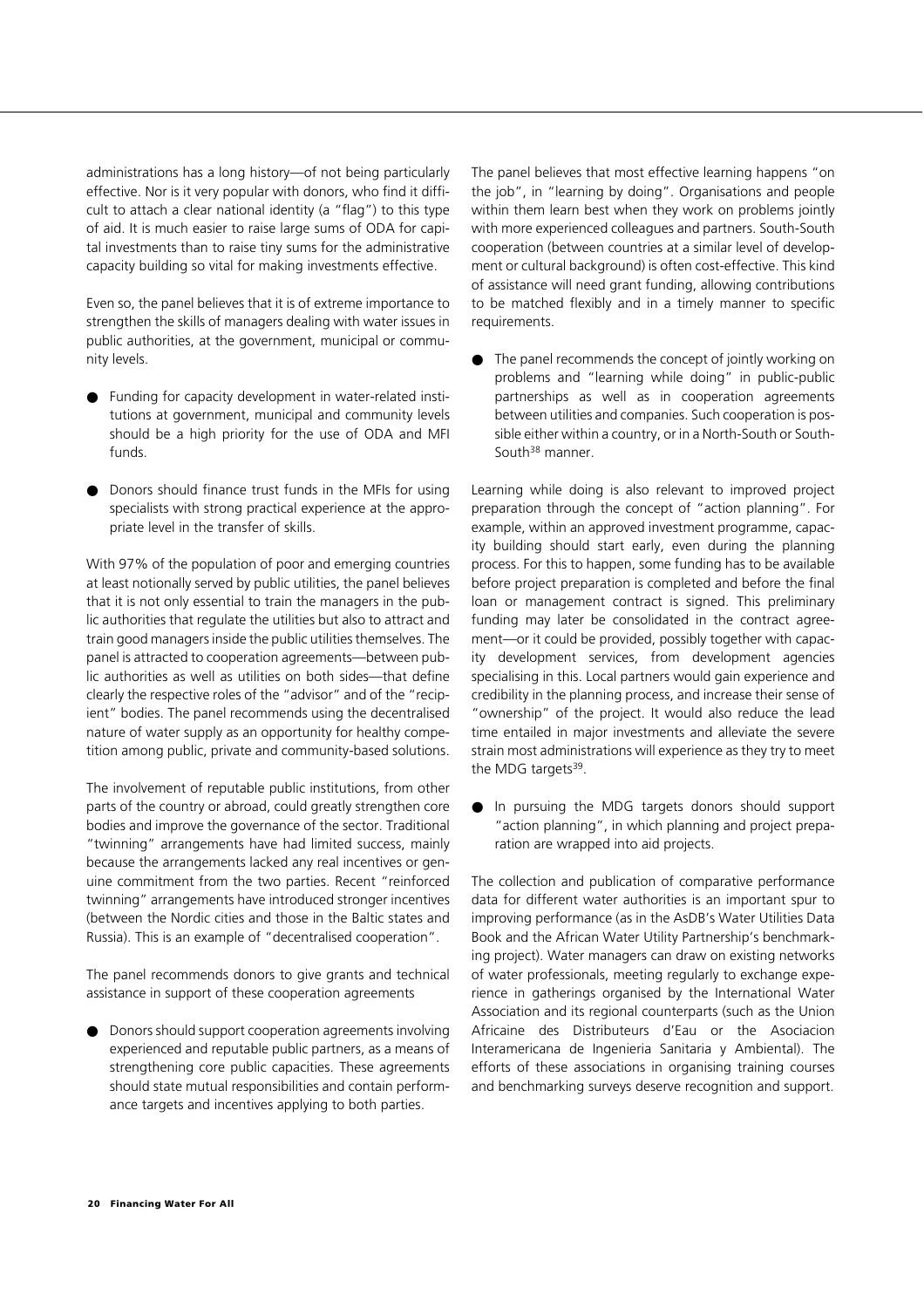● ODA should be provided for the work of regional professional associations in support of training, professional exchanges, and data collection and benchmarking.

Another field of application of "learning while doing" is the preparation and implementation of contracts through such schemes as Build Operate Transfer (BOT), Design Build Finance Operate (DBFO), Build Own Operate (BOO), concessions and O & M contracts. These kinds of contract all involve important transfers of skills from private to public partners. This kind of on-the-job approach to learning is usually very effective.

● ODA technical cooperation should be used to help in the preparation, structuring and implementation of contracts such as BOT and other kinds of concession, operation & maintenance contracts, management contracts and leases, as a means of enhancing on-the-job capacity building.

#### *Corruption and ethical practices*

Corruption can arise among public and private, local and international participants in the water sector. It distorts projects, damages the operating environment and discourages responsible investors. Eradicating it, especially from societies where it is endemic will not be easy. The panel's proposals on sub-sovereign entities, contracts, and other matters will contribute to institutional reform, better administration, transparency and more open and rigorous commercial practices.

- Capacity development in the core public institutions of the water sector should aim to define and implement a water policy, set a regulatory framework and create a basis for commissioning and controlling executing work, whether performed by private or public agents.
- Executing agencies should be made attractive for highcalibre leadership, accountable for performance and delivery. Integrity standards should be worked out cooperatively by all interested parties.
- The decentralised nature of water services is an opportunity for different mixes of public, private and self-help options, and for competition between them. The choice among them should be pragmatic, eschewing ideology.
- The high political profile of water should be used positively to create more transparency for its operations. Public opinion, user associations and NGOs should be encouraged to monitor and publicise the activities of water organisations and expose corrupt practices.

Multinational companies involved in water ventures are preoccupied by urgent concerns affecting their further engagement in the sector. Against this background, the efforts to involve them in exercises like Transparency International's Integrity Pact or work on joint ethical standards for the sector has made little progress. The same is true, though for different reasons, of contractors and consultants in the water sector. The outlook may change with a more favourable international financial outlook and with measures to mitigate foreign exchange and other risks. Private companies are urged, in their self-interest, to engage in the development of ethical standards of behaviour for the water sector. The panel has noted with appreciation the contribution of NGOs, such as Transparency International, in assisting with these efforts.

None of the above implies that corruption is absent in public sector contractors, or that the problem is worse in private companies. Both private and public contractors are urged to develop codes and standards that place their behaviour above reproach.

● Political obstacles to private sector participation in water exist. One of these is a perception of corruption in some previous dealings. Companies engaged in the water sector are urged to cooperate with other parties involved to develop methods for promoting ethical behaviour. Public water authorities and public sector contractors also need to develop codes and standards that place their behaviour above reproach. Private participation transactions should be made more transparent—for example, through competitive bidding and including requirements to publish contracts.

#### *The legal and regulatory environment*

Despite the evident importance of new investment in the water sector, very few new sound projects are presented to potential investors and financiers, public or private. In the current international economic climate, even fewer are likely to come forward unless action is taken to increase the pipeline of good, well-prepared projects, which is essential to meet the challenge of global urbanisation. Only better structured projects, meaning those with a better and clearly defined risk allocation and with efficiently managed tendering and transactional processes, would increase long-term investment in the water sector, by both public and private sectors.

The panel agrees that an adequate legal and regulatory framework is a pre-condition for attracting more commercial finance or private investment. In brief, the legal framework should permit the matrix of rights and obligations that make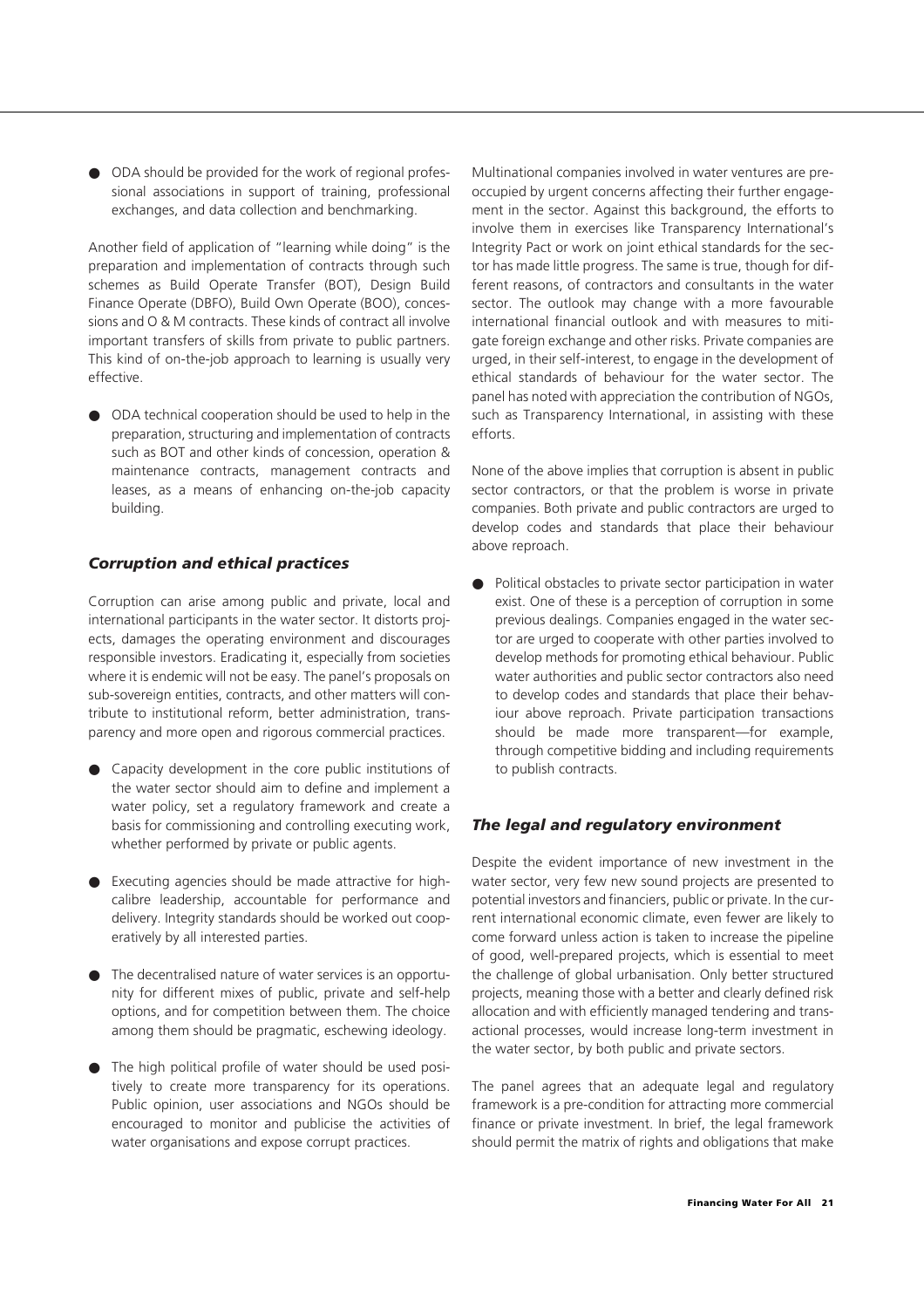up a bankable project and its commercial and funding structure to be confidently put in place, with the assurance that relevant contracts will be enforceable in accord with their terms.

A major problem faced by international investors in water projects is the risk of renegotiating of the contract during the life of the public-private partnership. Removing weaknesses of the tendering process and procedures, and improving their transparency, would reduce the risk of project failure, often caused by overbidding and underbidding, due to inadequate information about the project at the tender stage.

Effective laws on the central-local fiscal relationship would allow the interception of central-periphery fiscal transfers. Their use as collateral would greatly enhance the financeabilty of water infrastructure projects (Mexico is an example of the use of central-periphery transfer funds as project security). Moreover, effective laws on private financing of public infrastructures could facilitate the "pooling" of several public borrowers—which by jointly and severally guaranteeing each other's financial obligations, could greatly reduce the cost of borrowing or even make the borrowing possible in the first place.

Achieving a sound general legal framework will not be done overnight. While urging the wider adoption of measures based on best practice, the panel proposes a more modest contribution, focusing on two related aspects: creating of a fund or funds to be used for complex tendering, and studying the practicality of producing a handbook of best practice and model clauses for public-private partnerships.

The panel recommends:

● The creation of a Revolving Fund or funds consisting of grant money to finance the preparation and structuring costs of complex projects (including private sector participation and other innovative structures). The fund would be used to cover the legal, financial and technical advisory costs of the preparation and structuring of projects up to and including the tendering and negotiation phases.

The Fund would be replenished, partly or totally, by the public partner on the award of the project to the successful bidder. If a project were cancelled, all or an appropriate amount of the grant would be reimbursed to the Fund by the public institutions in charge of the development of the project. Although the Fund would be available equally for projects implemented by the public and private sector, it would have a particular impact on the attraction of private partners, now an objective of many governments.

Although other funds for helping project preparation exist, this one would be dedicated to the water sector. In general, donor governments and development agencies are reluctant to finance technical assistance of this type, so the Fund would fill a gap in the current structure of development finance.<sup>40</sup>

A second proposal aims to streamline the approach to public-private infrastructure projects, currently one of the most problematic, time-consuming and costly aspects of commercial law. The panel recommends that:

A study should be funded for the preparation of best practice and model clauses in the legal agreements of public-private partnerships, with particular reference to the water sector. The panel wishes to draw the attention of relevant institutions to the urgent need for this initiative.41

#### **Financial instruments and facilities**

This section deals with methods of increasing external financial flows into water, organised according to the main sources of these funds (internally generated and other domestic sources are dealt with in the previous section).

#### *Official development assistance (ODA)*

Official development assistance (ODA) comprises financial transfers with a minimum grant element of 25% as stipulated by the OECD's Development Assistance Committee ("DAC"). Commonly known as "aid", most of it consists of government-to-government transfers from OECD member states, so-called "bilateral" aid. A minor, but still substantial portion is "multilateral" ODA from the World Bank's International Development Association (IDA), the concessional funds operated by the regional development banks, the various aid funds of the European Union and several UN agencies including the UN Development Programme (UNDP).

The multilateral development agencies mentioned above also lend large amounts of "non-concessional" funds at nearmarket rates. Although this is not ODA in the literal DAC sense, it is available on more attractive terms than commercial finance from banks and other lenders. In this report, unless otherwise specified, references to ODA in general, or proposals to increase ODA for water projects, improved governance and capacity building are directed both at bilateral and multilateral sources, including the non-concessional lending of the MFIs. We return to the MFIs again in the next section to discuss specific features of their operations.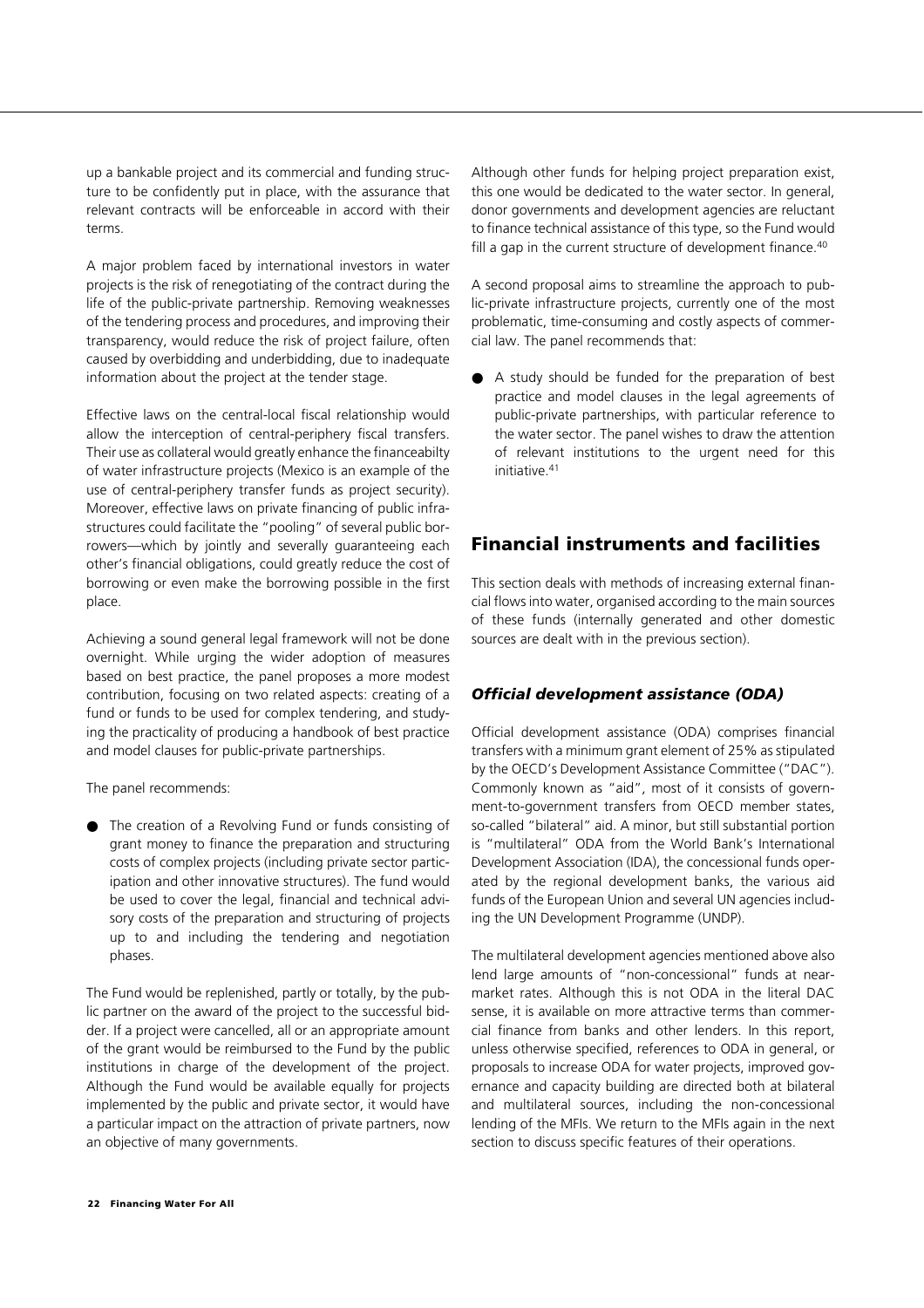There are also bilateral agencies having a development purpose but with more commercial practices, offering equity, guarantees and/or loans at, or close to, market terms (the German KFW, the French AFD, the UK's CDC, the Japanese JBIC and others). They have much in common with the MFIs (section 5.3.2).

ODA for the water sector has been declining in recent years, partly because of the general decline of aid, partly because of the sharp drop in aid for large dams and water storage schemes. The prospects for a reversal of this trend have recently improved. With the Monterrey Consensus, the decline in ODA should be reversed—and it should increase by 25%—or \$12.5 billion—by 2006. G8 leaders also declared in Kananaskis that they believed "that in aggregate half or more of our new ODA could be directed to African nations that govern justly, invest in their own people and promote economic freedom...this will help ensure that no country genuinely committed to poverty reduction, good governance and economic reform will be denied the chance to achieve the Millennium Goals through lack of finance."

If implemented, such commitments, even if insufficient in their amounts, could nevertheless have a decisive role in catalysing more sizeable public and private financing over the next few years. But a special effort should be made in the water sector, where the proportion of aid remains low. In constant dollars, DAC members' bilateral aid to the water sector increased over two decades at an annual average of 9%. The downward trend since the middle of the 1990s is a reflection of ODA in general, although aid to water started decreasing later than that of other sectors.

The share of aid to water supply and sanitation in total ODA remained relatively stable in the 1990s at 6% of bilateral and 4–5% of multilateral ODA. In recent years, total aid allocations to the water sector have averaged about \$3 billion a year. An additional \$1–1.5 billion a year is allocated to the water sector in the form of non-concessional lending by the major MFIs. Japan is by far the largest donor in the sector in value terms, accounting for about one-third of total aid to water. Funding by IDA, Germany, the United States, France, the United Kingdom and the European Commission amount to another 44% of the total.

The 1998 DAC Development Cooperation Report showed that aid in the water sector was highly concentrated in a relatively small number of recipient countries. In 1995–96, for example, nearly two-thirds of total aid to the water sector was allocated to only 10 recipients. The data show broadening in focus in recent years. In 1997–2001 the 10 largest recipients received 48% of total aid to the water sector. China, India, Vietnam, Peru, Morocco and Egypt remained on the top ten list. Turkey, Indonesia, Tunisia and Sri Lanka were replaced by Mexico, Malaysia, Jordan and Palestinian administered areas.

Another finding of the 1998 analysis was that many countries with a large proportion of the population not having access to safe water received very little, if any, aid to this sector. This still seems to be the case. Only 12% of total aid to the water sector in 2000–01 was allocated to countries where less than 60% of the population had access to an improved water source, which includes most of the least developed countries.

- Governments of developed countries should be held to account for their commitments to increase aid to the water sector. Overall ODA for water should be doubled, as a first step.
- Individual donors should contribute their share towards this target, depending on the size of their current aid to the water sector. This ODA increase should preferably be done by increasing the amounts of grants. Donors and MFIs should aim to make substantial increases in the share of water in their total commitments.

These decisions should be seen as a clear demonstration of the strength of commitment of the OECD countries to contribute their own share for the implementation of the water MDGs. But in view of the huge magnitude of the needs—particularly for rural populations—and of the very low level of the present contributions to this sector, this doubling can only be considered as a first step. If the other forms of support we suggest materialise promptly—particularly in governance, training local managers, preparing projects—higher amounts of ODA will need to be considered. Once systems are reformed as suggested, the investment of these resources could contribute much more effectively to achieving the MDG.

To ensure that these quantitative efforts make a major difference, we expect that the increase in ODA will have to go alongside ways of increasing its effectiveness.

● Donor agencies should work, under the guidance of the OECD's Development Assistance Committee, to implement the DAC's recommendations on increasing the effectiveness of aid. They should aim to coordinate their efforts in this sector, and avoid the waste and fragmentation typical of earlier water programmes.

Even if the ODA for water doubled, and its effective use could be assured, there could be problems in matching the annual amounts available with actual requirements. There could also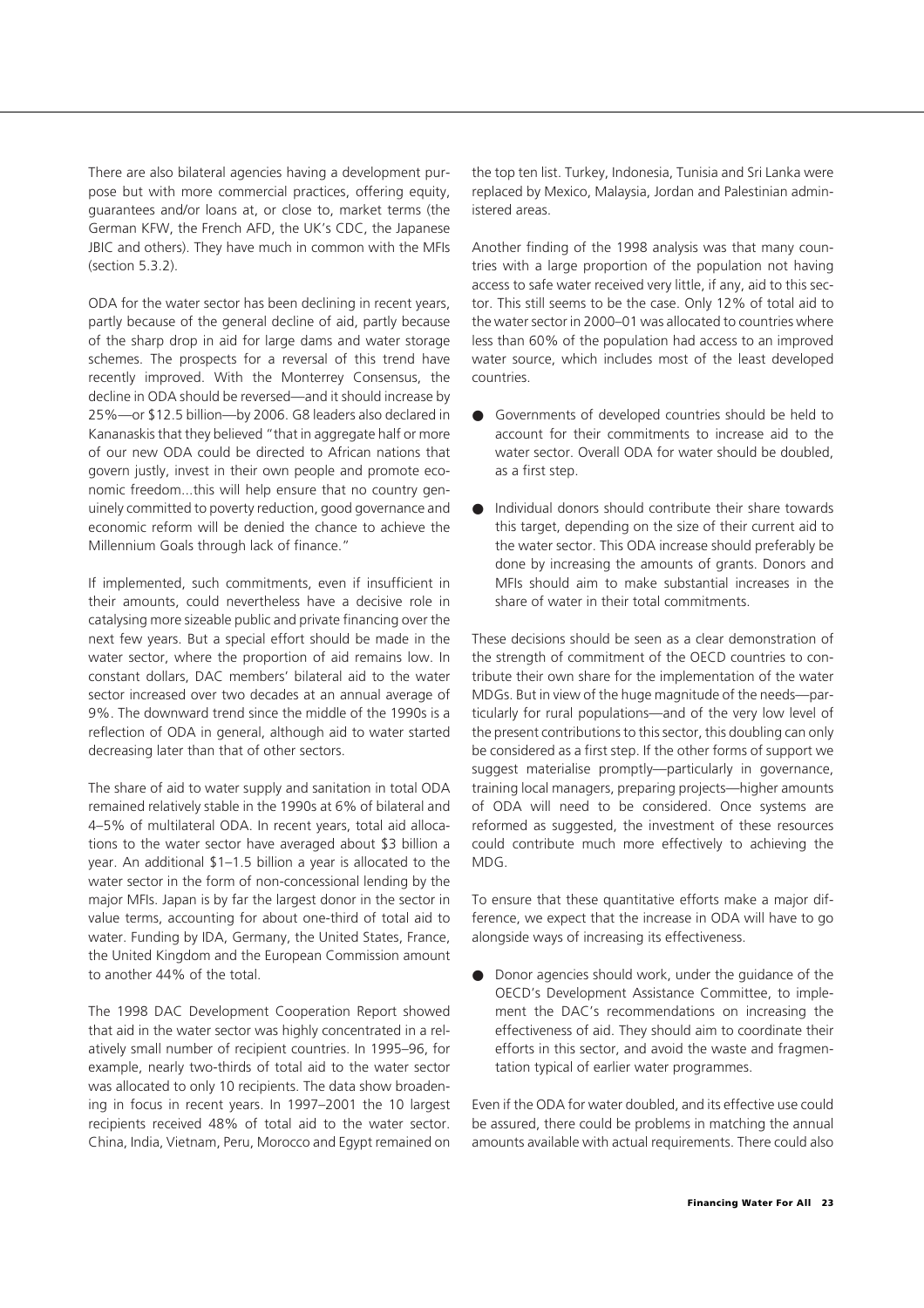be serious time lags before the flow of funds reached the required levels.

● In view of the capital-intensive nature of water investments, and the need for front-loading of ODA, means should be found for governments to create a special national or international facility to pre-finance disbursements budgeted for a later period.

In view if the quality of the signature of the OECD countries, such a facility would benefit from AAA rating, and would enable more ODA financing to be provided at the most critical moment for the achievement of our goals. The panel has been encouraged to hear that suggestions of a similar nature are being presented by the Chancellor of Exchequer for consideration by the G8 countries. We strongly support their adoption.

There is a risk, and the panel is sensitive to it, that a major increase in the availability of grant aid for water projects would "crowd out" commercial lending and discourage water authorities from becoming more financially self-sustaining. Hence the importance of using aid to facilitate other flows, instead of replacing them. This requires judgment in each case, but it would be helpful for donors to operate only within coherent national water strategies, and they should use ODA to influence reform of water institutions to improve their commercial and financial autonomy.

Rather than funding entire projects or programmes through grants, with the risk of smothering local initiatives and discouraging financial self-sufficiency, donors should regard their funds as catalysts to mobilise other flows and empower other players.

Another method of generating more resources for the water sector is through "debt for water" swaps.

● The panel encourages the parties involved to enter into "debt for water" swaps as a means of increasing local currency funds available for water projects.

We also call the attention of OECD governments to the fact that the significant efforts we suggest in the field of guarantees deserve to be properly reflected alongside other forms of official assistance, in the ODA statistics of the Development Assistance Committee (DAC). The current reporting conventions reflect guarantees only when they give rise to actual disbursements—for instance, after default. We believe that this does not fully reflect the real size of the contingent liabilities accepted at a given moment by a donor country.

● We invite the DAC to consider amending its presentations of national ODA performance to reflect properly the status of guarantees.

#### MAKING BETTER USE OF ODA

Despite this welcome prospect, extra aid will finance only a minor part of the increased funds required. It is important to make the best use of it by focusing it both geographically and within certain parts of the water sector. It should also be used to back certain important multilateral initiatives.

- Geographically, ODA should favour countries, especially in Africa, where the water service deficit is greatest and where most remains to be done to meet the water MDG targets.
- Within countries, grant ODA for water and sanitation should be directed to regions, settlements and social groups where public subsidy is necessary.
- Within the water sector, ODA should also be used for services that have to be financed publicly because it is not feasible to provide them privately, such as water resource management, large water storage schemes, flood control, capacity building and major irrigation and drainage projects.
- Bilateral ODA should be applied in support of various current important multilateral initiatives, such as the African Water Initiative, AfDB's Rural Water Supply and Sanitation Initiative and the FAO's Special Programme of Food Security, among others.

The Panel would like to commend the African Development Bank initiative (see annex 2) which addresses squarely and convincingly the difficult issue of the partnership for water at grass-roots level and which aims to catalyse the neccessary joint action of governments, local municipalities, communities and NGOs as providers of finance and technical assistance. The African Development Bank would also be the channel for donor grant support. Other regional development banks could consider, if appropriate, adopting similar schemes.

Aid should be applied imaginatively and creatively alongside other sources of funds, such as local revenues, voluntary donations, bank loans and private capital—to leverage the maximum total financial flows for this sector. It is important for transparency and accountability purposes that the benefits of aid should be clearly targeted to the beneficiary groups, and that the association of aid with private funds clearly provides public benefits. There are several ways this can be done.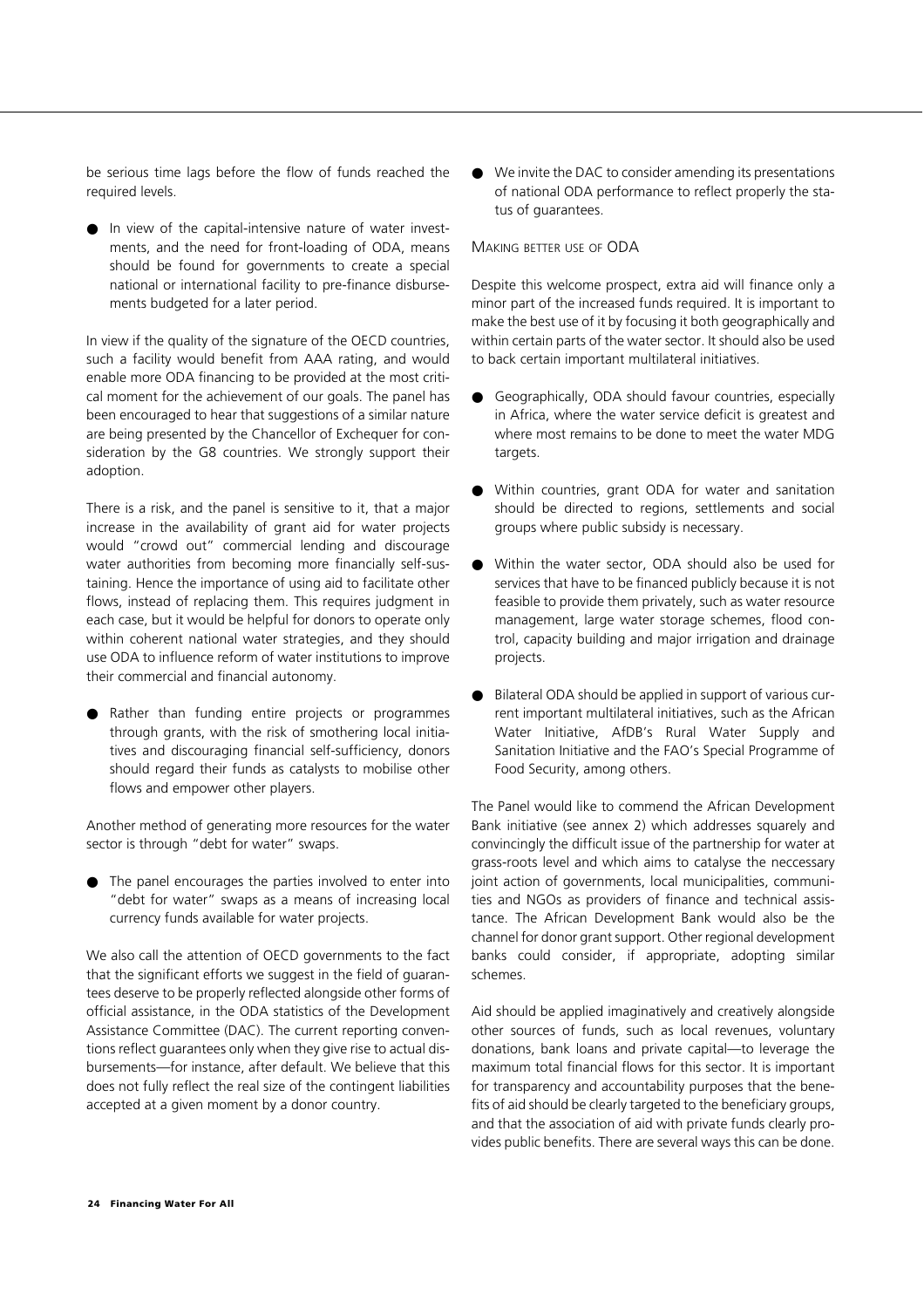#### **Box 4.1 Output-based aid43**

Output-based aid (OBA) is a strategy for providing subsidies to support the delivery of water and other basic services. In essence, it ties the disbursement of public funding (whether sourced from government resources, bilateral donors, or multilateral agencies) to specific services or other outputs delivered by private firms or NGOs. This contrasts with traditional approaches of directing public funding to pipes, pumps, or treatment plants or other inputs used by public sector providers.

Output-based aid has four main applications in the water sector. It can be used for on-going consumption subsidies, as in Chile, where subsidies are used to reimburse water bills of the target group of low-income consumers. It can be used to support the expansion of existing water or sewer networks, such as when disbursement of the funding is tied to

First, aid can cover the initial overhead costs of the host organisations for creating institutions and preparing projects. This could include providing "seed capital" or equity for revolving funds, replenished from user charges or other sources.

Second, ODA can be used to provide guarantees, for a fee, against some of the key risks in the water sector.

Third, attracting much interest, is "output-based" aid, given in association with commercial finance for infrastructure services, carefully targeting the subsidy payments to specified works or social services actually provided. This kind of aid can also be used to target the poor more accurately<sup>42</sup> (Box 4.1.).

The panel recommends:

- Aid should be used to catalyse other financial flows by such means as funding initial overhead costs, providing equity for revolving funds, guarantees, and subsidies targeted to performance (such as output-based aid).
- Donors should report annually about the impact of their aid on achieving the water MDGs by publishing:
	- The number of people they have helped to get access to water and sanitation.
	- The average "aid efficiency" of their water project: the above number of people divided by the grant value of their aid.
	- The "leverage effect" of their aid: namely, the total amount of financing mobilised on water projects they have aided.

#### *Multilateral financial Institutions (MFIs)44*

MFIs are important funders of water, through their grants, loans and guarantees. Their track record is commendable and they have great potential to do more. Although their loans

the number of new connections made and served. It can be used to implement time bound subsidies to ease the transition to cost-covering tariffs. Or disbursement of subsidies can be tied to the achievement of specific environmental targets (such as the volume of wastewater treated to a certain standard). All four approaches promise better targeting of intended beneficiaries or outcomes, sharpen accountability for results, improve incentives for efficiency and help to mobilise private finance in support of development objectives.

The World Bank launched its pilot output-based aid program in 2002, and is currently working on pilot projects in the water sector in several regions. A Global Partnership on Output-Based Aid was launched in 2003 to facilitate collaboration on OBA issues with other official agencies.

cover only a minor part of current investment needs, they set the tone for others through their dialogues with government recipients and the understandings they reach. They can also mitigate risks for other players. They could lend more without a proportionate increase in their borrowings or callable capital, if certain of their constraints were relaxed.

The Panel is of the view that the MFI contribution will be central in the overall strategy to provide the needed financing where it is still missing, particularly at the most decentralised level. This problem is so acute that it calls for a reversal of the financial architecture. This concern lies behind several of the following proposals and it explains in particular our strong support for the implementation of the African Development Bank's "Rural water supply and sanitation initiative" and our invitation to other regional development banks to follow suit. As a strategic choice, we encourage the important new orientations the World Bank Group is undertaking.

● We recommend that, so far as possible, new instruments should be located in and coordinated by the regional development banks, which are in close touch with regional water policies and which can maintain links with communities and have an awareness of local circumstances.

Lending more to water implies lending more to sub-sovereign entities who cannot avail themselves of a government guarantee. A number of the MFIs are barred, or bar themselves, from lending without a sovereign guarantee. More recently established MFIs (such as the EBRD) have no such limitation. The panel has no wish to encourage MFIs to exceed prudent lending and encourage excessive borrowing by weak subsovereign bodies. But, equally, it urges MFIs to equip themselves to lend to such bodies where it is prudent, appropriate and within their mission to do so. This may in some cases involve a revision of their constitution, but is more likely to entail managerial and board decisions to reinterpret existing statutes and practice.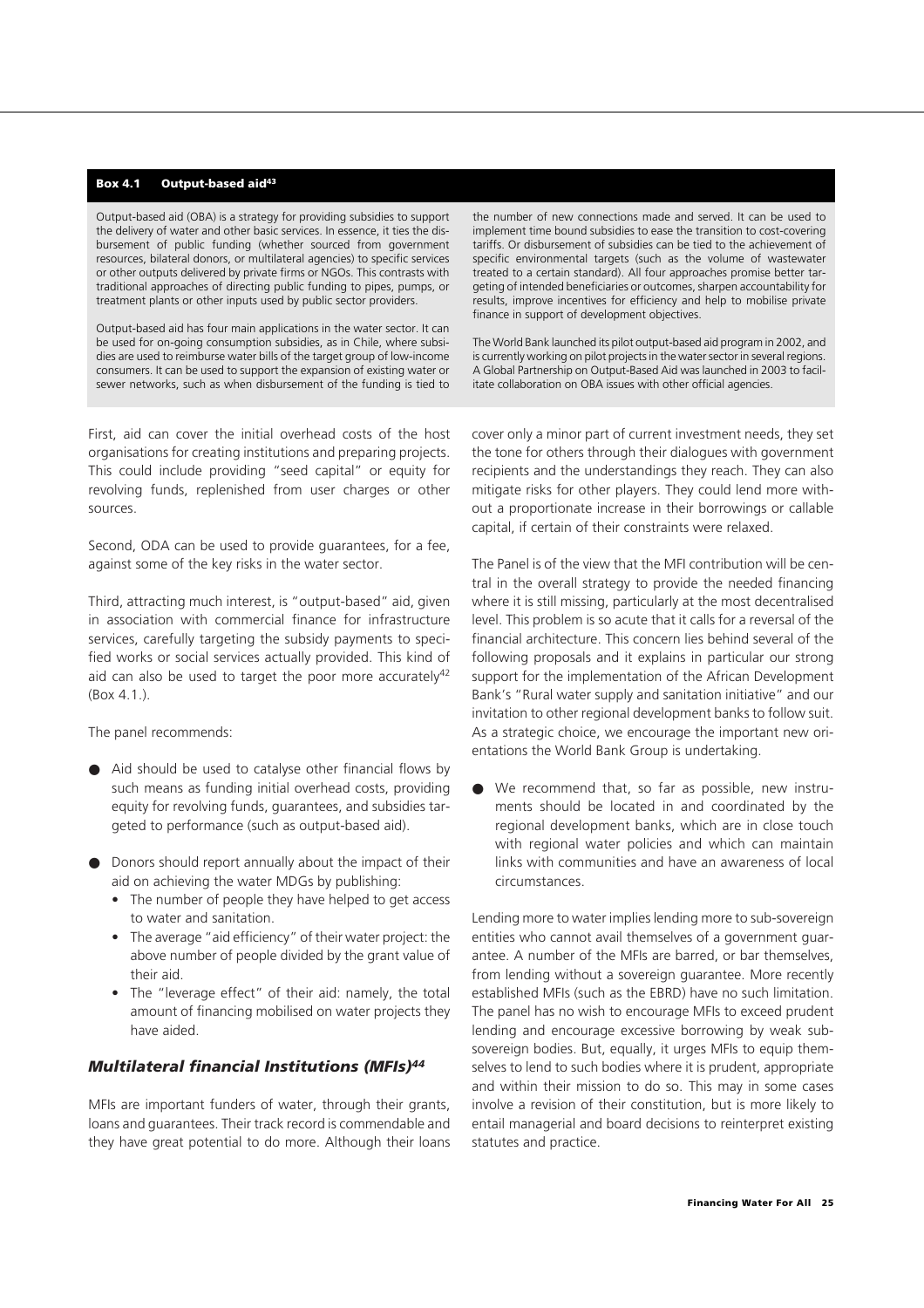● MFIs that do not now lend to sub-sovereign entities should reconsider their policies, with the aim of permitting such lending subject to normal prudential criteria.

The panel is strongly of the belief that one of the most important ways in which MFIs can increase funding for water is through the much greater use of their guarantee programmes to leverage other kinds of finance<sup>45</sup>. But this would call for changes in MFIs' policies on the way guarantees are "scored." One issue is "provisioning", the way in which loans and other instruments are treated as potential calls on reserves and capital. The panel understands that guarantees, and other types of contingency instruments, are treated on fully the same basis as loans, in other words as if a guarantee were loan exposure for 100% of the amount. This discourages the use of guarantees. The panel believes it is important to change these practices, if the MFIs are to fulfil their important potential role in this sector.

MFIs should revise their policies on capital provisioning, where these are undue constraints on the use of guarantees.

Guarantees are important credit enhancement instruments that MFIs use to facilitate the flow of long-term debt, local and foreign, to fund water infrastructure. Flexibility is needed for the effective use of these instruments. Most MFIs are able to issue guarantees on a standalone basis. But some others are constrained by their articles, limiting their guarantees to loans in which they participate. Such participation requirements complicates the structuring of financing transactions since the MFI concerned has to make a direct loan to the borrower even if a guarantee is all that is required.

Those MFIs subject to the participation requirement should consider amending their articles to enable them to have the freedom to issue guarantees on a standalone basis.

#### FINANCING MAJOR HYDRAULIC WORKS

In the 1990s there was a backlash against the construction of dams, reservoirs, water transfer schemes and other major hydraulic works. Criticisms were based on the distress and costs imposed on resettled populations, the adverse environmental impact of the structures, widespread cost overruns and the disappointing outcomes of many of these projects. Much more rigorous and exhaustive procedures and standards have been urged on the sponsors and funders of dams in particular.

The practical effect of this hardening of attitude has been the virtual cessation of lending by the World Bank and IADB for

dams and associated irrigation projects, a decline in lending by the AsDB and AfDB, and a decline in interventions by the bilateral donors. This has been particularly serious for smaller or poorer countries, which are normally more dependent on ODA and MFI funding. Those developing countries that could afford it have continued to plan and build such schemes under their own efforts, without the benefit of aid and MFI advice and assistance, and often with lesser environmental and social standards than would otherwise have been applied. Some countries, especially in Africa, where the need for storage is most urgent, have endured crucial delays in projects and postponement of urgent works due to lack of financial support.

The panel recognises the force of many of the criticisms, but believes that the pendulum has swung too far in the other direction. The reaction to dams appears to have been excessive and counter-productive. A resumption of aid and MFI lending to water storage and related projects, subject to adequate social and environmental safeguards, is called for to meet the future needs for water storage, flood control and irrigation development. Africa, in particular, is grossly underprovided for in this respect, and suffers the extremes of drought and flood as a result. In many places water availability is decreasing because of depletion or pollution of underground watertables (due to climate change, lack of protection or overabstraction). In many areas, achieving the water MDGs in a sustainable way will require restoring watertables and creating underground storage

A reengagement in this sector by MFIs and donors would be welcomed by authorities and beneficiaries in the recipient countries. A positive sign of the tide turning was the commitment by the World Bank in its Water Resources Strategy for a reengagement with this kind of "high-risk/high-reward" infrastructure and the preparation of "a new business model which puts development risk first, and which aims at timely, predictable and transparent decisions"46.

● MFIs and donors should resume lending to essential surface and underground water storage projects, subject to adequate social and environmental safeguards.

#### *International commercial lending*

There are various categories of international commercial lending, whether bank loans or bonds. Sovereign loans and bond issues are made against a guarantee of the government of the host country. Commercial lending to utility projects falls into two broad categories: recourse and non-recourse. Recourse lending implies lending to companies or corporations which then choose to invest in projects, the risk remaining with the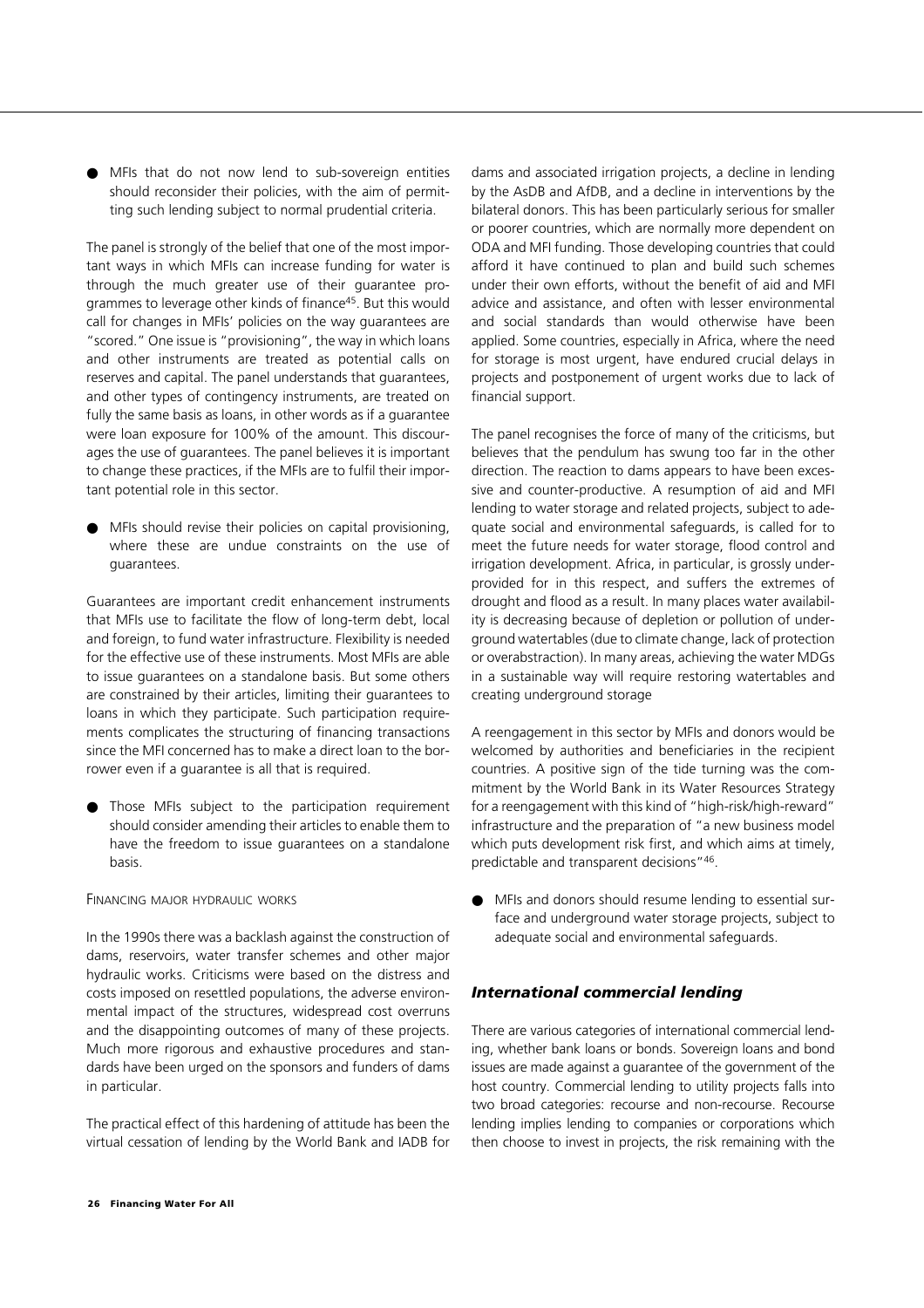borrower: that is, the corporation. Non-recourse lending, also known as project finance, involves lending to a special purpose vehicle with no or limited recourse back to the parent company which may be a sponsor of, or shareholder to, the vehicle.

In the case of sovereign loans and recourse loans to corporate borrowers, the funds will not generally be earmarked for specific projects or sectors such as water. Such full recourse loans have the attraction of being simpler and quicker to place than non-recourse, project finance loans. The drawbacks may outweigh the benefits, however. Changing priorities mean that funds are sometimes spent elsewhere. There may be constraints of balance sheet capacity—*de facto* limits on corporate gearing or not wanting to place unwanted risk or liabilities on the balance sheet. Then there is the difficulty in accommodating partners or sponsors of entirely different creditworthiness.

#### PROJECT FINANCE

Project finance lending involves taking full exposure to the special purpose vehicle with servicing and eventual repayment of the debt contingent on the financial health or otherwise of that entity rather than its parent. Since loan repayment is dependent on project cashflows alone, projects are generally well structured with the project risks allocated explicitly by a contractual framework to those parties best able to manage or mitigate each specific risk.

The project finance industry considers risks to fall into different categories:

- Sovereign, or political: the risks associated with operating in a given country or region. Sovereign risks include nationalisation, expropriation, currency convertibility, breach of contract, war, and riot. The risk is usually narrowly defined by insurers and guarantors whereas its real scope can be very wide.
- Commercial: such risks are often split into the pre-completion phase and the post-completion phase, where completion involves the end of construction and the hand-over of the assets to the project's operator. Precompletion risks include construction, delays and cost over-runs. Post-completion include operating risk, technology, revenues and market risk, force majeure.

Project finance has provided a ready source of funding for projects around the world, particularly in the heydays of the 1990s. Indeed global project finance lending (all sectors) in 2002 was \$76 billion, itself a 43% reduction on the previous year for reasons discussed below. Despite these huge sums of money, only \$157 million (less than 0.3%) was applied to

water and sewerage projects. And in 2000, 2001 and 2002 no bonds were issued in the water sector.<sup>47</sup>

Over the past few years it appears that only bank loans whether international or domestic—have been used to finance private-sector water projects. Bond finance through the debt capital markets does however remain a possibility for the future. In the first instance though, project complexity, challenging credit ratings and a general lack of track record in water sector projects seem likely to restrict bond investor appetite for water project financing, particularly in the emerging markets.

On the loan side is the impact of several adverse factors: the global economic slowdown; the effects of 'flight to quality' following the scandals at companies such as Enron and WorldCom; the impact of the events on September 11th 2001; devaluations and financial stresses in key South American markets; bank mergers which have had the effect of reducing capacity; and large bank exposure to merchant risk in the US and UK power sectors. Furthermore the potential threat posed by adverse changes to the treatment of project finance loans by the Basel Committee in the form of higher Tier 1 equity capital requirements has not yet been factored in (see below).

Each of these factors is acting to reduce international bank demand for overseas—particularly emerging market—loan exposure. But, there prevails a view that projects of an international configuration that are 'well-structured', itself a comparative concept, will find international commercial bank appetite to lend to them. Such projects may be deemed 'bankable'.

#### 'BANKABLE' PROJECTS AND RISK ALLOCATION

The banks' view will in general be driven by commercial factors, and it will be necessary for projects to be seen as 'bankable' so that money is lent, the project happens, and the loan is repaid. The private sector will not be lending money to ventures where the economics do not make sense and there is no chance of loans being repaid and investment recouped.

Banks will see sovereign risk as the major issue in emerging market water project financing. Commercial risk allocation in general should not prove overly contentious. Risks should be allocated to the party best able to bear them: construction to contractors, operation to water companies, commercial insurance to insurers/underwriters.

#### SOVEREIGN RISKS

Past experience has led banks to be wary of the political risks: nationalisation; expropriation; breach of contract; currency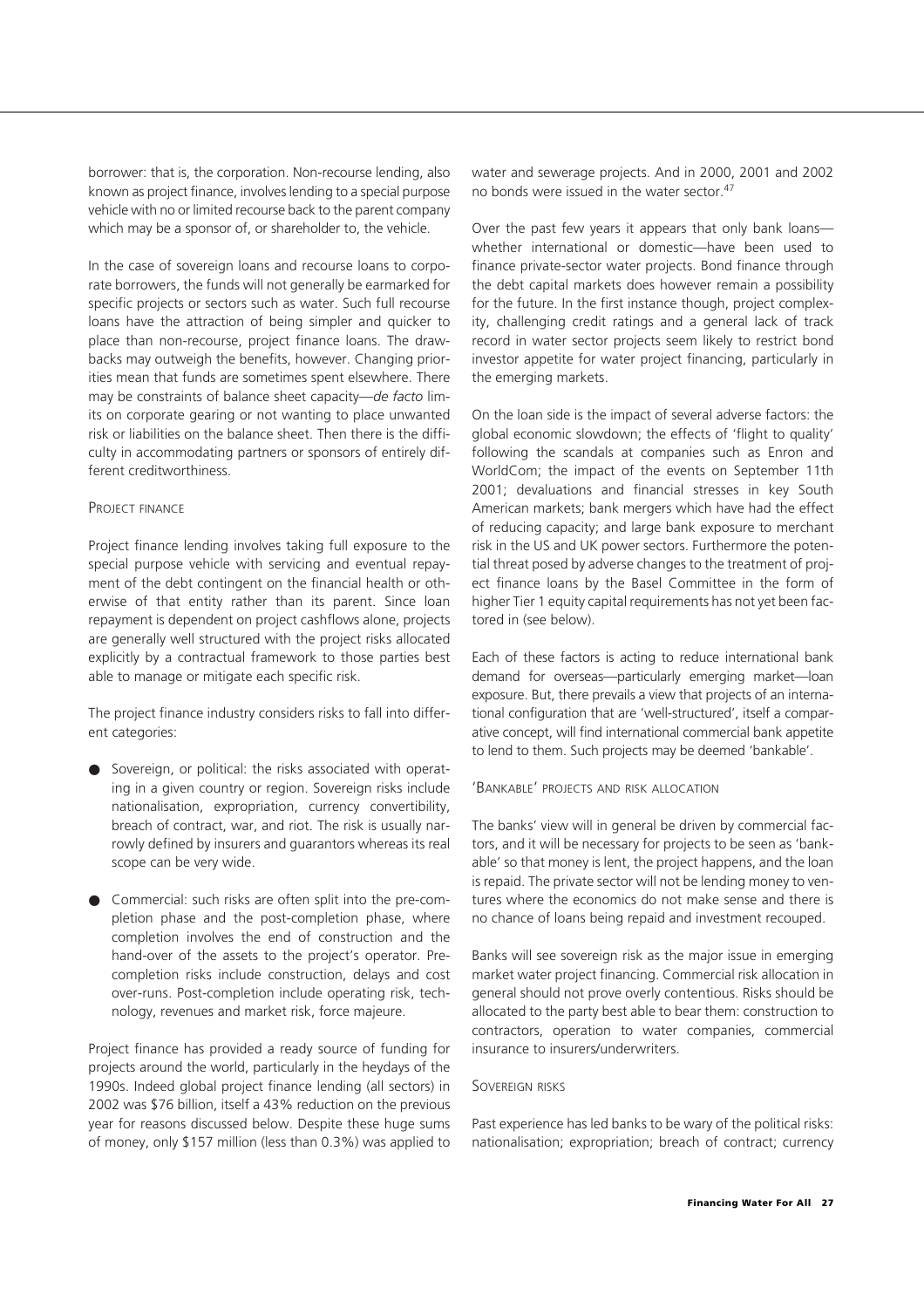devaluation, transferability and convertibility; war, riot and social upheaval. Another important issue is whether the country—regardless of credit standing or wealth—has a track record in developing projects over the years. The regulatory environment and the government's commitment to stability will also be critical.

Banks will not accept much in the way of sovereign risks certainly not to the long tenors required. Such risks for any reasonable maturity will require the involvement of export credit agencies and MFIs to provide insurance or guarantees <sup>48</sup> for the sovereign element of project risk. Export credits may also be made in the form of direct loans to importing organisations or projects.

In this respect, it would help if the rules of sovereign risk insurance and guarantees were simplified, and documentation requirements relaxed.

#### COMMERCIAL CONCERNS

In the eyes of lenders, the tariff should be economic, fair and based on sustainable cost recovery. Tariffs tend to be a political issue. Equity returns must be set high enough to be a fair reflection of the risk being borne by investors, which is important also for lenders because the equity is the 'cushion' to debt service. In this respect, care should be taken pricing tariffs in neighbouring regions. Anomalies in water tariffs in adjacent regions can cause consumer dissatisfaction and promote tension with customers.

Financial risks such as inflation and real interest rates will be for the account of the water off-takers or charge payers. The tariff payable for the water services will be indexed to insulate the project from such macroeconomic factors. The project should not be exposed to risks of devaluation, transferability or convertibility (the panel's proposal for a Devaluation Liquidity Backstop Facility, discussed below, is relevant here).

The risk of changes in environmental law or the costs of changes in regulation will generally be borne by the off-taker and/or the customers. Transparency in bidding is important and banks will have concerns about the use of funds (and of course the absence of corruption).

Renegotiations of concession documents will sap the credibility of the bid process over time. In reality, renegotiation is often necessary because of the paucity of information available to the bidders before the tender. In this situation, the scope of work or investment required can often evolve during the concession.

#### THE PROCESS

The intensive, time-consuming nature of project financing leads to large economies of scale. Indeed scale is a major impediment to private sector lending to the sector. Although there may be many small water projects, banks will typically want to see projects exceeding \$50 to 100 million as a financed cost, for this reason.

With private-sector finance, tenor (length of loan) is the clearest demonstration of lender appetite. As a general rule, long tenors are required because water projects are usually for the creation of long-term infrastructure assets. Given the local content in many cases, water projects should aim at maximum local financing.

#### EXPANDING THE MARKET

Figure 3.1 in chapter 3 provided a schematic depiction of the segmentation of the market for international water projects. Figure 4.149 here provides a conceptual approach to extending the market for project financing in the water sector:

- *Make project financing more reproducible.* This will depend on a market for water projects developing together with track record and 'market precedent'. This will help to lower the minimum size of the project financing by reducing complexity and simplifying documentation. Lowering the minimum threshold for these projects means that more of them can be financed by this technique.
- Enhance the political cover of projects. Through changes in export credit agencies and MFI political risk cover to make it easier to do projects in tougher locations. Extending political risk cover enhances the creditworthiness of countries and municipalities previously considered poor risks.

These two initiatives will shrink the Exposed Sector, which contains projects previously unable to attract project finance.

It must be stressed that the base assumption to this approach is that the projects to be financed are inherently sound and viable. In practice, many projects may not be economic without a subsidy of some kind. But this of itself does not make projects unbankable, if the subsidy is sustainable and allows the debt to be repaid and the sponsor investment to be recouped.

Furthermore expanding the market for project finance (increased non-recourse finance) will directly release funds for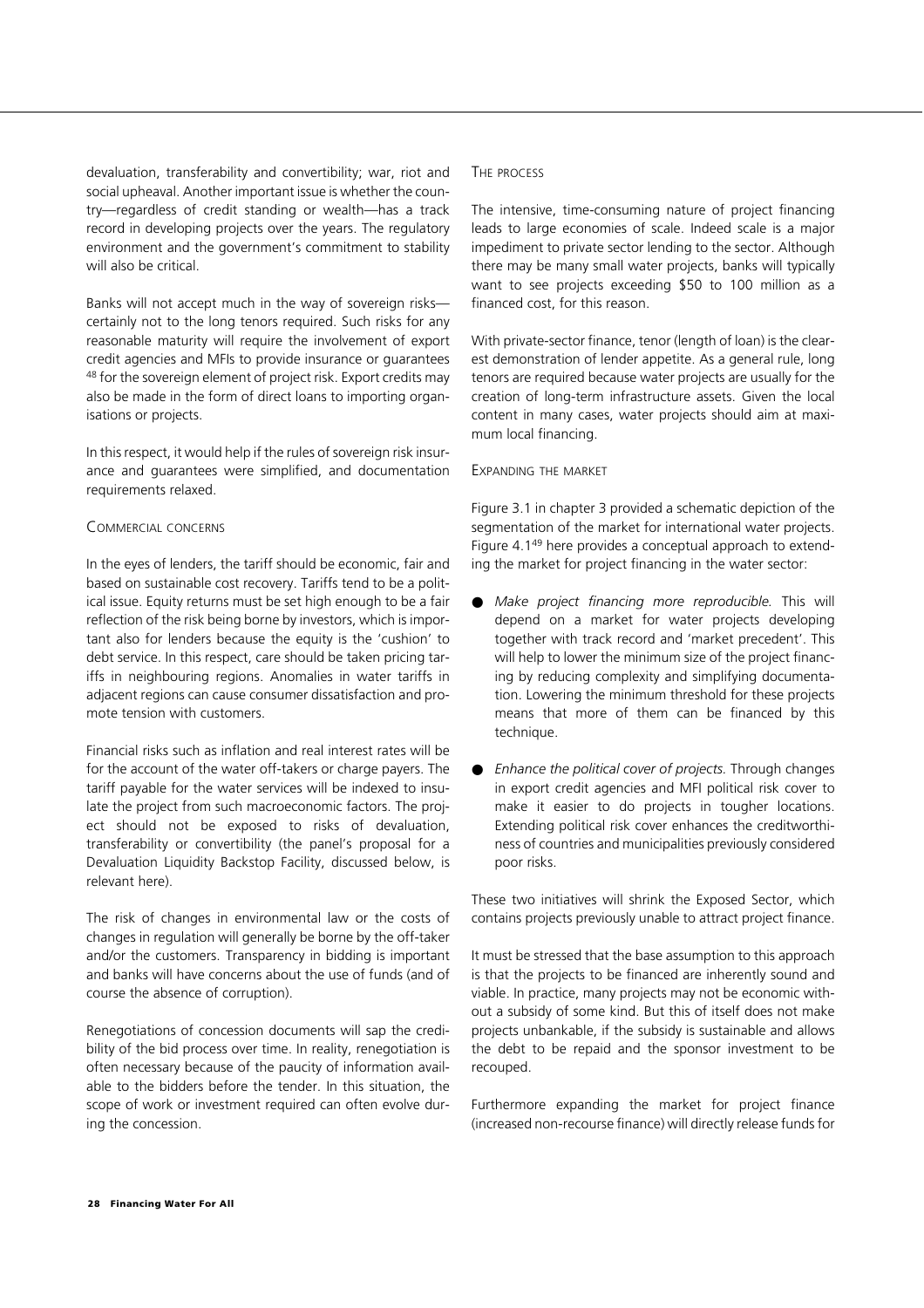

corporate purposes, thus increasing the total amount of money for water investment.

To summarise the methods for expanding the market for water project finance (several have been proposed earlier), the Panel proposes:

- Banks should focus initially on closing suitable transactions, pick the low hanging fruit and start to develop a track record and create a market precedent.
- As the market for water projects develops, banks should attempt to standardise documentation and simplify the financial and commercial process. If projects are easier to close, requiring less time and effort, such fixed costs as legal, financial and other due diligence charges will come down allowing smaller projects to become feasible for project finance.
- Governments, MFIs and banks should encourage the development of local capital markets in which projects can obtain part or all of their funding to enable better currency matching of revenues with borrowings.
- MFIs and export credit agencies should enhance and extend political risk coverage for projects, including the use of MFI guarantees and the relaxation in ECA rules on guarantees and insurance.
- Banks and other interested parties should develop and employ innovative financing techniques such as:
	- Securitisation or collateralisation of loan/debt obligations (the combination of a number of individual project loans into packages, which are then taken up by other lenders).
	- A Devaluation Liquidity Backstop Facility (see below).

A DEVALUATION LIQUIDITY BACKSTOPPING FACILITY

The panel identified foreign exchange risk, and the difficulty of mitigating it, as a major disincentive to private sector investment and obtaining commercial finance.

● The panel proposes a new Devaluation Liquidity Backstopping Facility as one method of mitigating the risk of foreign exchange fluctuations in water projects at the sub-sovereign level.

Water service providers, or projects in the public or private sectors, would have a new facility available to enable them to continue to meet foreign currency obligations (such as debt servicing) that suddenly become more onerous following a large devaluation. The facility would be provided by an international agency with an excellent credit rating (one or more of the MFIs would be natural candidates). It would pay to the foreign lenders the part of the debt (and possibly equity) service which exceeds the reimbursement capacity of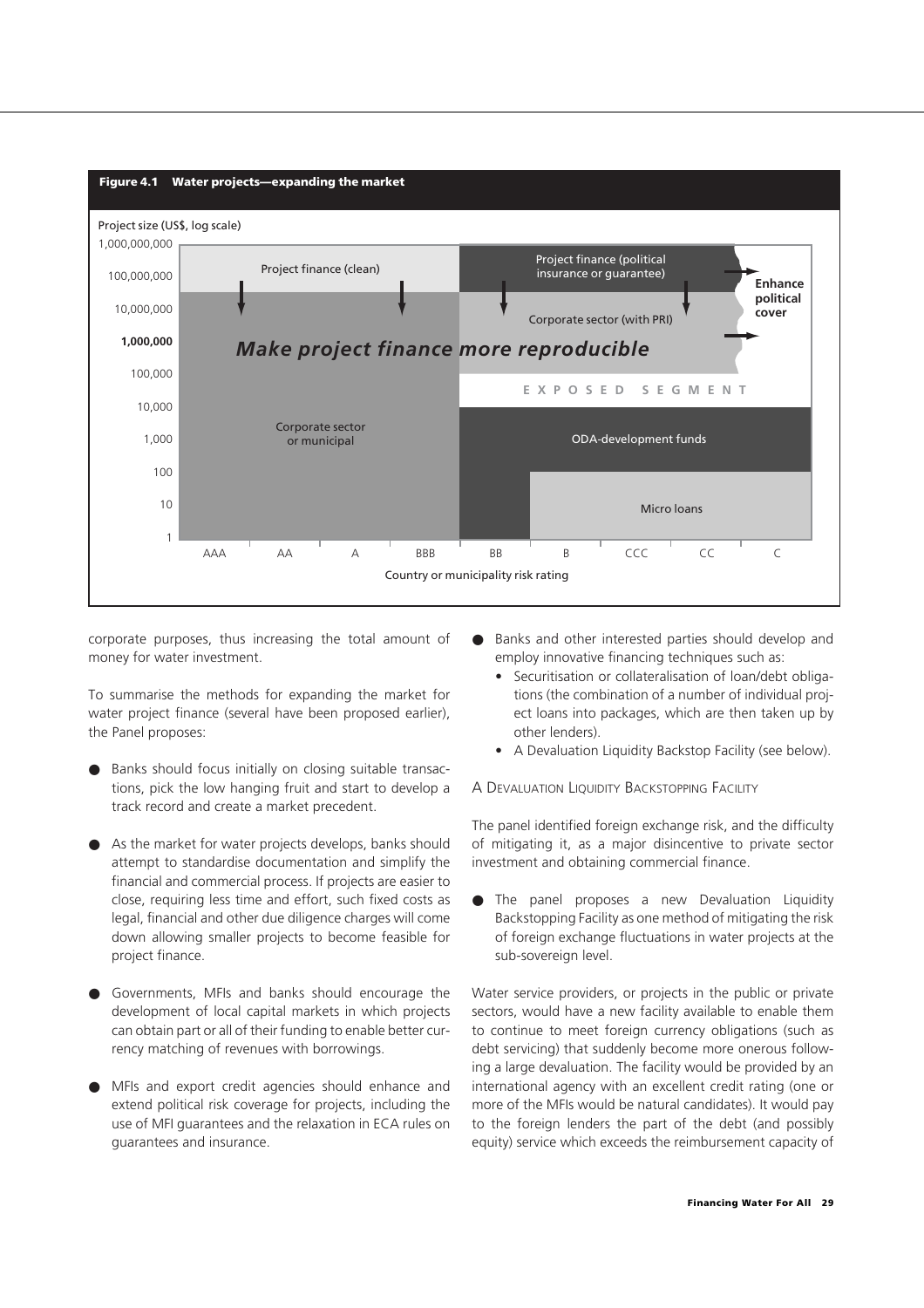the project. The amounts paid by the facility would create long-term loans to the national government (or to the local government with a guarantee by the central government). Its loans would in turn be guaranteed or repaid by the host government, which would recoup the proceeds from a specific surcharge on water tariffs over a time period that is politically and socially feasible. This approach, according to our scenario, would generate sufficient revenue over the long term to repay the loan.

The Facility would apply in the following cases:

- In projects, operated by either the private or public sectors, which provide essential basic services such as water, power, transport, telecommunications, etc
- Where the project operator is subject to targets and regulation set by government, such as on tariff levels, investment spending
- Where the WSP has no means of mitigating local currency devaluation through escalation of the tariff and the project partners such as the local government or water authority have no way of preventing it.

Where bidders are invited to a competitive tender, the Facility should for the sake of equity be available to all.

#### BIS/BASEL NEW CAPITAL ACCORD

The Basel Committee on Banking Supervision, part of the Bank for International Settlements (BIS), in January 2001 caused disquiet by releasing the initial proposal on the Basel New Capital Accord, "Basel II". The comments on the treatment of project finance loans caused particular concern to practitioners. Although there was nothing specific in the Basel II proposals, the implication was that commercial banks' project finance loans were going to receive new and considerably more severe capital allocation treatment under Basel II.

The Basel Committee had been taking a view that project finance risks were higher than for general commercial lending. This perception ignored the considerably higher level of structuring in project finance loans. Indeed, analysis shows loan delinquencies and loss norms to be lower for project finance than for general corporate business.

The Basel Committee received many comments and submissions from industry on its January 2001 proposals. After a review during most of 2002 the Basel Committee has simplified its proposals as they relate to project finance and other specialised loans. Under Basel II, the onus will be on banks to assess their capital adequacy relative to their residual risks The Basel Committee initiated a Quantitative Impact Survey in October 200250 to allow banks to evaluate the impact of Basel II to come back with their views. Thereafter the Basel Committee will finalise its New Capital Accord in the fourth quarter of 2003 with a view to implementation by the end of 2006. The current perception among project finance practitioners is that the Basel process is probably not as threatening as it was at the end of 2001, but that its impact remains to be analysed and a potential threat remains. Clearly, if the capital requirements for project finance become more demanding than at present, that would have a serious impact on the current shallow market for project finance and reduce the supply of funds.

#### *Export credit agencies*

At the Johannesburg World Summit in 2002 export credit agencies accepted their role in sustainable development in the following terms:

*"Building on achievements in export credit disciplines (e.g. interest rates, tied aid and risk premium fees) and conscious of new challenges, inter alia in the context of WTO developments, ECA Members and the Participants continue to seek, in the forums of the OECD, to eliminate trade distortions and to work toward a level playing field on which exporters can compete fairly. This will continue to be complemented by the more qualitative elements of governments' activity in the field of export credits (e.g. environment) in the wider context of good governance and sustainable development (from the text for the Implementation Plan)."*

At that Summit, water and renewable energy were identified as the two priority areas of development for export credit agencies to play a role.

The OECD's Export Credits Group (ECG), started in the early 1970s and came into its own in the late 1970s with the creation of the Arrangement on Export Credits, the first step in a 20-year campaign that has largely eliminated explicit subsidies from official export credits. Key steps were putting interest rates at market levels in the early 1980s, setting limits to the use of tied aid in the early 1990s and coordinating risk premia in the late 1990s. Since the completion of work on premia in the late 1990s, the ECG has turned its attention to the more "qualitative" aspects of official export credit (such as bribery, unproductive expenditure and the environ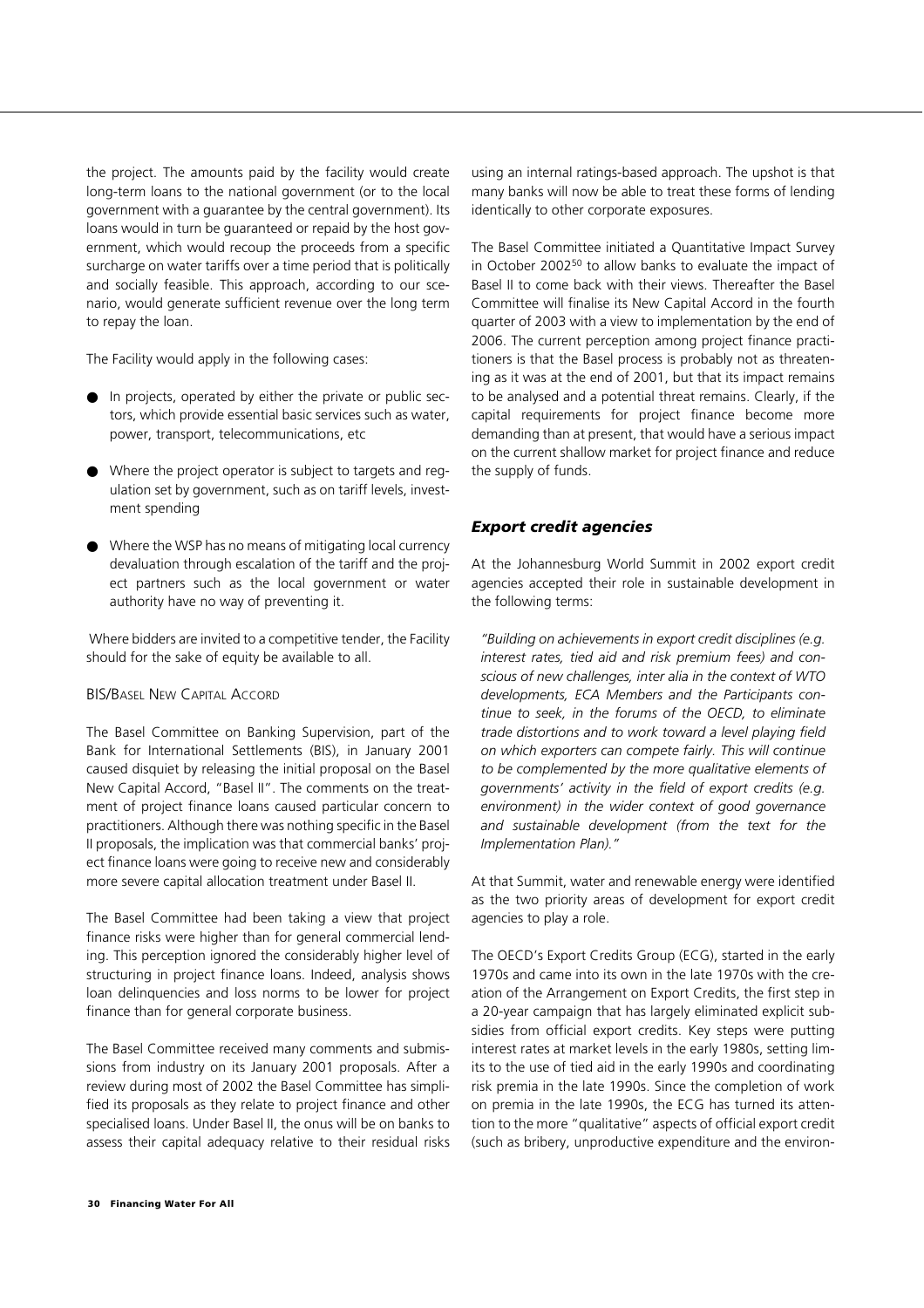ment), trying to use export credits as leverage to attain broader social goals. Success in these areas is still to materialise.

Governmental attitudes to the link between export credits and social goals varies widely and leaves little chance of finding true consensus at anything but the lowest common denominator. Although the ECG has produced an agreement on bribery, an understanding on unproductive expenditure and "common approaches" on the environment, none of these documents is binding or makes much progress towards achieving the social goals.

The ECG is considering how it can reconcile its functions with the expanding role of the World Trade Organisation (WTO). At issue is whether the OECD or the WTO will become the ruling body for official export credits. Meanwhile there is growing use of "market windows"; and more resort to untied aid and funding options outside the limits of the OECD Arrangement.

Another development is advocacy by various organisations, especially NGOs, that a specific share of export credit agency activity should be earmarked for renewable projects (for instance, at Johannesburg a figure of 10% of energy projects was suggested). Although this idea was not formally adopted in Johannesburg, it continues to receive serious consideration in several capitals. In this connection, the United States has targeted water for Ex-Im Bank and OPIC activity, indicating the need to double resources on water over the next five years. Ex-Im Bank only covered \$42 million of water projects in fiscal 2000, less than 1% of its annual budget. An OPICsupported equity fund committed approximately \$42 million in water-related projects. For a variety of reasons—including the lack of creditworthy projects none of these mechanisms has been used to its full potential.

In recent years, the export credit agencies of OECD countries have collectively provided about \$70 billion annually of longterm credit for developing countries (both public and private sectors) for purchasing goods and services in OECD members. Probably less than 1% of this amount has been for water and renewable energy projects. In such a context the panel recommends that all OECD countries and their export credit agencies emulate the U.S. target of doubling water activity over the next five years.

#### LOCAL COSTS

As part of the general effort to update the OECD Arrangement and bring its processes into line with WTO principles, the Norwegian government has proposed the elimination of any limit on official export credit agency support for local costs. The justification presented for this proposal is that limits on the capacity to finance local costs is one of the biggest constraints to many projects, especially for infrastructure, in developing countries. This proposal was not supported by other export credit agencies; most agencies operating with exposure limits are opposed to taking more exposure per dollar of exports. But since local costs are so important in water projects, this proposal could have a big impact.

The Panel has the following specific proposals for export credit agencies:

- The OECD could incorporate into the Arrangement a requirement that 2%/3% of aggregate export credit agencies credit be directed annually to water projects. This could provide incremental funding of an estimated \$1.5 to \$2.5 billion annually for water projects in the developing countries.
- The OECD should consider allowing 20-year repayment terms (the current limit is 10 years) for water. Although no incentives are currently available for any sector, the OECD could (as it did for project finance cases) act to give special term flexibility to any sector it wishes. Such flexibility would most likely be in the form of longer terms and greater freedom to shape the repayment profile to cash flows.
- The OECD should consider raising the credit ceiling for local costs for water projects from 15% (the current maximum) to 50% of the export value. This would provide a substantial increase in funding for local costs at a moment when there is only limited and costly funding available.
- Export credit agencies should consider offering guarantees and loans in local currency.

#### *Private investment and operation*

Private sector participation in its various forms is an option available to governments and water authorities in developing this sector. In the light of the experience summarised in chapter 2, the panel takes a pragmatic view on this issue. It is clear that public utilities, responsible today for 97% of the population concerned, have to act decisively if the Millennium goals are to be met. This means reforming the way they operate, their financial management, the way they relate to their customers, the confidence they create in their financiers and investors, whether public or private. This is a huge endeavour, which has to succeed.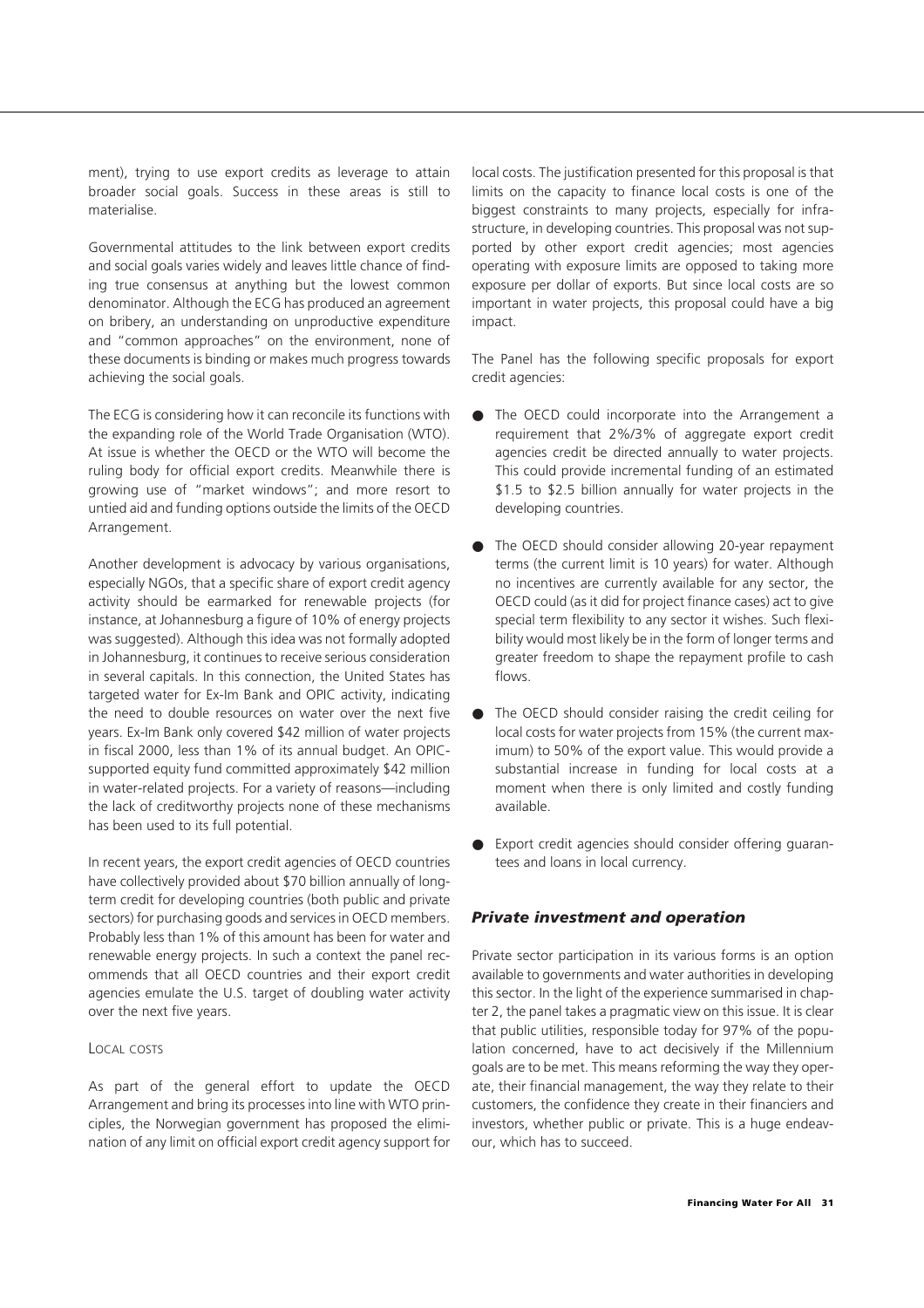It is equally clear that in rural areas and in the poor suburbs of cities, nothing can be really achieved without full cooperation with the local communities. In this, the role of service-oriented NGOs cannot be overestimated. Utilities must have their responsibilities clearly defined, split between the owner of the infrastructure (most often the municipality) and the utility itself. An authority must act as the regulator, with a clearly defined mandate and responsibility, and supervise the operator, public as well as private. The paramount responsibility of the public authority is to assign the goals, to explicitly state the tariff policies, to define required investment and to decide funding sources. Under these conditions there is room not only for public utilities but also for private operators to perform their trade, to use their skills and to point the way for better efficiency and better customer satisfaction.

#### SMALL LOCAL ENTREPRENEURS

Discussions of the private sector in water often take for granted that the issue is the involvement of large multinational companies, which at present serve around 3% of the developing world's population. There is another private sector, locally based, including both large and small operators. Some of the major concessions are joint ventures between international companies and local firms. Local private firms are often involved in construction and subcontracting. Smaller-scale local entrepreneurs are pervasive in large, lowincome cities, providing services to complement, and compensate for, coverage by public utilities. It is also true that in many developing countries the expansion of private enterprise is cramped by official policies and that this important source of growth is not working to its full potential.

Research in Africa, Latin America and Asia shows that people without access to a connection are concentrated in lowincome areas and that a large number of them rely on alternative forms of services delivered by small-scale private water providers. The proportion of the population covered in this way varies from 6% in Delhi, 10% in Dhaka, 19% in Ho Chi Minh City, and 44% in Jakarta.<sup>51</sup>

There are many different forms of this small-scale private involvement, and no single policy response would be appropriate. The private sector has often thrived because of the failings of the public authorities: a reformed and more responsive public sector could mean a smaller market share for private providers, though not necessarily a smaller role in absolute terms. In fact, local private providers have advantages, such as closeness to consumers, flexibility, use of local materials and technology and better adaptation to customer requirements. They are not necessarily saints either, since there are many cases of monopoly and extortion, and water quality is

- Governments and water authorities should recognise the present and potential role of small-scale private water providers and other parts of the local private sector, provide a legal framework which can encourage greater long-term investments by them, including their role in private concessions and the decentralisation of services.
- Governments should include small-scale private water providers in their national water supply strategies and service development plans, including incentives for them to improve their services.
- Small-scale private water providers should be encouraged to improve their access to finance to increase their capacity to invest in the sector and reduce their cost of capital.

#### PRIVATE INTERNATIONAL COMPANIES

Compared with 10 years ago, there are now fewer serious and credible private international companies willing to invest in emerging and developing markets. Several flagship water concessions have suffered from devaluations in the host countries, which made debt servicing more difficult. In any case, apart from their own equity, companies tend to finance their projects by drawing on the same capital markets as others, though they often induce complementary financing that would not otherwise happen. Also, tax regimes often favour public financing. These and other reasons limit the contribution by private operators in strictly financial terms, though there is potential for an increase if current hurdles are removed.

The panel believes , however, that experienced private companies can bring great potential benefits to the reform of water agencies—by transferring skills and experience, use of market disciplines and access to finance. The private sector brings skills and experience useful in reforming water agencies and improving their financial sustainability. It can be effective in extending services to the poor, where contracted to do so. It can add credibility to a project, which opens the door to more finance on better terms. The prospect of private involvement, even where it does not come about, may galvanise public agencies into carrying out reforms. But where private participation is applied, it is important for credibility and public acceptance to make the bidding and contractual processes transparent and fair.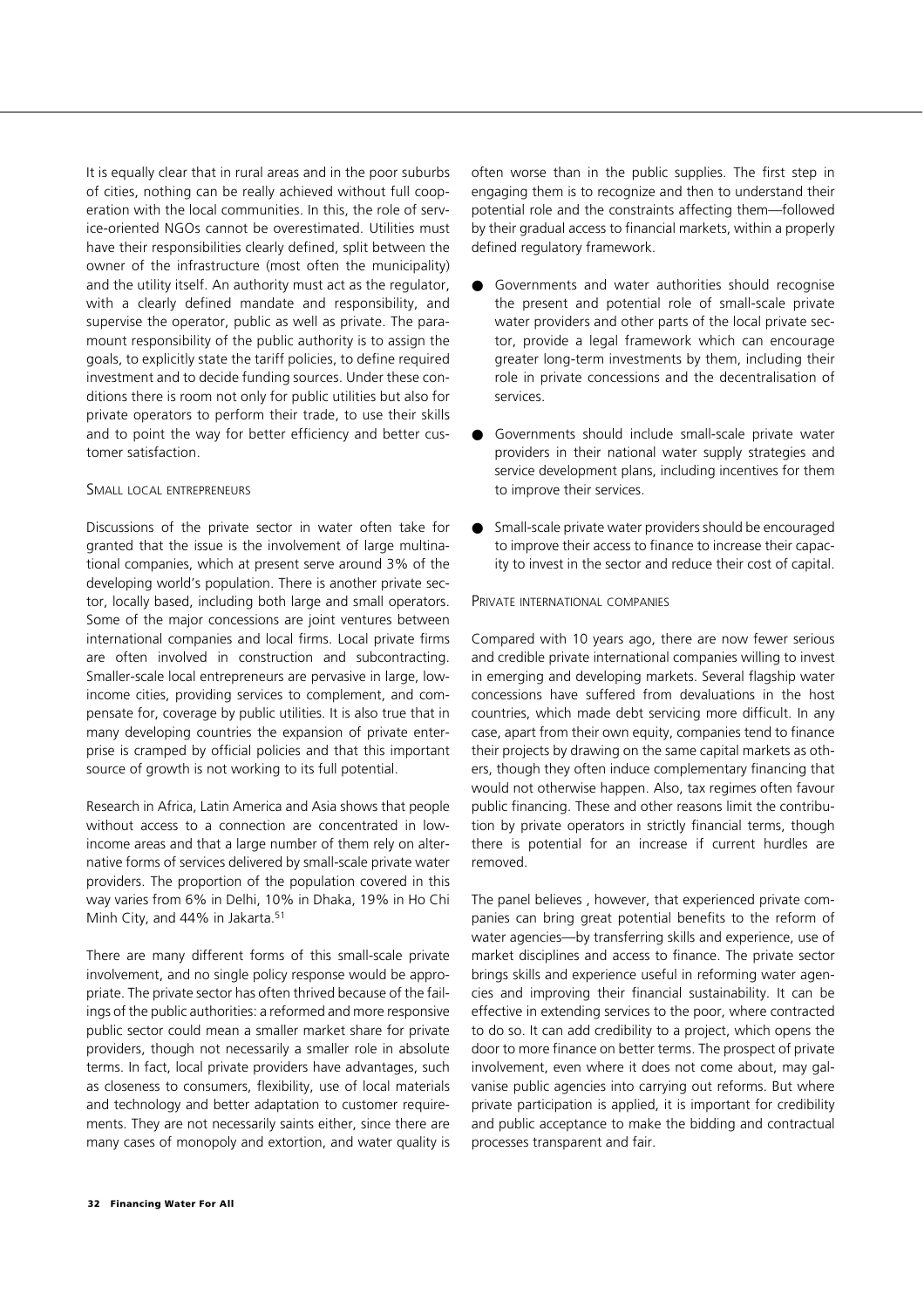Even if it is clear that one cannot expect a significant private role in the rural sector or for very scattered communities, it is equally obvious that in a world of very rapid urbanisation, their role, for all the above reasons, can be decisive. Many are of the view, that their role will be critical for reaching the Millennium targets, because a significant proportion of the population growth in the next 20 years will take place in areas of high population density, where their managerial and technological assets will be in high demand.

● The prospect of private sector participation in its various forms can be a powerful spur to the reform of public water agencies. In situations where reforms are being considered or tenders of various kinds are being drawn up, private participation should be included as an option, to be decided on specific grounds of efficiency, cost and effectiveness. Procurement decisions as a rule should be made on the basis of open and transparent competition, typically through bidding.

Where governments decide that the private option has advantages, it should be facilitated by the better allocation and mitigation of risk. In view of the potentially vital contribution of private involvement, the panel proposes measures to address four specific problems that currently discourage private participation in water. These proposals are addressed partly to private companies, and partly to governments and the international financial community, which will each have a part in implementing the solutions.

First, aid donors are inhibited from backing private participation directly because of a desire to avoid subsidising profits. The panel understands this concern, but believes that aid funds can be combined with private funding in ways that meet these concerns.

- The panel believes that water projects can be financed by combining public funds with private financing in transparent and acceptable ways. Public money can be used to stimulate projects for benefiting the general population without granting undue benefits to private parties.
- ODA should be available to facilitate water projects managed by private operators under public control—for example output-based aid could be used to expand networks or fund revenue shortfalls on a diminishing basis under a concession. Alternatively, aid could be used to finance investment in assets owned by the public and operated by the private sector.

Second, investors and lenders are discouraged by foreign exchange risk, which is virtually impossible to insure against commercially. In concessions, companies may take over existing foreign debt, take on new foreign loans, and need to remit dividends. All these become more expensive following a devaluation. Various methods of mitigating this risk have been tried, involving reserves to meet the devaluation contingency<sup>52</sup> or national schemes for guaranteeing the future foreign exchange rate.53 But they tend to be time-consuming to arrange, and are limited in scale.

The contracts that water service providers operate under usually include a clause allowing tariff increases to cover defined categories of cost. Devaluation above a certain threshold level may well be included as an eligible cost increase, and moderate devaluations could be compensated over time by such a formula. The real problem comes with a massive devaluation, which would trigger a tariff increase of such proportions that it is totally unrealistic to expect it to be implemented.

Several of the largest private concessions (Buenos Aires, Manila, Jakarta) in the last 10 years have been affected by major devaluations, which have greatly increased the local currency requirements for servicing foreign debt, and caused liquidity crises for the providers. The outcome is usually some renegotiation of their contractual commitments plus tariff increases, but in all cases there is disruption to their operations and investment programmes.

● The devaluation liquidity backstopping facility proposed in earlier addresses the devaluation risk for public and private sector promoters and operators taking on foreign currency commitments.

Third, the heavy fixed costs of preparing tenders and contracts for private participation restricts the pipeline of such projects and raises the minimum size of contract that is worthwhile.

● The Revolving Funds proposed earlier are addressed to the problem of the large fixed costs of preparing private participation contracts and tenders.

Fourth, some of the specific risks in the water sector, such as unpredictable government behaviour, are so damaging that they prevent many projects from maturing. When hiring private operators, governments should recognise that a longterm partnership can succeed only if the public body fully plays its role and complies with its commitments. This type of risk can be mitigated by the public partner providing securities and/or by insurance and guarantee instruments offered by MFIs and other agencies. For instance, MIGA offers cover against breach of contract in concession agreements, transfer restrictions, political instability and violence, though this applies only to cross-border investors. The World Bank's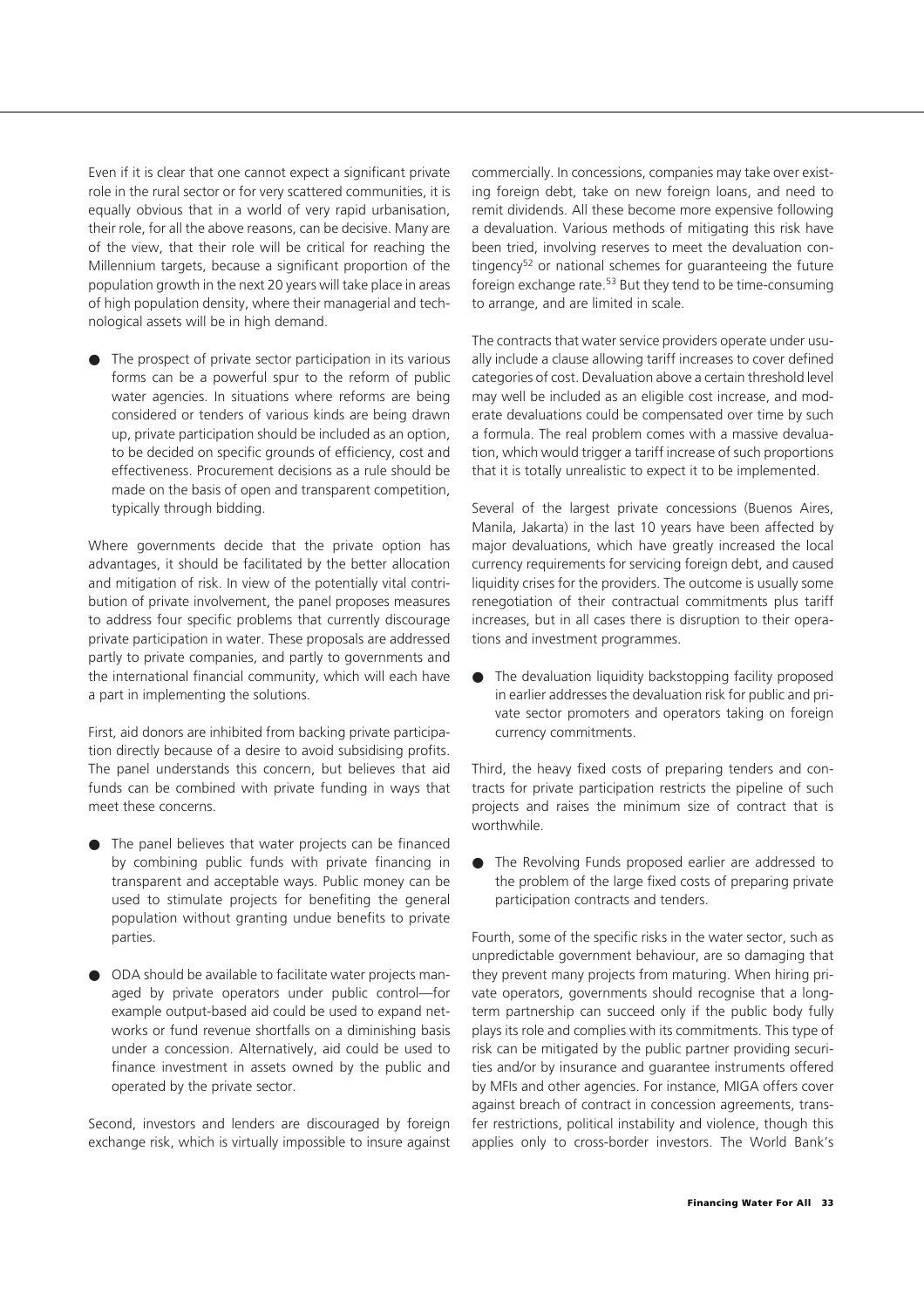Partial Risk Guarantees cover lenders in the case of a default on contractual obligations to a project company.

The difficulty here results not from the absence of appropriate coverage schemes for these risks, but from the fact that the responsible bodies frequently adopt a very restrictive interpretation of their mandates and instruments. This is no longer acceptable in the present circumstances. The Panel recommends that these bodies review their internal regulations and procedures, with the object of providing significantly increased coverage of the risks confronted in the water sector.

- Guarantee and insurance schemes offered by MFIs, governments and export credit agencies should be expanded in scope and internal constraints on their use should be relaxed. The specific needs of the water sector should be better covered.
- Governments taking up private sector participation should provide adequate securities to create trust in the sustainability of long-term contracts

#### *Community initiatives and service-oriented NGOs*

Civil society groups within the water and sanitation sector perform several roles:

- Service providers—helping to build user-managed schemes.
- Advocates for the poor.
- Participants in open planning processes to ensure that poor people's needs are at the top of development agenda.
- Watchdogs, scrutinising the investment decisions of governments and donors and raising alarms on any negative impact of these decisions.

Locally based groups are in a strong position to insist on, and influence, the choice of their communities for the technology and level of service to be supplied. To the extent they are successful, the resulting schemes are more cost-effective and client-centred than they would otherwise be, and thus more sustianable.

● Civil society roles in water provision need to be supported, and their capacity to perform more effectively needs enhancing. Building the capacity of different local and national civil society stakeholders to perform independ-

ent watchdog roles is also important in addressing the blight of corruption.

Across the world individual households, including poor ones, make substantial investments to improve their water supply and sanitation. Financial instruments from domestic private sources such as loans, and from the public sector in the form of subsidies for the poorest, must be developed to further facilitate these investments. At the same time, micro-credit initiatives need to be encouraged to provide low-cost finance to households for water supply and sanitation improvements. Governments are in a position to leverage these kinds of resources, as the experience of India's Total Rural Sanitation Programme shows.54

Micro-credit schemes, important in financing community water projects, should be supported by donors, MFIs and external NGOs through the provision of seed capital, initial reserves and guarantees. Continuing subsidies should, however, be avoided as they tend to damage the sustainability of such schemes.

External NGOs are important channels for funds for local initiatives, through the donations they raise and through attracting matching government contributions. A promising avenue is to explore the scope for inviting water consumers in industrialised countries to add, on a voluntary basis, a modest amount to the payment of their bills, on the understanding that the proceeds would be allocated to decentralised bodies in developing countries for financing well-chosen and exemplary projects.

External ("northern") NGOs should propose ways of raising more funds for channeling to their local partners through various solidarity mechanisms.

Among local communities there is usually a great demand for better water services and a willingness to commit local resources to their implementation. What is often lacking is capacity—organising, financial, technical. The panel is attracted to the idea of creating a fund in each of the regional development banks that could be drawn on by local groups— NGOs, associations, community representatives—to build capacity through training, hiring advice, creating partnerships and attracting funding. Funding could come from a spectrum of organisations, but with a minimum amount of intermediation. A local supervisory committee would be appointed to be accountable for the use of funds and to vouch for the quality of the product.

● The panel proposes that a full study be conducted of the feasibility of creating Decentralised Funds for the Development of Local Initiatives.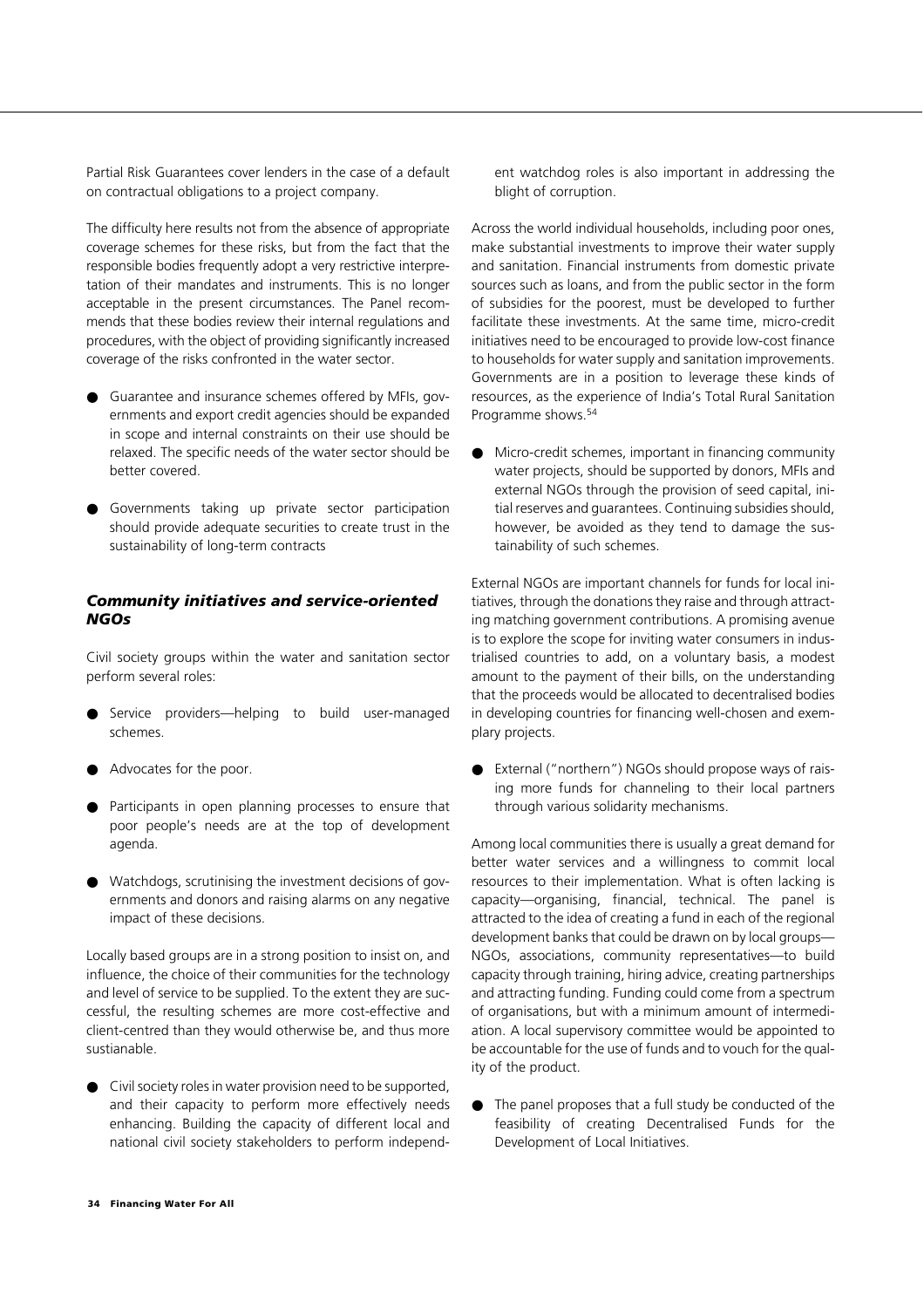#### **Implementing the proposals: a three-phase strategy**

In this report the panel has laid out a strategy and the main lines of a program for increasing the flow of funds into the global water sector. Many of the proposals will need further study and elaboration by the parties involved. The Kyoto Forum is an ideal opportunity for the various parties identified in this report to endorse and to start work on their respective proposals. Subsequent high-level meetings in 2003 will be occasions for keeping up and developing momentum. Aware that the time is fortuitous for implementing the proposals in this report, the panel urges all parties involved to maximize the synergies to be exploited.

In view of the lack of basic data and the magnitude of the administrative, financial and even cultural changes implied by the implementation of the Millennium Development Goals for water, the Panel was not in a position to define a fully fledged and comprehensive global financial strategy. Its proposals nevertheless constitute the basic foundations of a strategy that could unfold in three stages. It should be recalled that 2025 has always been the panel's implicit target, with 2015 as the key interim stop.

Launched in 2003—the International Year of Water—the strategy would go through an initial stage ending in 2006 on the occasion of the 4th World Water Forum. This meeting would provide an opportunity to review the measures endorsed at Kyoto, the G8 meeting at Evian in June 2003 and at subsequent gatherings—and the actions to implement them. By 2006 most of the necessary measures proposed in this report should have been taken, or should be on the way to yielding results. 2006 would also be a good vantage point for making any necessary corrections of trajectory for targeting the key 2015 MDGs. By that time, if the recommended strategy has made a good start, the relevant authorities will be in a better position to assess and adopt other measures, the need for which could not be foreseen earlier. The period 2003–06 would constitute the first phase.

The period 2006–15 would be the crucial second phase, containing the main push towards fulfilling the MDGs.

The third phase would be the period 2015–25, when the world community could realise the vision of universal water and sanitation, and the broader aim of water security, if the same intense effort and focus were maintained,

- 2006 should be the first checkpoint on the route to 2015. This would be an opportunity to review the measures endorsed at Kyoto and at subsequent gatherings, and actions taken to implement these.
- 2015 should be the next essential check-point, opening the third stage of a strategy leading to universal access and sanitation by 2025.

For this three-phase strategy to be maintained, made more comprehensive and adapted to changing circumstances, a major gap in the global institutional system would have to be filled. No single international organization has a clear and undisputed role for monitoring water. A number of international bodies, including the panels's sponsors, fulfil valuable functions in this respect. But none has the key mandate of being a global "control tower" systematically collecting, evaluating and publishing data on the performance of the various parties. Reluctant as it is to increase the number of international organisations, the panel thinks that a "global control tower" with the abovementioned function would be indispensable. It could be formed from the resources of existing units, reformed, coordinated and supplemented, as necessary, or it could be a new body. In either case, a limited number of permanent staff would be required to help countries gather the required data and track global progress. The "control tower" would produce an annual report and its activities would be conducted in full public transparency.

To complement the work of the "control tower" ensure the right conclusions are drawn from its work, and that any necessary action is taken, we recommend that a permanent group containing independent "wise persons" of acknowledged calibre and standing be formed with the task of evaluating ongoing developments, appraising the information collected by the "control tower" and making any suggestions judged appropriate to achieve the water MDGs.

● Progress towards achieving the MDGs should be systematically monitored by a global "control tower" consisting of a reporting network and an independent committee of "wise persons". Existing systems for collecting and reporting data on global water should be reformed, strengthened and coordinated, as appropriate. Information should be produced on progress towards the MDG water targets and on the performance of the many parties implementing and funding this effort. The data would be evaluated by a group of "wise persons" who would make recommendations on the steps to be taken to secure the water MDGs.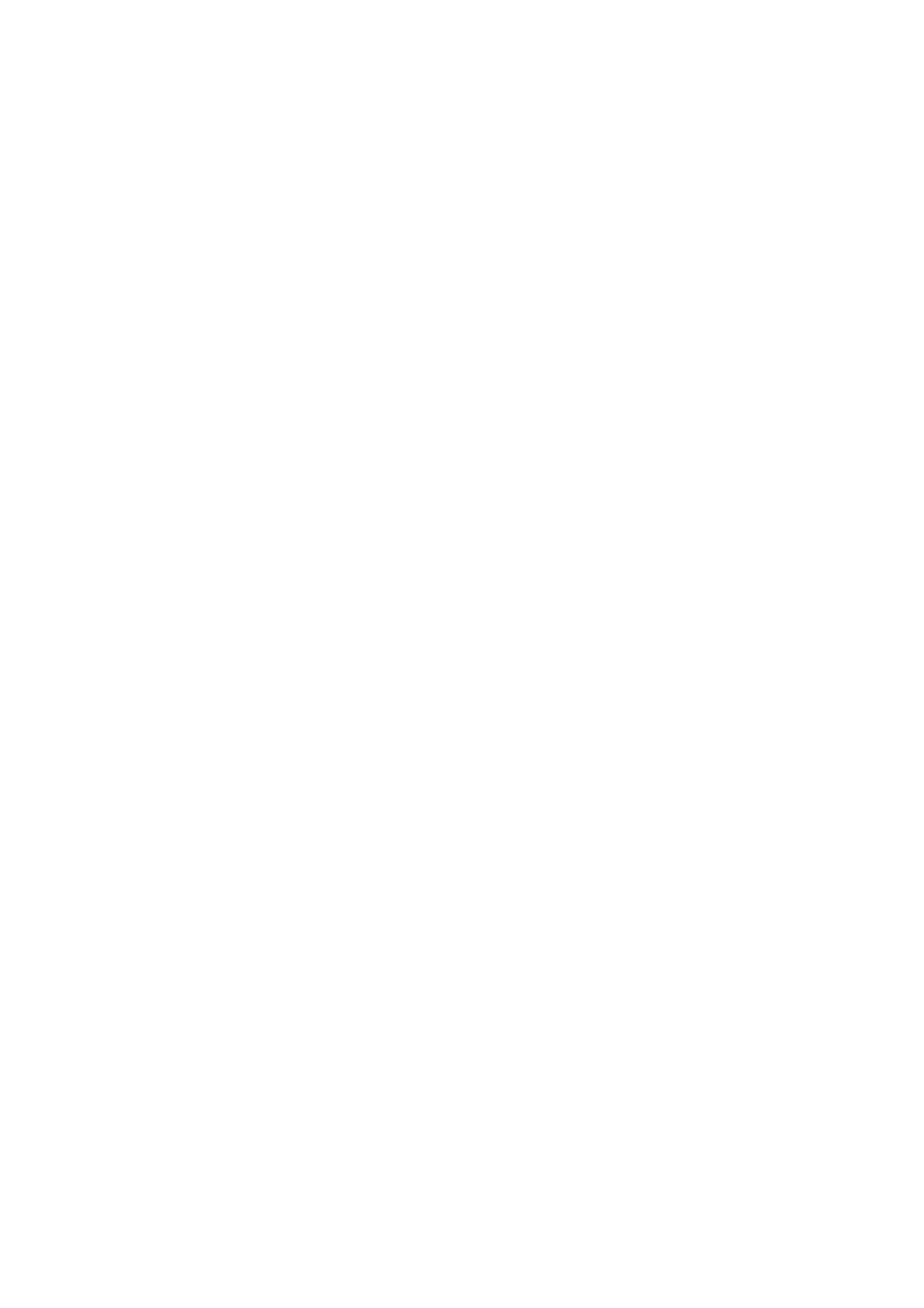# *Conclusions:* **Priorities, actions**<br> **1997 and impacts**

#### **Priorities**

If chapter 4's proposals were all implemented quickly, a critical mass would be created to make a big impact on the financial resources available to water. But the proposals differ in the ease of their implementation, and in the speed of their impact.

Meanwhile, the clock is ticking towards 2015, not to mention 2025. This chapter suggests some priorities for the international community, recognising that some early progress needs to be made in reducing service deficits, particularly amongst the poor in Africa. Success will breed success, and virtuous circles will be launched. At this point, it should be recalled that the panel's task is not only to address household water and sanitation deficits, but also to propose financial measures for global water in its broader sense. The urgency of meeting the MDGs for 2015 should not overshadow the importance of funding the other needs of the wider water sector over a longer time horizon.

● The first priority is for host governments to be clear on their strategies and priorities for the water sector—and to plan accordingly.

Donors, NGOs, MFIs, companies and others can assist, but there has to be real political "ownership" of the effort from host governments as a precondition.

#### *Examples*

*Preparation of water sector strategies Detailed action programmes for meeting MDGs Inclusion of waterpolicies in PRSPs*

Second, facilities that already exist should be used as financial vehicles, replenished and empowered as necessary.

Unnecessary constraints on their operations should be removed. Organisations with viable plans and projects, but a shortage of finance, should be targeted.

#### *Examples*

*Donors to refocus aid for water and coordinate through the DAC and others*

*Donors to give priority to strengthening core public capabilities*

*MFIs to reconsider attitude to capital provisioning Greater use of guarantees*

*Export credit rules modified*

*MFIs and donors to resume qualified lending for water storage*

*NGOs with good project pipeline to be targeted for assistance Private companies (local and international) to be used as contractors and managers*

Third, proposals for new agencies, funds and schemes should urgently be studied for their detailed feasibility, and their implementation mapped out, with sponsors identified.

#### *Examples*

*Decentralised Fund for Local Initiatives Revolving Fund for tender preparation and contract award Devaluation Liquidity Backstopping Facility*

● Fourth, policy changes and reforms to institutions likely to have longer lead times should be set in motion.

#### *Examples*

*Tariff reform Reforms to public water agencies Measures to strengthen financial powers of sub-sovereigns*

#### **Actions required from main parties**

The measures proposed in this report call for actions by seven main categories of actors: central governments from both developed and developing countries, sub-sovereign bodies, community organisations and NGOs, banks and pri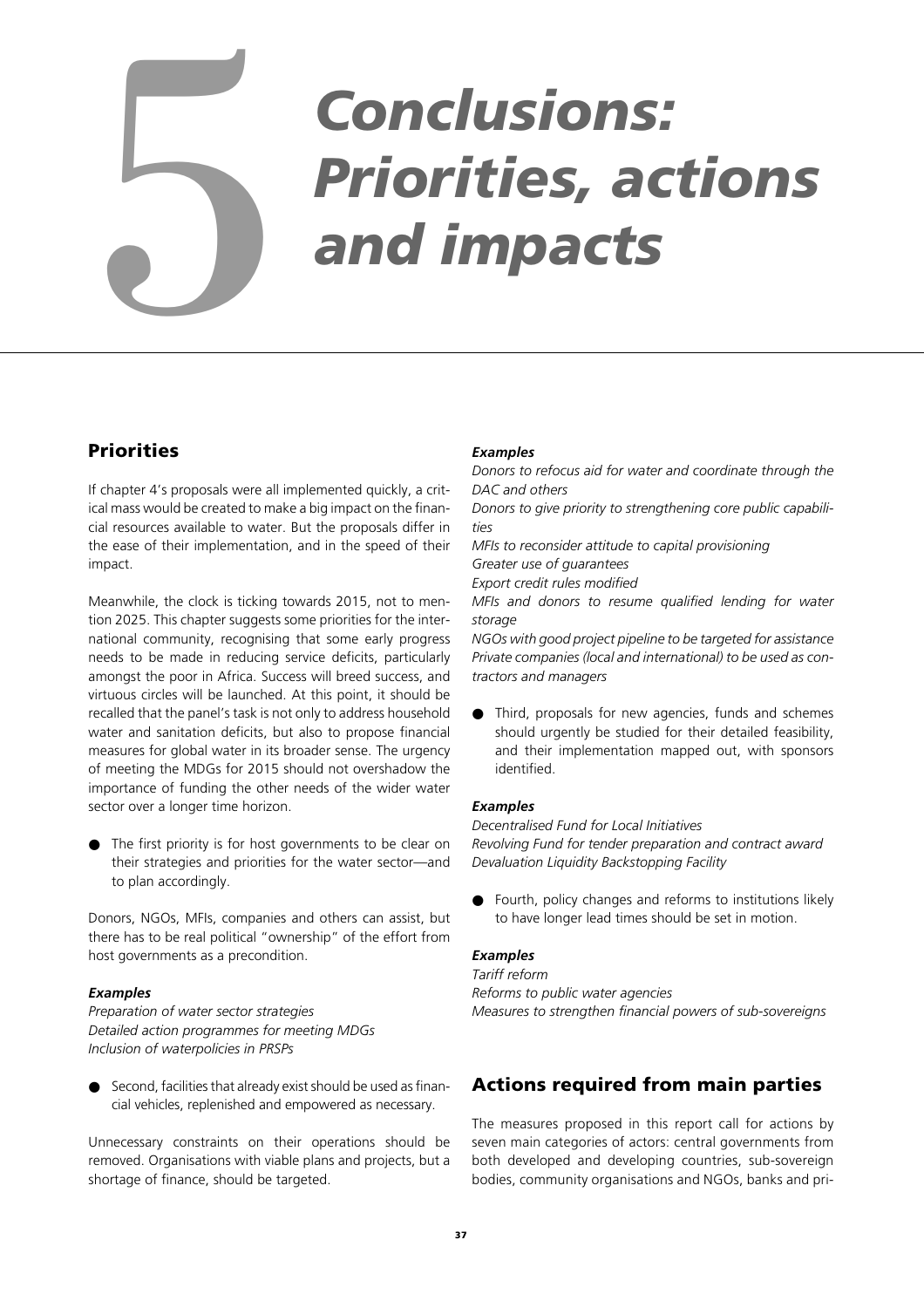vate investors, aid donors, multilateral financial institutions, and members of the UN system and other international organisations.

*Central governments in developing countries* need to prepare water strategies and action programmes for 2015 and to inscribe water policies in PRSPs. They need to start reforms for public water institutions, drawing on various models for cooperation. They need to work out the financial relationship between central governments and sub-sovereign entities and to propose measures to expand and deepen local capital markets, including use of pension funds.

*Central governments of developed countries* have responsibilities to ensure that the international institutions and agreements that have governed the world economy over the last few generations are well adapted for the challenges of the new Millennium—and if not, how they should be reformed. This applies particularly to aid, the governance of MFIs, and the consensus over international finance and export credit.

*Sub-sovereign national bodies,* such as local governments and water authorities, are the fulcrums of reform and action in the water sector. They have the responsibilities, but not all of them have the necessary skills, efficiency and financial powers. Theirs is a huge and challenging agenda of actions.

*Community organisations,* supported by service-oriented NGOs, are the first line of attack on the water sector at the grass-roots. They should aim for a more ambitious role in influencing and monitoring the performance of the institutions that supply water services. They should explore ways of raising more external funds through their NGO partners and become involved in local finance through micro-credit and other multi-partner schemes.

*Banks and private investors* should be looking for ways to increase their involvement in the water sector, following several years of decline. Exploring innovative financing techniques adapted to the specific needs of the sector is part of the answer. But there is much scope for the greater uptake of what is available, such as guarantees and insurance. Contracts and documentation could be streamlined. The proposed facility to inject liquidity after devaluations should be of interest.

*Aid donors* need to stand by their commitments to increase aid for water, which should immediately be doubled as a first step. Donors should focus unremittingly on helping achieve the water MDGs, and later the wider goals of global water security. ODA will need refocusing among countries and within the sector itself, and should support the strengthening of core public capabilities. It should favour countries with sound water programmes and reward early progress. Aid should increasingly be seen and used to catalyse other kinds of finance. Donors should take the lead in developing the new instruments proposed here, such as the Decentralised Fund, the Devaluation Facility and the Revolving Fund.

*Multilateral financial institutions (MFIs)* will be the pillars of the new water financial architecture. They should do everything to reverse the recent decline in their water lending and make every effort to expand their use of guarantees and insurance. They should overcome their reluctance to lend for water storage schemes.

*UN agencies and other international organisations* need to develop new forms of relevant cooperation to support the reform effort in the water institutions of developing countries. The OECD and its DAC have a clear role in mobilising, coordinating and monitoring the water aid effort. The OECD should look hard at the impact of its export credit consensus and whether it can be changed to favour the water sector. The Basel Committee should review the impact of its recommendations on lending to infrastructure in emerging markets.

#### **Impacts on the main sub-sectors**

The panel's intention has been to balance the needs of different water sub-sectors. This has not been easy. Inevitably, because of the prominence given to reducing the service deficits of the poor in the MDGs and Earth Summit, the needs of poor households have absorbed much of the panel's time. Each sub-sector requires its own distinctive approach, and many solutions are sector-specific. In particular, the financing of irrigation is a complicated and stubborn problem. With these reservations, the panel believes that its proposals would have financial benefits for each of the main branches of the water sector, summarised below.

#### *Urban household water and sanitation*

Poor urban households would benefit directly or indirectly from many of the proposals: increased and more closely targeted aid; the involvement of NGOs and companies in project design and service delivery; reforms and financial strengthening of sub-sovereign entities and water authorities; the mobilisation of local savings and development of local capital markets; and others.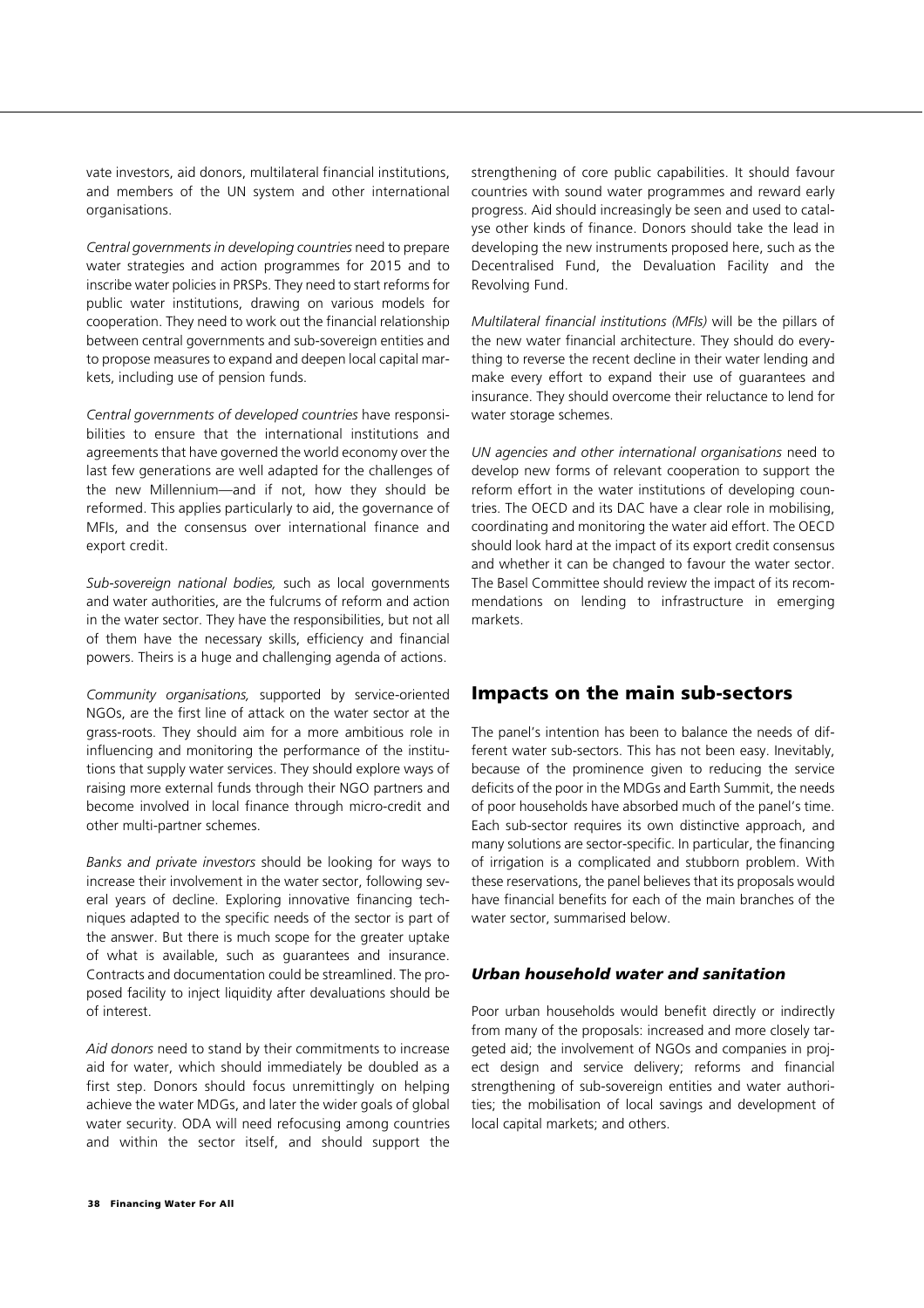#### *Rural and village water*

Aid would become more targeted on regions and social groups most in need of public subsidy. Donors would specifically be urged to support special rural water programmes being mounted by regional bodies. NGOs would be strengthened in their capacity to assist local community projects. Financial strengthening of urban water authorities would increase resources available for cross-subsidising smaller and financially weaker communities.

#### *Wastewater collection and treatment*

Wastewater services, normally more costly per unit than providing freshwater, account for a high proportion of the extra \$100 billion required annually. Many urban systems have no proper wastewater treatment plants, so it is becoming common to add to systems through private BOT projects.<sup>55</sup> In this context, proposals for tariff reform are especially relevant, since tariffs would need to rise considerably to meet the cost of wastewater services, whether provided in-house by the public utility or on a "take or pay" basis by a private company. The panel's proposals on tender and contract terms, the revolving fund and the development of insurance and guarantees are also highly relevant to attracting private finance into wastewater.

#### *Irrigation*

The reengagement of MFIs and donors with dams and other major hydraulic works would improve water and food security for many farmers, especially in Africa. Public irrigation agencies are one type of sub-sovereign entity that could benefit from more financial autonomy, though major reforms are going to be needed to improve their creditworthiness. In selected schemes where conditions are favourable, private concessions are feasible (and are being invited). These would benefit from the extended use of insurance and guarantee instruments, and from the proposed liquidity facility. Smallscale farmer-financed schemes would benefit from the proposals to develop local capital markets, micro-credit and development finance institutions.

#### *Hydropower*

Most large hydro schemes are in the public sector and dependent on public investment, supplemented by foreign aid and international and national borrowing. A minority of projects, mainly small run-of-the-river schemes, are private investments. The proposal on dams would encourage more MFI and donor support. Commercial bank lending would benefit from the wider use of insurance and guarantee products, and from wider use of the MFIs' B-loan and Preferred Creditor Status products. Bond issues for hydro would also gain from more use of Partial Credit Guarantees, which would extend maturities and lower rates.

#### *Industrial and commercial water and wastewater*

There is no major financial problem involved in industrial water use, which is either taken from public mains or obtained from the company's own sources. In either case, the payment for water or the investment required is usually a minor part of company income and can be passed on to consumers. Financing the pre-treatment of effluents will, however, become an increasing charge on companies to meet tighter pollution control. The assumption of most pollution measures is that industry will meet the cost of treatment itself, from its normal financial sources, supplemented in many countries by recycling the proceeds of pollution levies and environmental taxes for approved investment in abatement. For companies and parastatals for which funding will be difficult, our proposals on local capital markets and development banks should be helpful.

#### *Resource management and environmental protection*

For various aspects of resource management and protection there is no serious alternative to funding through the public sector. The annual recurring cost of resource management usually falls on the budget of the local government (though there are examples of groundwater aquifers being managed privately, funded by users). New capital projects (afforestation, dams, flood control, pollution clean-ups) also fall largely to governments, with help from donors and MFIs. At the margin, the cost and funding of some multipurpose schemes can be shared with other parties, or neighbouring countries. The panel's proposal on water storage should help the re-entry of donor and MFI money to this sector. Proposals to focus aid and public subsidy on these public goods, among other priority uses, should work in the same direction.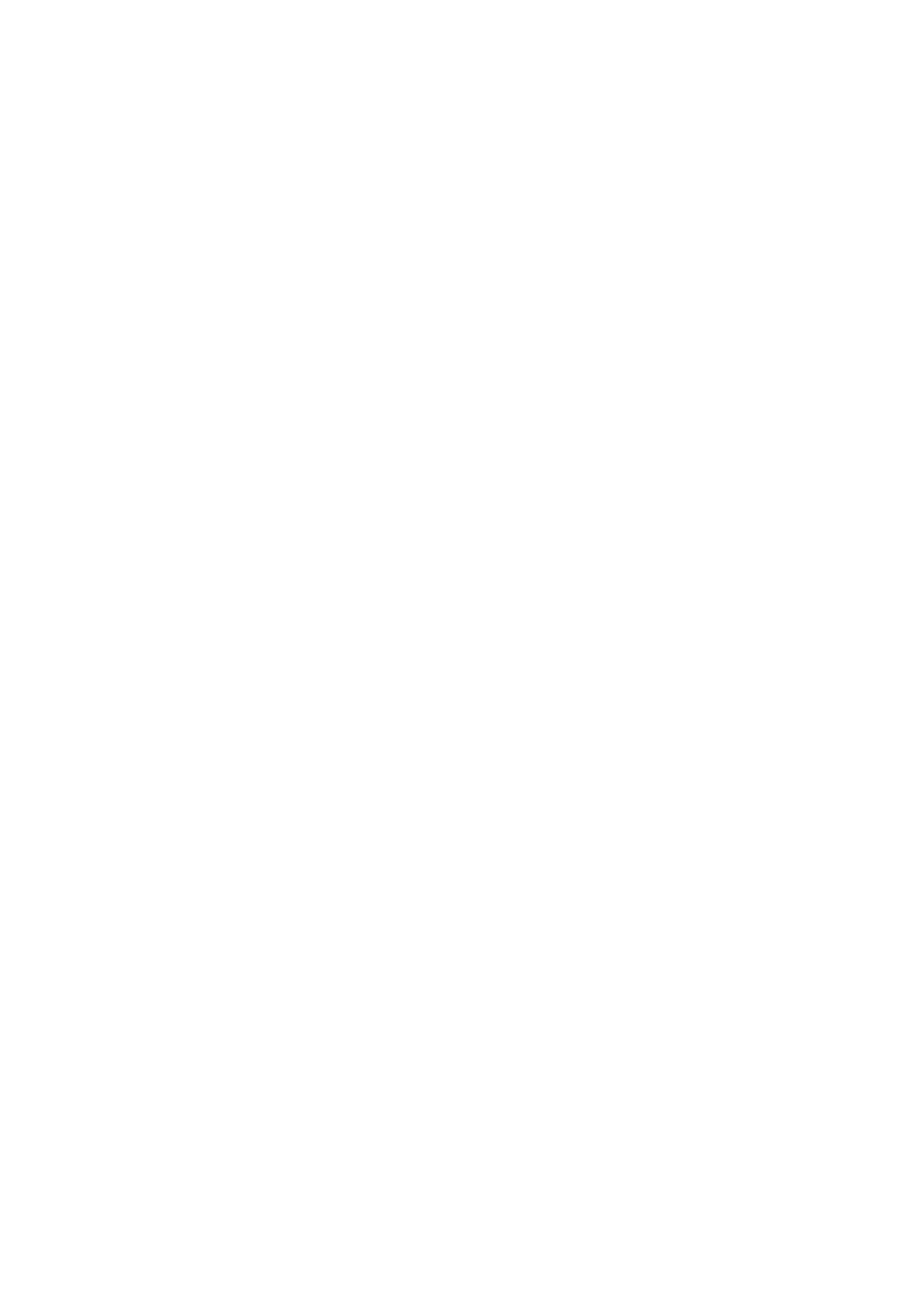# *Annex 1. The Devaluation Liquidity Backstopping Facility*

#### **Description**

A new facility would prevent the disruption of water services due to the impact of a large devaluation, by rescheduling the service of foreign debt over a time period that is politically and socially feasible.

#### **Justification**

The facility would be of value to local authorities, which organize water services, set water tariffs, and request their water service provider (WSP) to undertake investment or to take over water-related foreign debt incurred by previous administrations.

It is impossible to insure commercially against devaluation, since the risk cannot be estimated with any precision, and political risk insurance does not normally cover this event.

Several of the largest water projects (e.g. Buenos Aires, Manila, Sao Paulo, Jakarta) undertaken by developing countries during the last 10 years have been affected by major devaluations, which have greatly increased the local currency requirements for servicing foreign debt previously borrowed by public or private bodies, and caused liquidity crises for the water authorities and providers. The outcome is usually a lengthy process of modification of the local water policy (investment programs, tariff increases, fiscal revenues) aiming at rebalancing the economics of the water service. In all cases, there is disruption of the debt service and investment programs.

#### **Scope**

The facility would apply in the following cases:

● Projects operated by either the private or public sectors,

- Projects where the WSP is subject to targets and regulation (e.g. over tariffs, investment spending) set by government,
- Projects where the WSP has no means of mitigating devaluation, and where the project partners (local authority, WSP) have no way of avoiding it.

#### **Practical aspects and implementation**

- *International guarantor:* The facility would actually be a contingent facility provided by an international public body (MFI or ECA) with an excellent financial standing, able to bear the financial onus from devaluation to the end of the revenue recovery period. The international body would effectively guarantee the foreign loans and finance the additional debt service incurred from devaluation. The guarantee would be counter-guaranteed by the national government, and guarantor disbursements would create sovereign debt. The national government would recoup reimbursements by levying an appropriate water surcharge, directly or through the local water authority. It would be possible to involve a third party to provide the loan, perhaps a local commercial or development bank. The international guarantor would then guarantee the payments of this third party.
- *Facility reimbursement:* The collection of the surcharge could be done by the usual billing entity. But the responsibility for repaying the amounts disbursed by the facility should be borne primarily by the government or the local authority, which has the power to set the tariffs.
- Affordable exchange rate: Based on macroeconomic forecasts (including inflation and exchange rates, usually based on purchasing power parity), the initial base case financial model (drafted when the foreign loan is contracted) predicts a specific debt service to revenues per-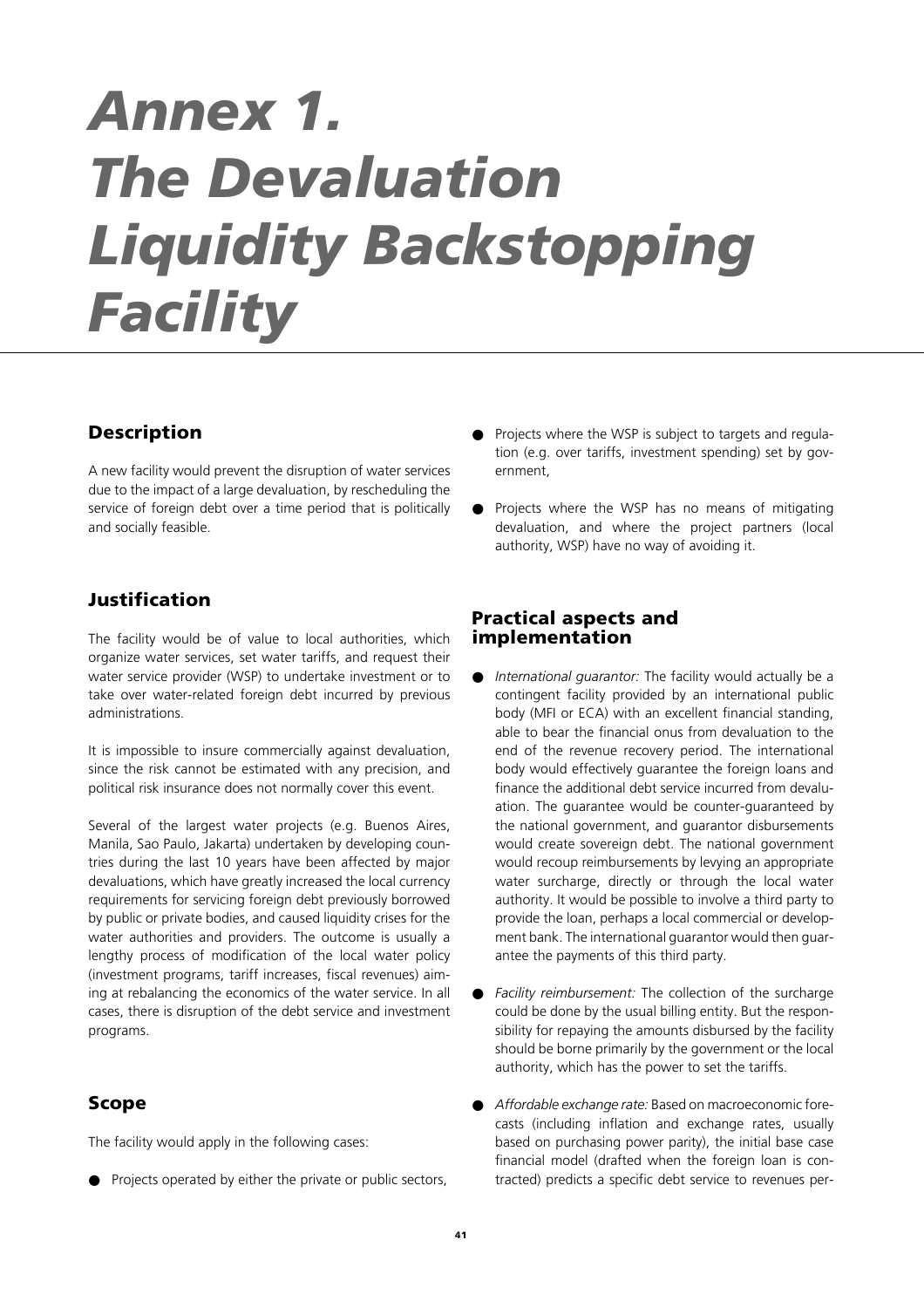centage every year. Assuming all operational considerations are unchanged, the same percentage of actual revenues is available during the life of the loan for debt service, whatever the actual macroeconomic parameters. This percentage translates into a nominal amount of local currency ("affordable debt service"), which, when divided by the payment due in foreign currency, gives what is designated as the "affordable exchange rate", for each year. After being adjusted for a deductible, this rate becomes the threshold above which the facility would intervene.

- The facility would include the following features:
	- The project pays annual premiums to the facility.
	- The project fully services the foreign debt as long as the actual exchange rate does not exceed the "affordable exchange rate".
	- Any positive post-devaluation impact on the part of WSP's revenue which was anticipated to service the foreign debt (e.g. tariff increases to compensate for local inflation) would reduce the amounts to be further funded by the facility.
	- A minimum level of devaluation is borne by the project. For example a deductible of 10% of the affordable exchange rate is set, below which no drawing on the facility would be made.

• If agreed by the parties, the part of WSP's revenue which was anticipated to service the WSP equity (when invested in foreign currency) may well be partly protected by the facility in a similar way.

#### **User impact**

The potential impact of this facility has been tested on hypothetical projects facing a 50% (or 67%) devaluation. The initial devaluation occurs at the point where foreign debt service would have represented 17% of annual revenues without devaluation. Under the proposed facility scheme, tariffs would not need to rise immediately to adjust for devaluation. End-users would pay a surcharge that would gradually increase over five years to 2.3% (or 5%) of the tariff, with an annual increase of less than 1.4% ( or 3.1%). The sovereign debt created would peak at 20% ( or 40%) of protected debt in foreign currency terms. At all times, and assuming that other devaluation impacts are mitigated, the WSP would remain profitable and pay its corporate taxes to the government.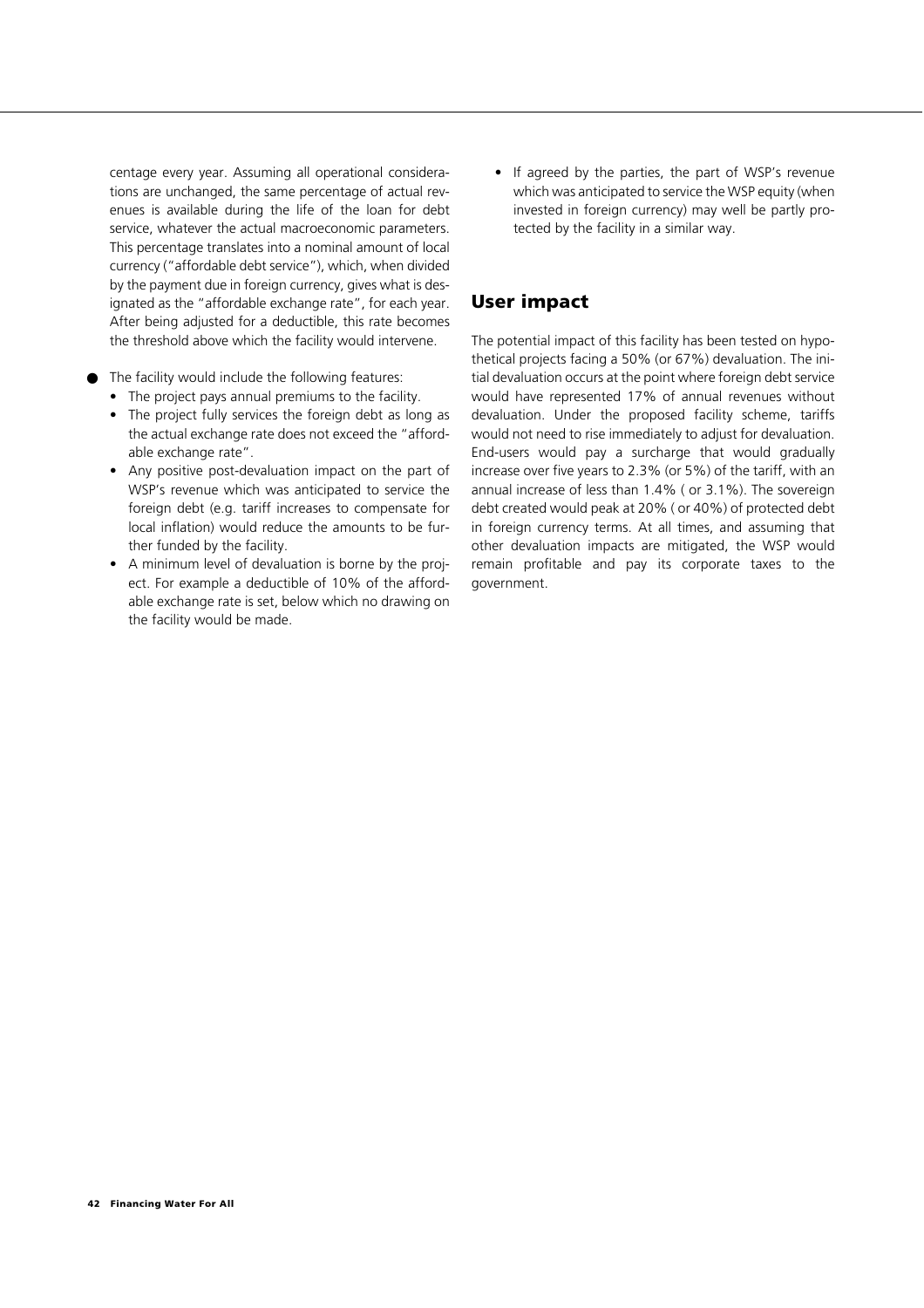# *Annex 2. The African Development Bank proposal for a Rural Water Supply and Sanitation Initiative*

#### **Justification**

Rural areas in Africa have the least coverage of safe drinking water supply and sanitary disposal of excreta. Currently about 400 million people in Africa (50% of total population) lack access to safe water supply and an even higher figure lack adequate sanitation. Nearly 330 million of this population live in rural areas. Consequently, rural populations are burdened to a greater extent by preventable water and sanitationrelated diseases, suffer greater deprivation of women and children not attending school or engaging in economic activities due to time and effort needed to fetch water. These problems together combine to perpetuate poverty in the rural areas of Africa. In addition, there is very limited scope for private sector participation in rural areas; most of the investments required would have to come from governments, bilateral sources, multilateral agencies, NGOs and community efforts.

To provide access to safe drinking water supply and sanitation to the unserved, and accommodate the increase in population over the next two decades, the rate of increase in coverage over the next 20 years has to exceed 19 million rural inhabitants per year. There is therefore a need to accelerate the pace of development of the sector with specific focus on coverage while not ignoring sustainability and effectiveness, using fast-track mechanisms, and highly innovative, broadbased, participatory, inclusive and community-based approaches.

#### **Goal and objectives**

The goal of the Initiative is to accelerate access to sustainable water supply and sanitation to rural Africa within the framework of the Africa Water Vision. This would be achieved through the following strategic interventions:

- Develop and implement fast-track mechanisms for preparing and implementing of interventions to significantly accelerate the implementation of the national rural water supply and sanitation programmes.
- Implement projects, with the participation of beneficiaries, to extend and sustain rapid coverage of water supply and sanitation services to rural areas.
- Promote technologies that are appropriate, based on beneficiaries' consensus as to acceptable levels of services, ease of implementation, local skills and knowledge for their operation and maintenance.
- Mobilize higher levels of funding from official development assistance (ODA) and promote and support local initiatives for funding rural water supply and sanitation.

#### **Targets**

Targets for the Initiative and indicative costs are given below:

- 66% of the rural population with access to drinking water supply and sanitation by 2010 from the present 34%.
- 80% of the rural population with access to drinking water supply and sanitation by 2015.

The average annual investments in the first seven years (up to 2010) is \$1.4 billion, and thereafter about \$900 million a year. The targets are set as overall figures for the continent. The Initiative will in practice initially begin in five to seven countries with relatively well developed water sector policy and existing capacity to implement the Initiative and then proceed to other countries on the continent.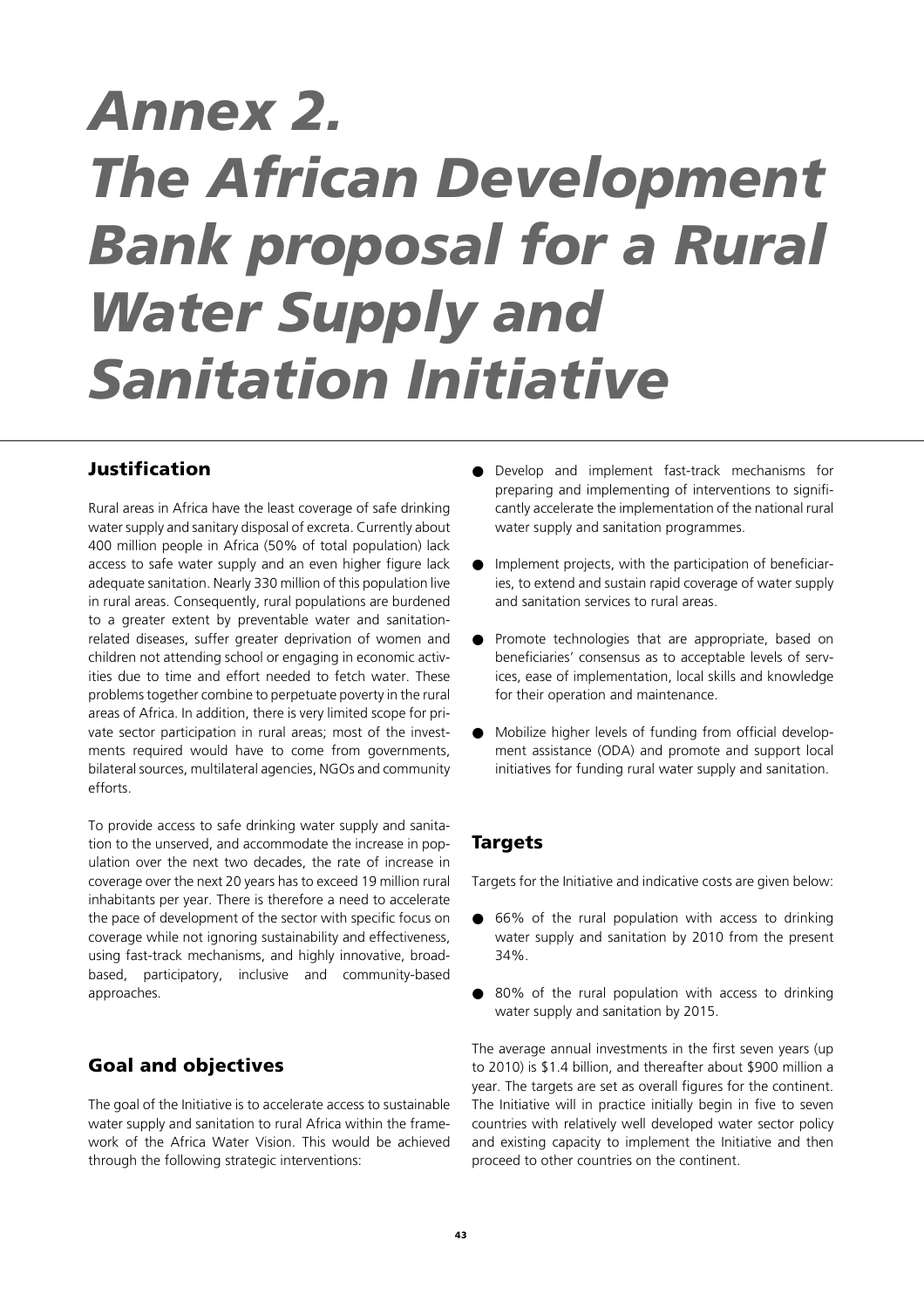#### **Approach**

Fast-track mechanisms mean flexible, transparent, and fastpaced procedures for programme and project preparation, appraisal, and implementation as well as procurement, disbursements and financial management

The Initiative would promote a programme approach (as against single project) in identification, preparation, appraisal and implementation of interventions. Investments would be based on an agreed basic service level of water supply and sanitation, to be defined, on a country basis, taking into account hydrological and hydro-geological conditions, population densities and socio-economic conditions.

Financing structures for channeling funds to communities would include adaptations of Social Funds and AGETIP-type structures.

At the community level, implementation structures and facilities management would be based on existing institutions, local organizations, associations and women's groups. Capacity-building would be provided to enable the beneficiaries to plan, execute and manage the facilities.

#### **Implementing the initiative**

Implementation would be phased, starting with a group of countries that already have a strong policy framework and are prepared to give necessary political commitment. Country assessments would be carried out to form the basis of designing the phasing of implementation and timetable. Seven countries (Burkina Faso, Benin, Ethiopia, Ghana, Mozambique, Rwanda and Uganda) have been tentatively selected to pilot the implementation of the Initiative. The final decision will be made after further elaboration of the Initiative and acceptance by the concerned countries.

#### **Collaboration with other initiatives**

The Rural Water Supply and Sanitation Initiative would collaborate with the African Water Facility to source some funds as well as with other cooperating partners, such as USAID, CIDA, JICA and Netherlands government. The Initiative would collaborate with NEPAD in implementing policy reforms under the integrated water resource management policy of the Bank Group. In addition, the Initiative would use the framework of NEPAD and the African Ministers' Conference on Water to generate sustained political commitment from countries.

#### **The African Water Facility**

The African Development Bank coordinated a stakeholders Conference on Water Sustainable Development in Accra in April 2002, to identify and establish a consensus on the main priorities for water development in Africa, and to contribute to a process for mobilizing the necessary financial resources. The Conference recommended the establishment of an African Water Facility to help mobilise the financial support needed for meeting the urgent water needs. The Conference further recommended that the Facility be housed within the African Development Bank and that detailed studies be undertaken to determine the financial resources required, the possible sources of the fund and the operational modalities.

The objective of the Facility is to provide investment support for water resources management and water service provision programmes in Africa that are designed to remove bottlenecks and help leverage additional financial recourses from multilateral and bilateral sources as well as from public, private and community resources. This will be done by promoting innovative actions by both countries and donors; assisting in the creation of an enabling environment; and helping to build governance and management capacity within implementing institutions. The Facility would be defined under the broad framework of NEPAD, the African Water Vision and the priority areas identified at the Accra Water Conference.

An evolving Facility will require gradually increasing resources available for investments. It is expected that the Facility should seek to raise \$300-to-500 million in the short to medium term to leverage funds to contribute toward the \$20 billion needed annually to meet the continent's water targets for 2025. Initially, the Facility will focus on assisting countries gain access to existing sources as well as additional funds that would be made available to it. The areas of focus of the Facility are indicated below:

The Facility aims at supporting appropriate priority programs at the regional, sub-regional and national levels.

At the national level

- Integrated water resources management planning, projects and programmes
- Capacity building, especially in the context of program development, affordability and procurement
- Data collection, analysis, and dissemination
- Design and carrying out of policy and institutional reform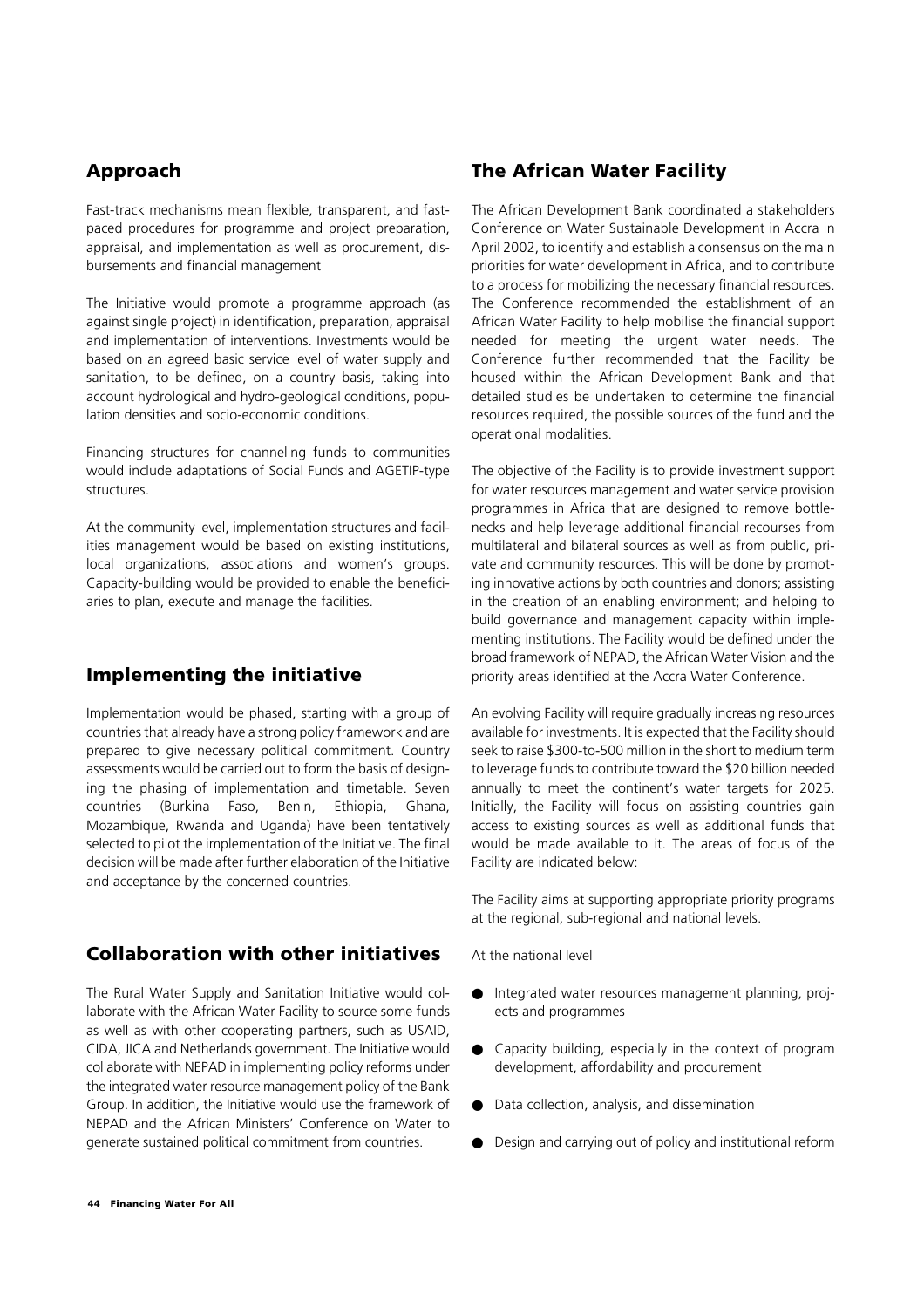- Project and program preparation and implementation
- Consensus building
- Assistance with drafting and negotiating agreements
- Regulatory instruments and monitoring capacity
- Research, training and public awarness
- Environmental management planning, projects and programmes.

At the sub-regional and regional level, the Facility would provide support for the foregoing programmes as well as:

● Developing shared river basin visions and transboundary environmental groups

- Securing political support
- Supporting to river basin activities, regional and subregional groups
- Supporting the Monitoring Mechanism for the Implementation of the African Water Vision 2025
- Supporting the Regional Information Cleaning House and related information networks
- Encouraging multinational project and program preparation and implementation.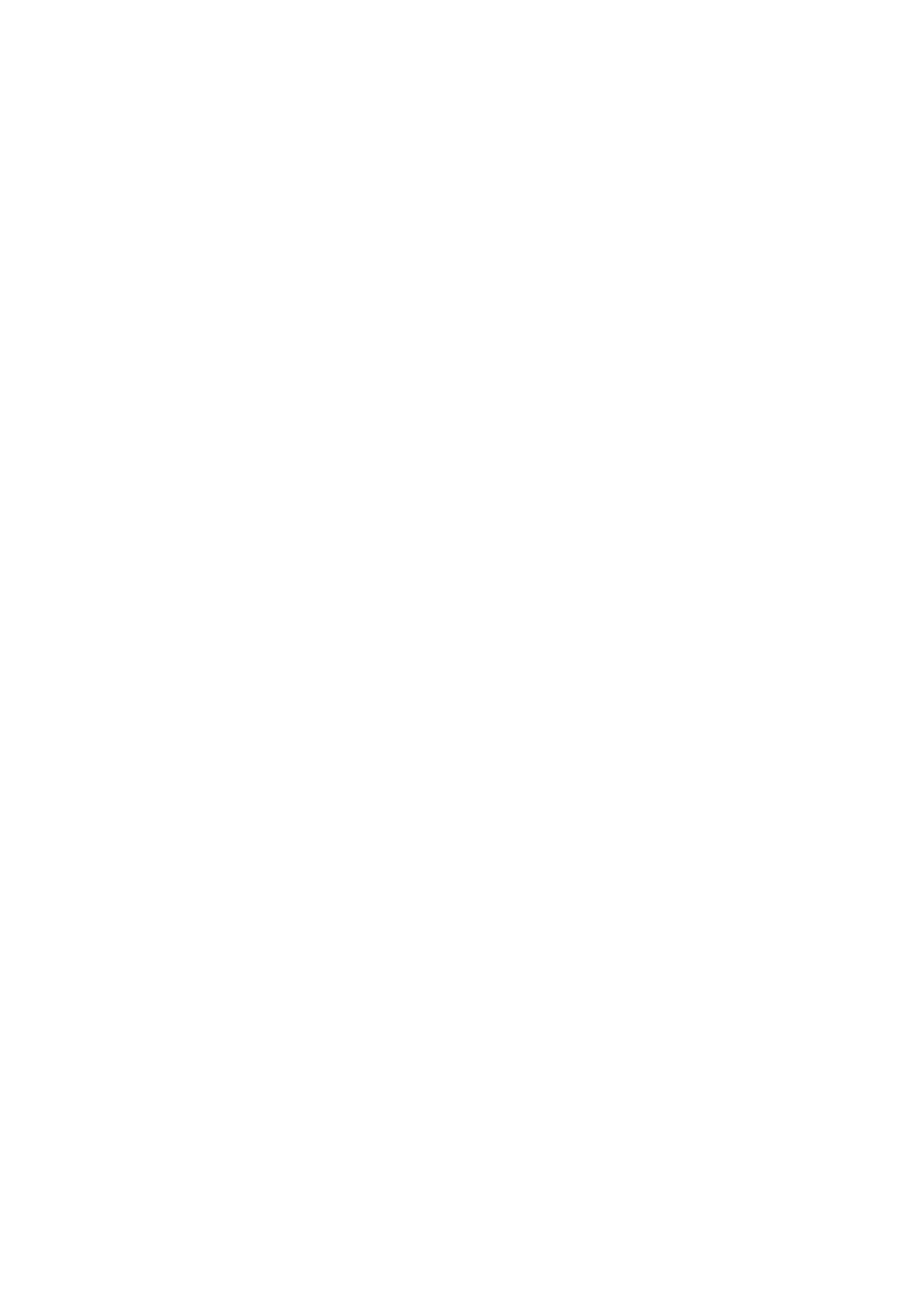# *Annex 3. Full list of panel proposals*

The various proposals made in the panel's report are summarised grouped together here.

#### **Governments' water policies**

- Each country should produce a national water policy and plan, including specific programmes to meet the Millennium targets and beyond. This would be detailed in an action programme embedded in the national document, which countries committed to produce at the Johannesburg Earth Summit, and would be part of an agreement for additional ODA for water. Countries should state the indicators by which their efforts should be judged.
- Each country should provide predictable revenue frameworks to its water service providers, either public or private.
- Each country should monitor and report annually its achievements towards the water MDGs.
- For the group of Highly Indebted Poor Countries, policies for water should be explicitly included in national Poverty Reduction Strategy Papers to give them higher priority in national budgets and capture some of the benefits of debt relief for local financing of this sector.
- Governments should create an enabling environment for the participation of the private sector in the delivery of infrastructure services.
- Governments should adopt policies for integrated water resources management.
- Governments should encourage municipalities of large and middle-size cities to start working on projects for water supply and sanitation in response to the pressure of urbanization.

● Governments should engage in active regional and international policies to address the problems of transboundary rivers and basins.

#### **Local governments and water authorities at sub-sovereign level**

- Governments should be encouraged to mobilise national and international training and help for their sub-sovereigns in relevant managerial and technical matters.
- Central governments should set national minimum standards for provision of water services by the responsible authorities.
- Governments, together with sub-sovereign bodies, should define what technical and financial assistance subsovereigns require to meet these standards.
- To optimise local investment capacity, local governments and water authorities should maximise their operating efficiency and report on their performance in meeting these standards.
- Close contacts, including partnership associations and twinning, should be promoted between sub-sovereigns, intra- country, intra-regionally and internationally to allow exchanges of experience and best practice (including preparation of toolkits and possibly standardised documentation).
- Contracts for private sector participation should be standardised and promoted, enabling sub-sovereigns to employ private companies under incentive-driven contracts to raise efficiency and performance.
- Central governments should provide incentives for good reporting by their sub-sovereigns—for example by relating some central transfers to the quality of reporting.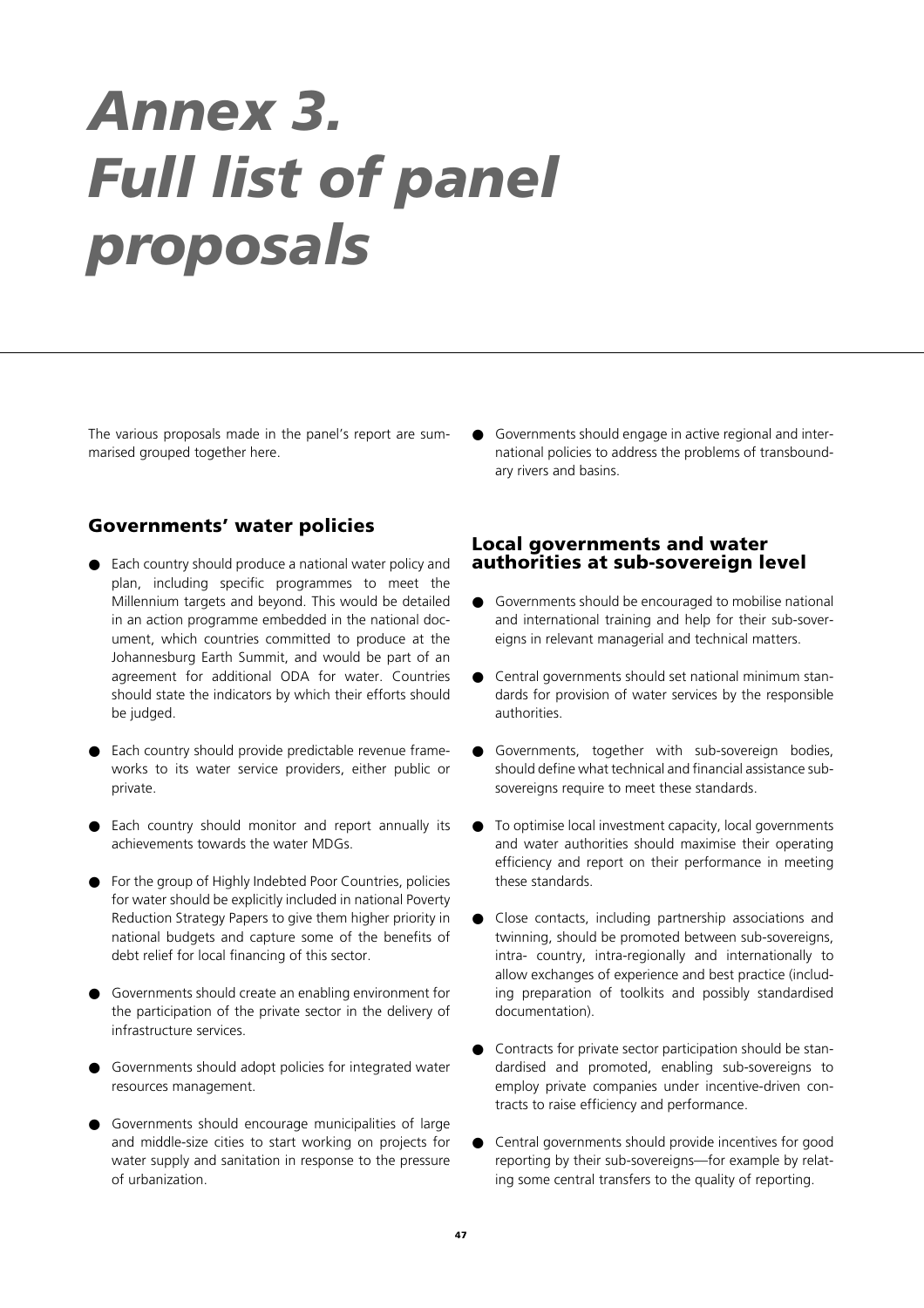- National governments should create a central agency to collect, publish and compare sub-sovereigns' financial and management information (including benchmarking of key operating parameters), and generally improve the transparency of these operations. The agency should encourage civil society to monitor whether the services received by the community are consistent with the reports received. Donors should support such an agency, using public and private sector expertise in administrative, legal and financial areas.
- Governments should clearly define their fiscal relationship with sub-sovereigns.
- Governments should be encouraged to allow and facilitate limited intercepts into domestic fiscal transfers to give partial security to lenders to sub-sovereigns.
- Donors should be ready to provide technical assistance to sub-sovereigns for analysing and designing water projects.
- Donors should be ready to channel aid to sub-sovereigns requiring funding on concessional terms for water projects.
- A Revolving Fund should be created, using grants to finance the public preparation and structuring costs of complex projects such as private participation projects and other innovative structures.
- Sub-sovereign entities should consider the option of retaining assets in public ownership, with continuing public responsibility for investment finance, and with operations privately financed and managed.

#### **Promoting local capital markets and savings**

- Governments and central banks should put in place measures to promote local capital markets and address problems caused by their own actions in crowding out other borrowers. Larger countries should lift remaining barriers to the use of local funding, where they are redundant.
- Governments, with the help of MFIs and donors, should be asked to promote the rating of sub-sovereigns, to facilitate their financing but also to enable transparency and the tracking of behavior.
- Governments should consider taking steps to permit the development of domestic borrowing markets for subsovereigns.
- Governments should encourage and facilitate the entry of rating agencies and bond insurance and financial guarantee companies into their domestic capital markets.
- With appropriate reforms made in the light of lessons from previous experience, national development banks or specialised financial institutions should develop a role as intermediaries for channeling external and central government funds, and funds raised in local markets, to subsovereign bodies operating in the water sector.
- Governments should encourage the creation of credit pools for sub-sovereigns, with an option of joint and several liability.
- MFIs and other agencies should extend their use of guarantees and the issue of local currency bonds to promote local capital markets, extend the maturity of local loans, and encourage the use of local pension funds in the water sector. They should urgently address statutory and managerial obstacles to their further use of these instruments.

#### **Sustainable cost recovery**

- The panel proposes that the aim of water service providers should be sustainable cost recovery, which means that:
	- Service providers should aim for revenues sufficient to cover their recurrent costs, and they should develop sustainable long-term cost recovery policies, anticipating all future cash flow needs. SCR includes operating and financing costs as well as the cost of renewing existing infrastructure.
	- Revenues arising from charges should be covered by users as a group. Under SCR, not all users would pay the same price. Individual affordability of water charges should be ensured by appropriate tariff structures including local cross-subsidisation (for example, by setting a rising block tariff structure) or by individually targeted and transparent pro-poor policies.
	- The part of recurrent revenues provided by taxpayers from public budgets should be secured by agreeing well in advance the allocation of sufficient fiscal transfers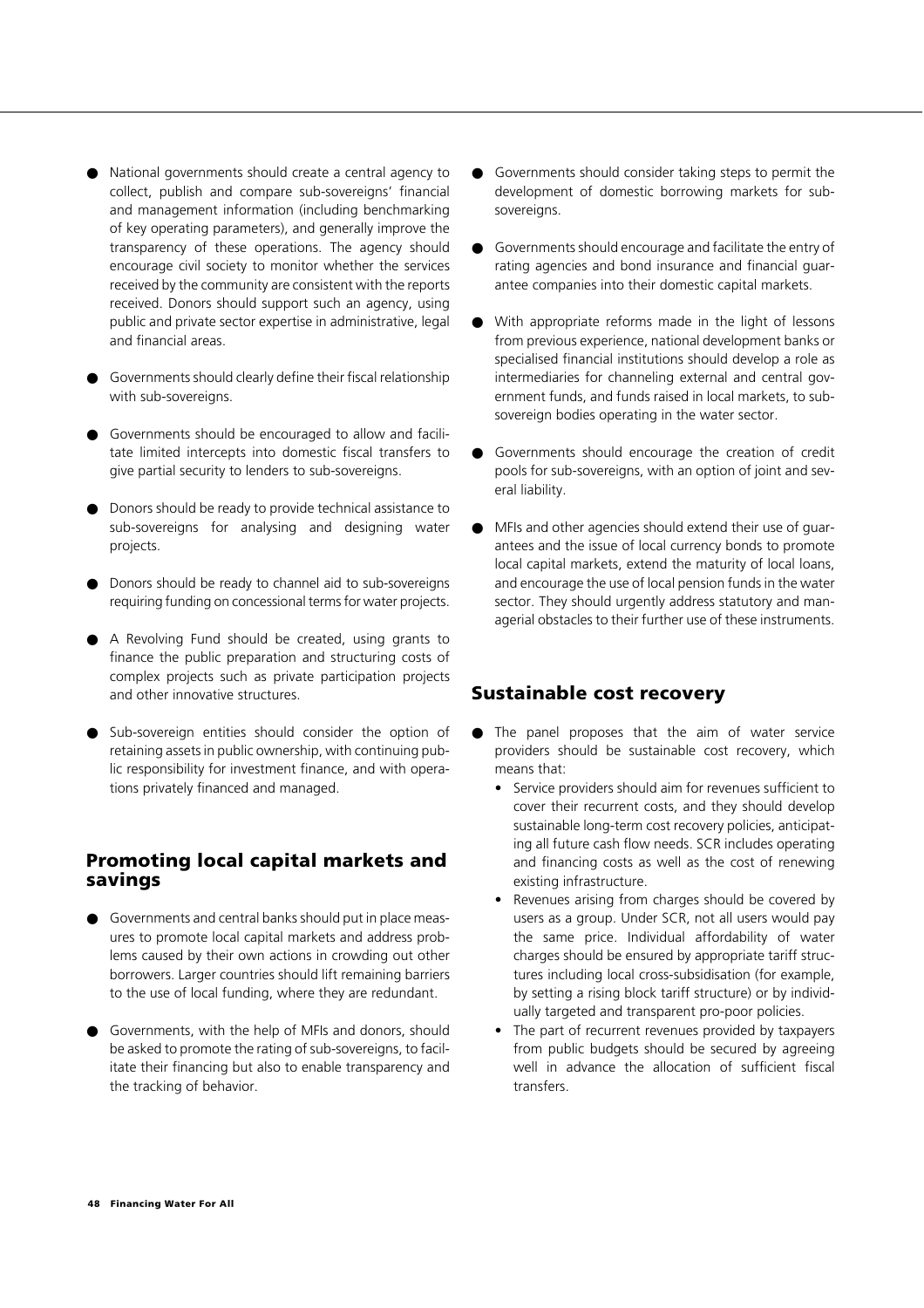● Where subsidies are used they should be targeted, transparent and (where intended to ease the transition to higher tariffs) tapering.

#### **Increasing managerial capacity in water institutions**

- Funding for capacity development in water institutions should be a high priority for the use of ODA and MFI funds.
- Donors should support cooperation and partnership agreements, preferably involving experienced and reputable public partners, as a means of strengthening core public capacities. These should state mutual responsibilities and contain performance targets and incentives applying to both parties.
- The panel recommends the concept of joint working on problems and learning while doing in public-public partnerships as well as in cooperation agreements between utilities and companies. Such cooperation could be within a country, or North-South or South-South.
- Donors should finance trust funds in the MFIs for using specialists with strong practical experience at the appropriate level to assist in the transfer of skills.
- In implementing the MDG targets, donors should support action planning, in which planning and project preparation are wrapped into aid projects.
- ODA should be provided for the work of regional professional associations in support of training, professional exchanges, and data collection and benchmarking.
- ODA technical cooperation should be used to help the preparation, structuring and implementation of private participation contracts, such as BOT and other concessions, management contracts, and leases, as a means of enhancing on-the-job capacity building.

#### **Legal and regulatory environment, corruption and ethical practices**

● Capacity development in the core public institutions of the water sector should aim to define and implement a water policy, set a regulatory framework and create a

basis for commissioning and controlling executing work, whether performed by private or public agents.

- A study should be funded for the preparation of best practice and model clauses in the legal agreements for private participation, with particular reference to the water sector.
- Executing agencies should be made attractive for highcalibre leadership, accountable for performance and delivery. Integrity standards should be worked out cooperatively by all interested parties.
- The decentralised nature of water services is an opportunity for different mixes of public, private and self-help options, and for competition between them. The choice between them should be pragmatic, eschewing ideology.
- The high political profile of water should be used to create more transparency for its operations. Public opinion, user associations and NGOs should be encouraged to monitor and publicise the activities of water organisations and expose corrupt practices .
- Private and public companies engaged in the water sector are urged to cooperate with public clients and other parties to develop methods for promoting ethical behaviour. Private participation contracts should be fully transparent.

#### **ODA**

- Governments of developed countries should be held to account for their commitments to increase aid to the water sector. Overall ODA for water should be doubled, as a first step. Donors and MFIs should aim to make substantial increases in the share of water in their total commitments.
- Individual donors should contribute their share towards this target, depending on the size of their current aid to the water sector. This ODA increase should preferably be in the form of grants rather than concessional loans.
- Donors should keep funds available for rewarding countries that make early progress on implementation of water programmes in fulfilment of the MDGs.
- Donor agencies should work, under the guidance of the OECD's Development Assistance Committee, UN agencies, and the Development Committee, to implement the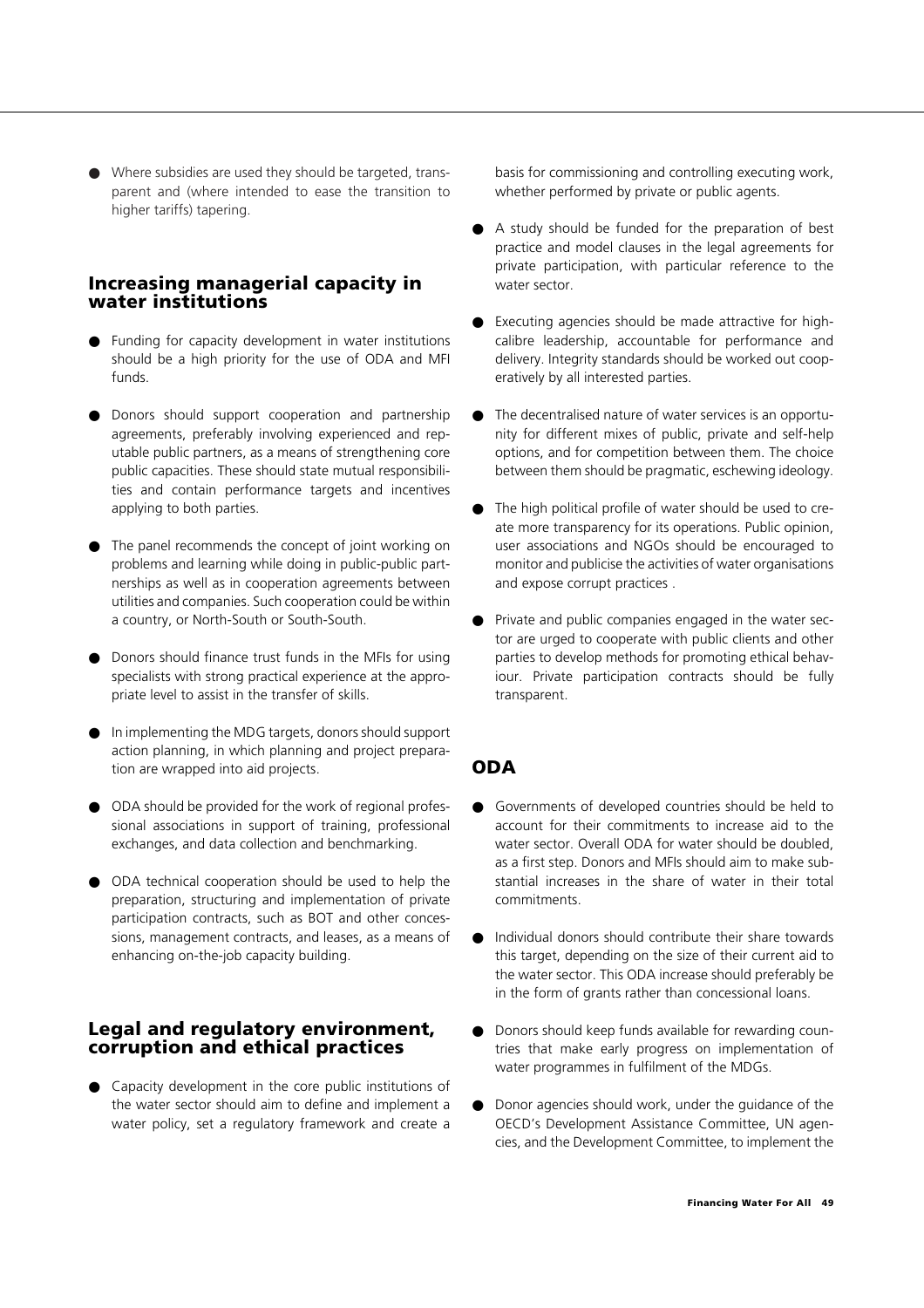DAC's recommendations on increasing the effectiveness of aid and improve the coordination of their efforts in this sector.

- In view of the capital intensity nature of water investments, and the need for front loading ODA, means should be found for governments to create a special national or international facility to pre-finance disbursements budgeted for a later period.
- Rather than funding entire projects or programmes through grants, with the risk of smothering local initiatives and discouraging financial self-sufficiency, donors should regard their funds as catalysts to mobilise other flows and empower other players.
- The panel encourages the parties involved to enter 'debt for water' swaps as a means of increasing local currency funds available for water projects.
- The panel invites the DAC to consider amending its presentations of national ODA performance to reflect properly the status of guarantees.
- Geographically, ODA should favour those countries, especially in Africa, where the water service deficit is greatest and where most remains to be done to meet the water MDG targets.
- Within countries, grant ODA for water and sanitation should be directed to regions, settlements and social groups where public subsidy is necessary.
- Within the water sector, ODA should also be used for services that have to be financed publicly because it is not feasible to provide them privately, such as water resource management, large water storage schemes, flood control and major irrigation and drainage projects.
- Bilateral ODA should be applied in support of various current important multilateral initiatives, such as the African Water Initiative, AfDB's Rural Water Supply and Sanitation Initiative and the FAO's Special Programme of Food Security, among others.
- Aid should be used to catalyse other financial flows by such means as funding initial overhead costs, providing equity for revolving funds, guarantees, and subsidies targeted to performance (such as output-based aid).
- Donors should report annually about the impact of their aid on achieving water MDGs by publishing :
- The number of people they have helped to get access to water and sanitation.
- The average "aid efficiency" of their water projects: that is, the foregoing number of people divided by the grant value of their aid.
- The "leverage effect" of their aid, namely, the total amount of financing mobilised on water projects they have aided.

#### **Multilateral financial institutions (MFIs)**

- MFIs that do not now lend to sub-sovereign entities should reconsider their policies, with the aim of permitting such lending in appropriate cases, subject to normal prudential criteria.
- MFIs should revise their policies on capital provisioning, where these are undue constraints on the use of guarantees.
- MFIs subject to the participation requirement should consider amending their articles to enable them to have the freedom to issue guarantees on a standalone basis.
- MFIs and donors should resume lending to essential surface and underground water storage projects, subject to adequate social and environmental safeguards.
- New instruments and funds to be created should preferably be located in, and coordinated by, the regional development banks.

#### **International commercial lending**

- Banks should focus initially on concluding suitable transactions, picking the low hanging fruit, and starting to develop a track record and creating a market precedent.
- As the market for water projects develops, banks should attempt to standardise documentation and simplify the financial and commercial process. They should encourage the development of local capital markets in which projects can obtain part or all of their funding to enable better currency matching of revenues with borrowings.
- MFIs and ECAs should enhance and extend political risk coverage for projects, including the use of MFI guaran-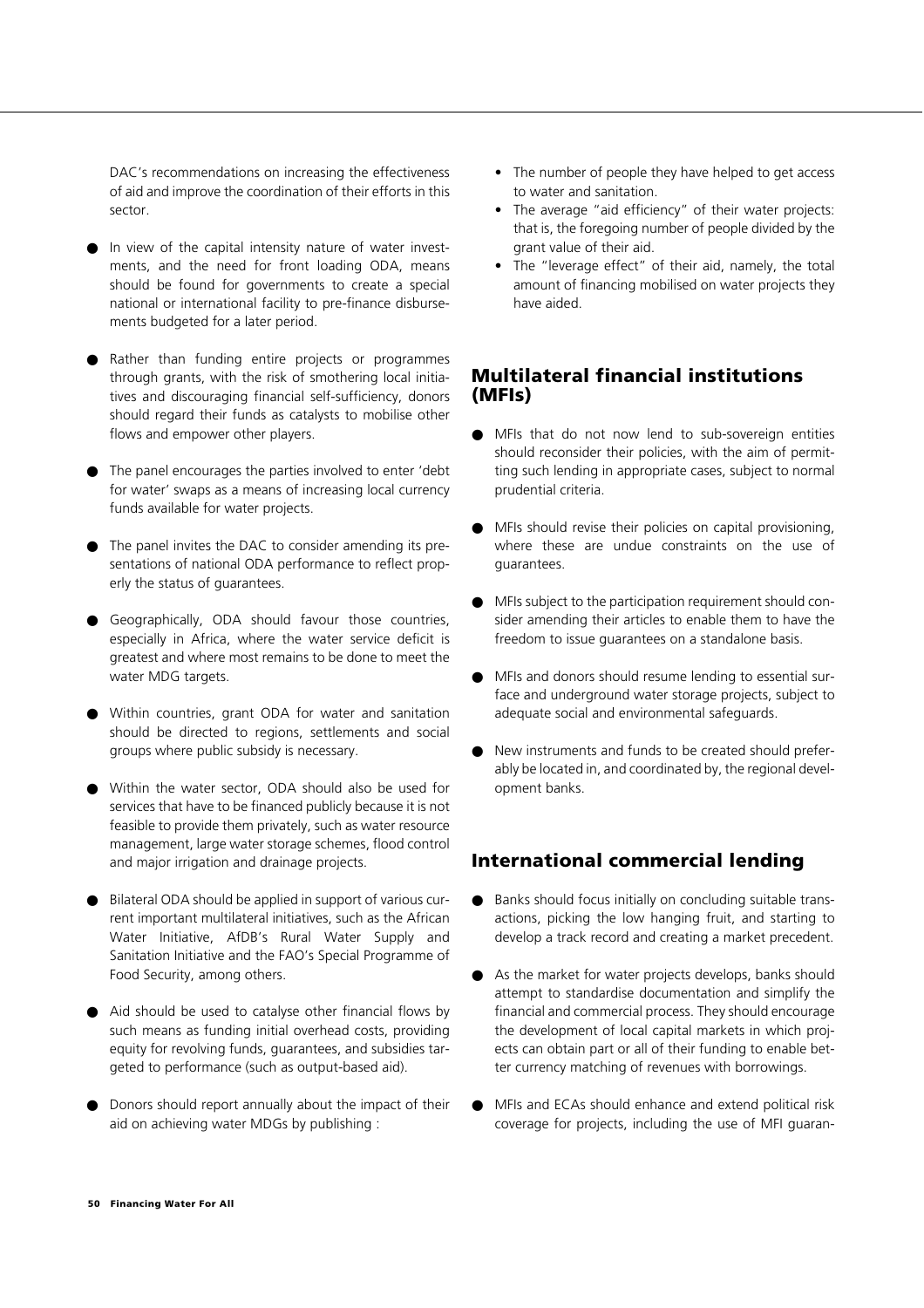tees and relaxation in ECA rules on guarantees and insurance.

- Banks and other lenders should develop and employ innovative financing techniques such as securitisation or collateralisation of loan-debt obligations (that is, combining a number of individual project loans into packages, taken up by other lenders).
- A new Devaluation Liquidity Backstopping Facility is proposed as one method of mitigating the risk of foreign exchange fluctuations in water projects at the sub-sovereign level.

#### **Export credit agencies (ECAs)**

- The OECD should consider incorporating into the Arrangement a requirement that 2–3% of aggregate ECA credit be directed annually to water projects.
- The OECD should consider allowing 20-year repayment terms (the current limit is 10 years) for water, and give special term flexibility for this sector and allow more freedom to shape the repayment profile to cash flows.
- The OECD should consider raising the limit on credit for local costs for water projects from 15% (the current maximum) to 50% of the export value.
- ECAs should consider offering guarantees and loans in local currency.

#### **Private investment and operation**

- Governments and water authorities should recognise the present and potential role of small-scale water service providers (SSWSPs) and other parts of the local private sector, and provide a legal framework to encourage greater long-term investments by them.
- Governments should include SSWSPs in their national water supply strategies and service development plans, including incentives for them to improve their services.
- SSWSPs should be encouraged to improve their access to finance to increase their capacity to invest in the sector and reduce their cost of capital.
- Where public authorities are considering reforms of the water sector, or tenders of various kinds are being drawn up, private participation should be included as an option, to be decided on specific grounds of efficiency, cost and effectiveness. Procurement decisions should as a rule be made on the basis of open and transparent competition, typically through bidding.
- Donors and governments should be open to financing water projects by combining public funds with private financing in transparent and acceptable ways.
- ODA should be available to facilitate water projects managed by private operators under public control—for example output-based aid could be used to expand networks or fund revenue shortfalls on a diminishing basis under a concession. ODA could also be used to finance investment in assets owned by the public and operated by the private sector.
- Guarantee and insurance schemes offered by MFIs, governments and export credit agencies should be expanded in scope, and the internal constraints on their use should be relaxed. The specific needs of potential private operators in the water sector should be kept in view.
- Governments taking up private participation should provide adequate securities to create trust in the sustainability of long-term contracts.

#### **Community initiatives and serviceoriented NGOs**

- The roles of civil society groups as service providers, advocates, participants in planning processes and watchdogs need to be supported, and their capacity to perform them more effectively needs enhancing.
- Micro-credit schemes available for financing community water projects should be supported by donors, MFIs and external NGOs through the provision of seed capital, initial reserves and guarantees. Continuing subsidies should, however, be avoided.
- External NGOs should propose ways of raising more funds through the various kinds of solidarity mechanisms for channeling to their local partners.
- A full study should be conducted of the feasibility of creating a Decentralised Fund for the Development of Local Initiatives.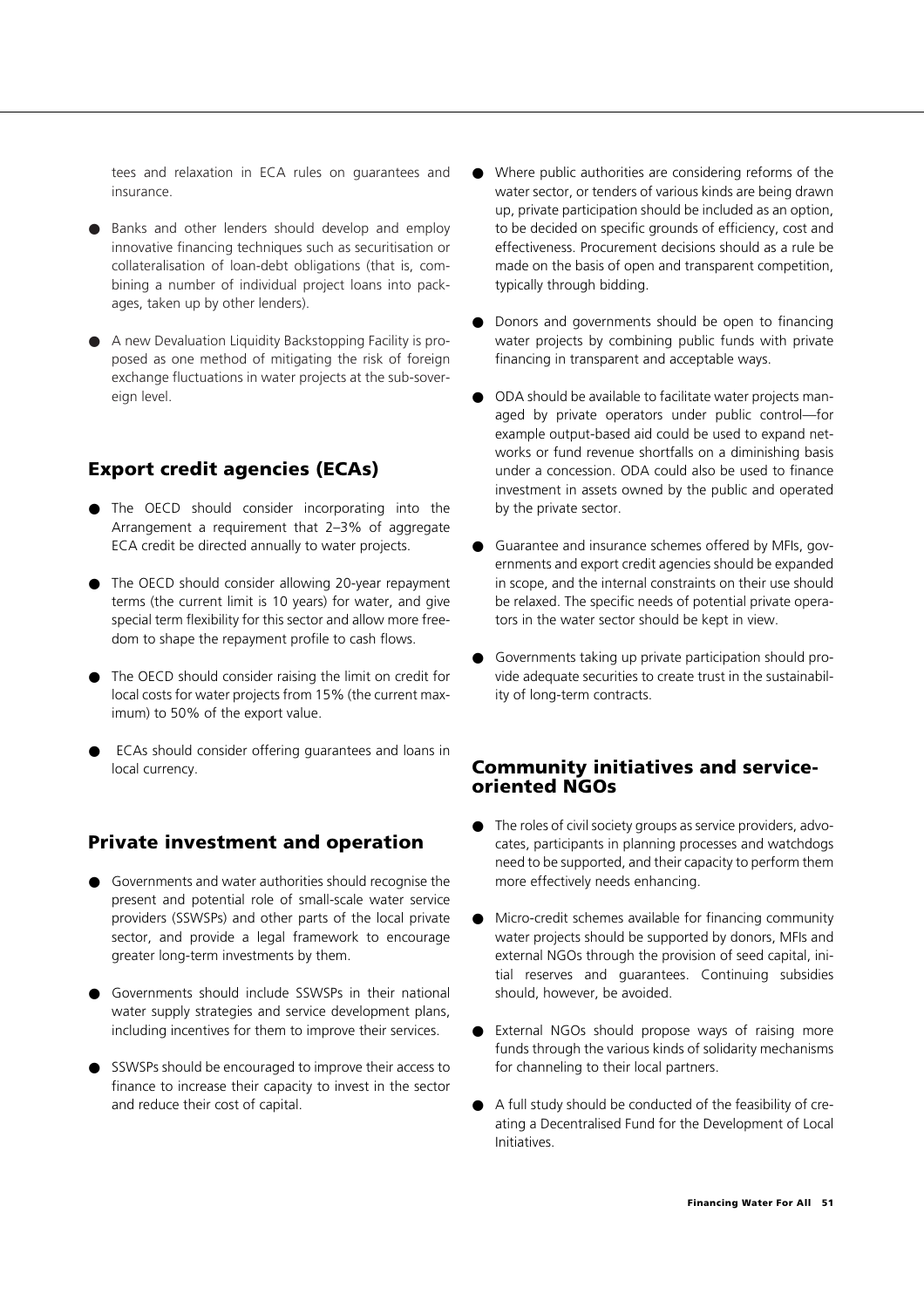#### **Implementation of the proposals**

- 2006 should be the first check-point on the route to 2015. This would be an opportunity to review the measures endorsed at Kyoto and at subsequent gatherings, and actions taken to implement them.
- 2015 should be the next essential check-point, opening the third stage of a strategy leading to universal access and sanitation by 2025.
- A "global control tower" should be established to monitor and report on the progress made towards achievement of the MDGs for water and sanitation, and the performance of the main parties involved in implementing and funding these activities. To complement this, a group of "wise persons" should be formed to evaluate this information, monitor developments and make recommendations on the steps needed to secure the water MDGs.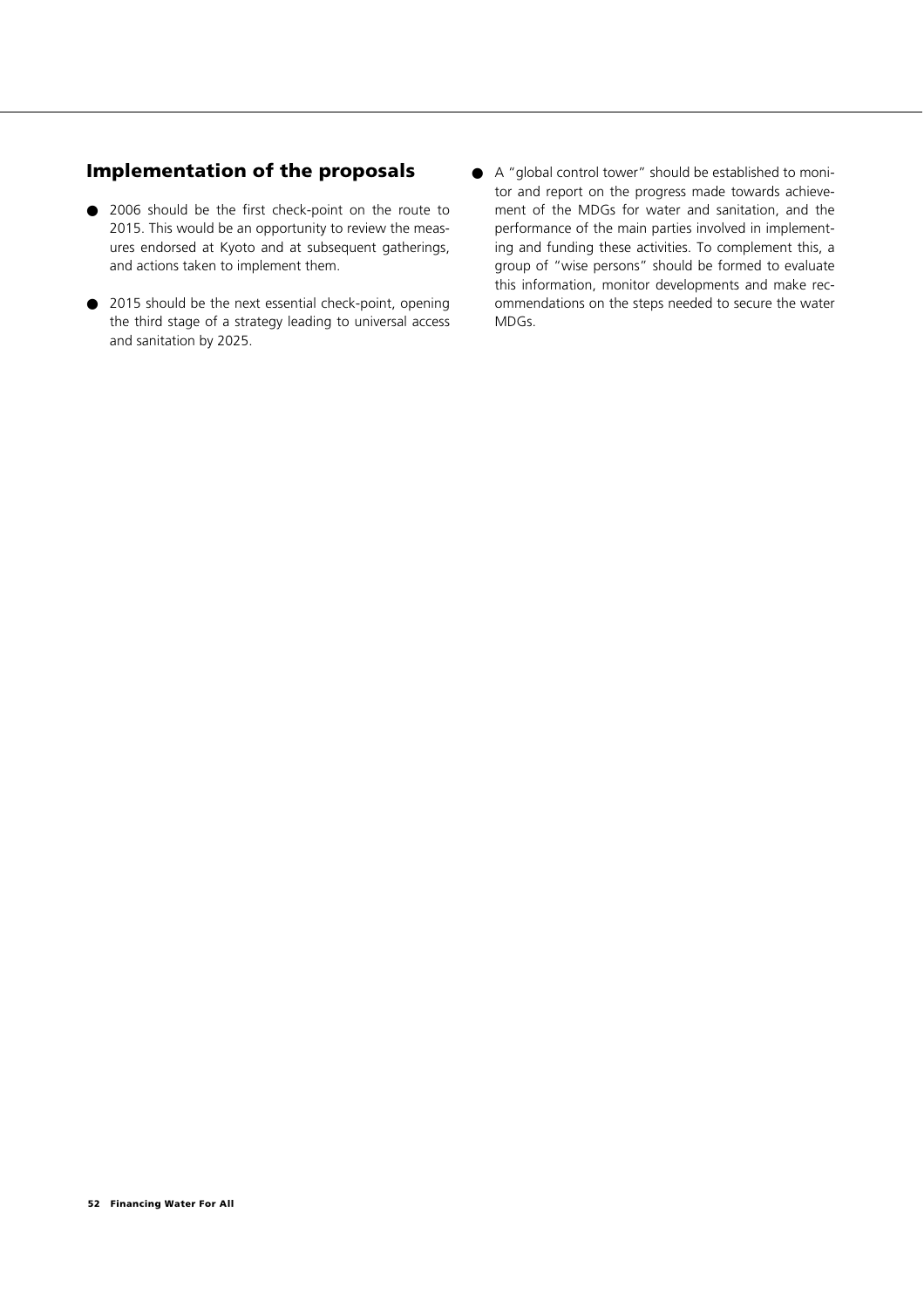## *Endnotes*

1. November 2002. General Comment No. 15.

2. WHO/UNICEF/WSSCC "Global water supply and sanitation assessment 2000 Report".

3. Reviewed in "Water security: a preliminary assessment of policy progress since Rio," World Water Assessment Programme, 2001. Also the "World Water Development Report" 2002, by the same organisation.

4. "Integrated Water Resource Management" TAC Background Papers No. 4, GWP 2000.

5. Particularly "World water vision: making water everybody's business" by William Cosgrove and Frank Rijsberman.

6. "We the peoples: the role of the United Nations in the 21st Century". Kofi A.Annan, UN, 2000.

7. "Towards water security: a Framework for Action". GWP, 2000.

8. Cf Suez "Bridging the Water Divide" 2001.

9. The Report of the High-Level Panel on Financing for Development (the "Zedillo Report") concluded that no additional funding would be necessary to achieve the MDG for water. This panel believes this is an unduly optimistic view. Once explicit accouint is taken of the need for sanitation measures to accompany basic water supply, present spending, which includes very little sanitation, clearly needs to double.

10. Unofficial estimates by WSSCC.

11. Luc Averous, "Financing water infrastructure: World Water Panel" Lehman Brothers, October 2002.

12. OECD DAC data.

13. Prior to this, an opposing view, reached among much controversy, was encapsulated in "Dams and development: a new framework for decision-making", the report of the World Commission on Dams, November 2000.

14. World Bank estimates.

15. African Development Bank estimates.

16. FAO, "Agriculture: towards 2015 and 2030".

17. "World Water and Food to 2025: dealing with scarcity" by Rosegrant, Cai & Cline. IFPRI, 2002.

18. "Getting the water to where its needed and getting the tariff right", by P.Prynn & H.Sunman, 2000.

19. K.Cleaver & F.Gonzalez, "Challenges for Financing Irrigation and Drainage" World Bank 2002.

20. Briscoe, op. cit.

21. Guillermo Yepes, "Pricing policies in the water and sanitation sector. Implementation Review. A background paper prepared for OED" April 2002.

22. "Efficient, sustainable service for all? Evaluating the World Bank Assistance to the water supply and sanitation sector. OED review of the portfolio" April 2002.

23. World Bank PPI database.

24. For example the full coverage of la Paz-El alto cities in Bolivia.

25. The GWP Toolbox includes a number of exemplary cases of reform.

26. How many sewage works are named after politicians?

27 This is a conclusion to be drawn from the recent World Bank OED Review, "Thirty years of Bank assistance in water supply and sanitation", 2002, which covers a sample which is probably better than average for the sector. The World Bank data set of 246 water utilities in 51 countries shows that the average Working Ratio (of costs as a % of revenues) exceeds 1 for three-quarters of the sample.

28. Luc Averous, presentation to panel, 9 October 2002.

29. Unpublished IFC paper for the panel, "The unique risks of financing water and sanitation projects".

30. Presentation by Barry Trembath to panel, 7 June 2002

31. According to internal IFC data, typical % rates of return are: water 5–10, toll roads 15–20, telecommunications 25–30 and power 17–25.

32. William Jones, "The World Bank and Irrigation", OED, 1995. Reported by Henri Carsalade in presentation to panel, 25 nov, 2002.

33. Lidia Polakovic, "Water utilities' ratings in emerging markets". Presentation to panel, 9 oct, 2002.

34. This follows a recommendation of the CEO Panel, which has made a detailed proposal for such pools, although without 'joint and several' liability.

35. Antonio Vives, "Pension funds in infrastructure project finance: regulations and instrument design" Journal of Project Finance, Summer 1999.